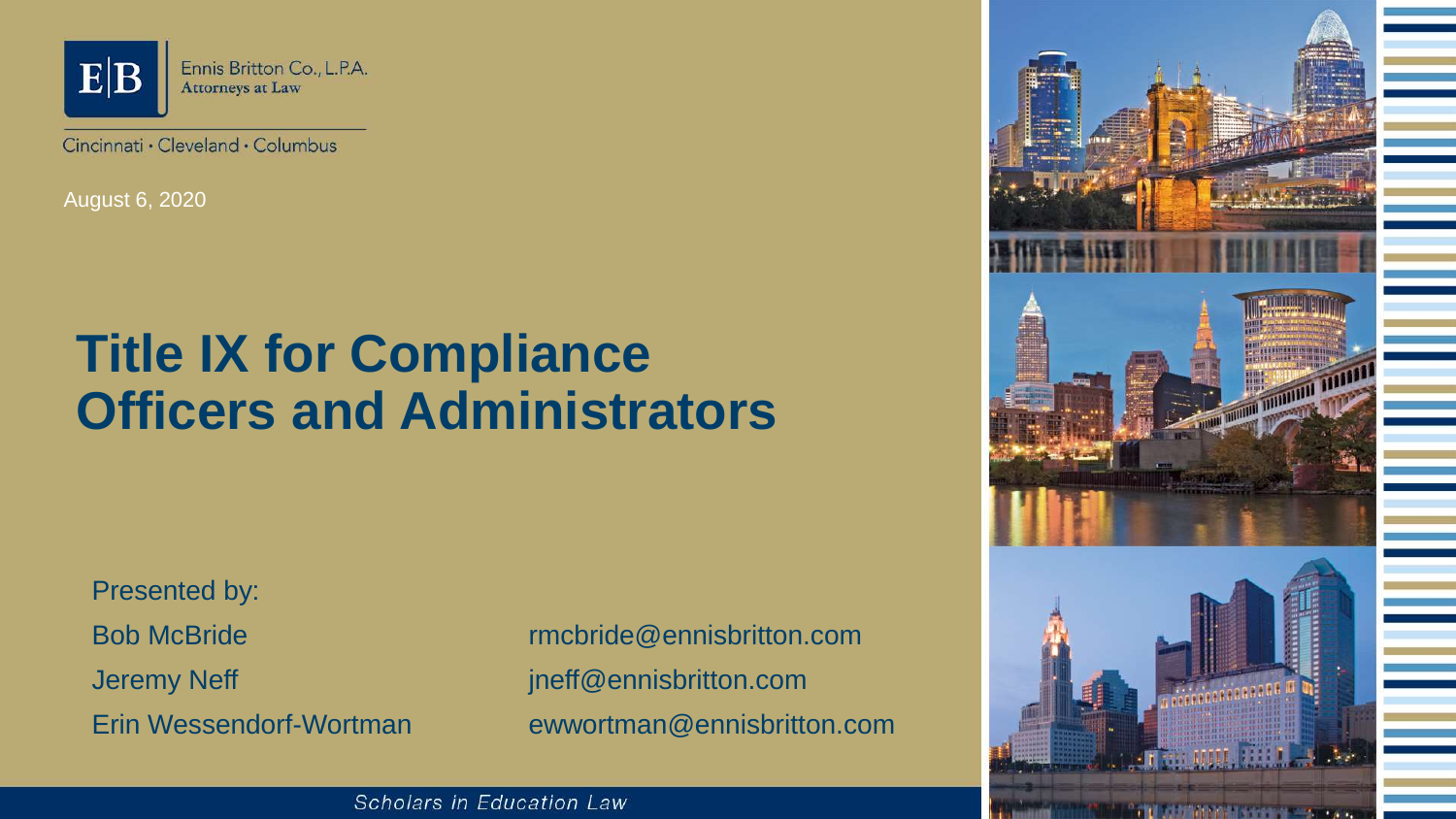era<br>Barat dan Ka



### **What We Will Discuss Today . . .**

- New Title IX Regulations Review of what has Changed
- What does a Title IX Coordinator Do?
- Investigations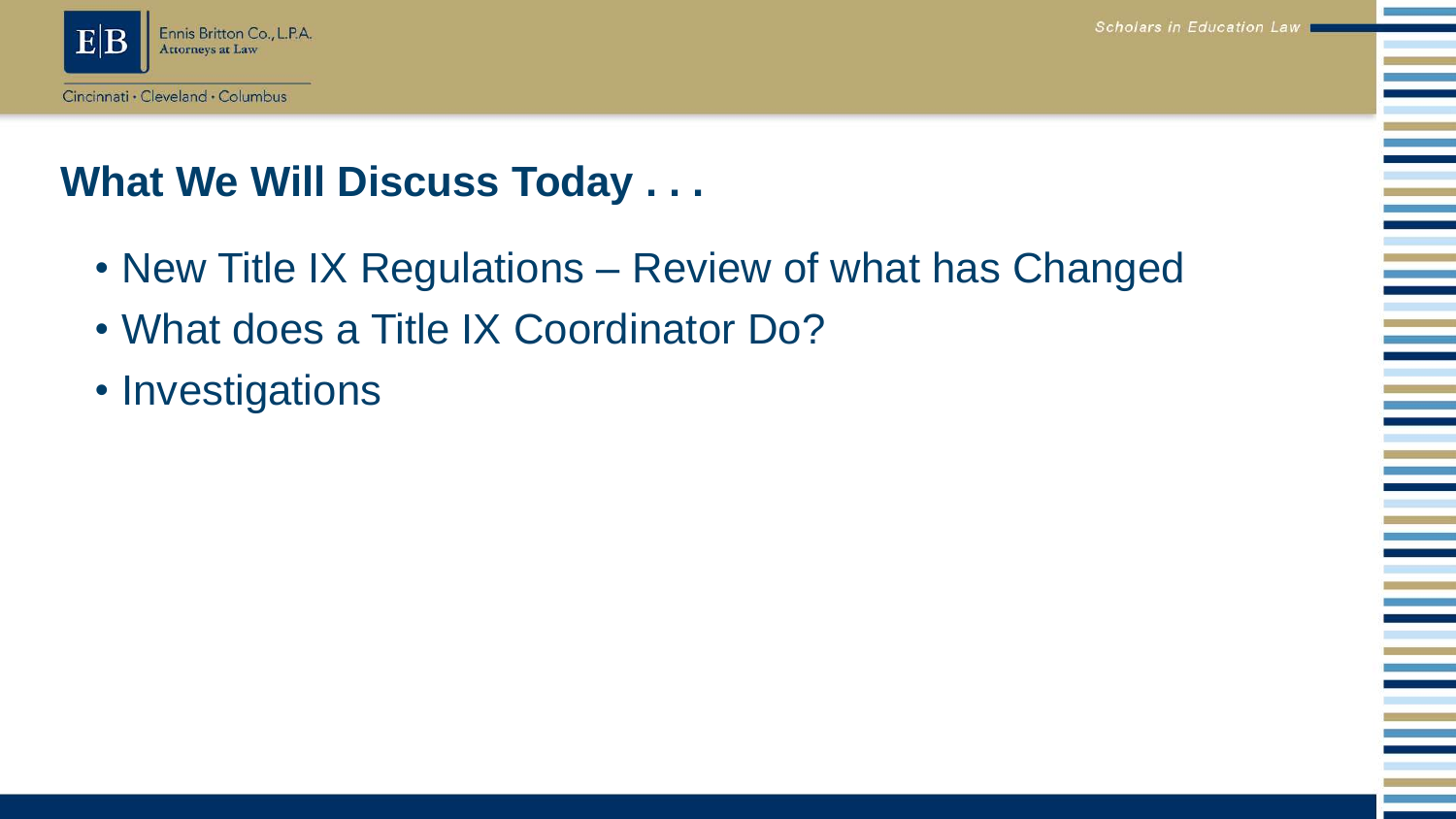

Cincinnati · Cleveland · Columbus

Scholars in Education Law

e<br>1

e<br>Bel

e<br>H

# **\*New\* Title IX Regulations**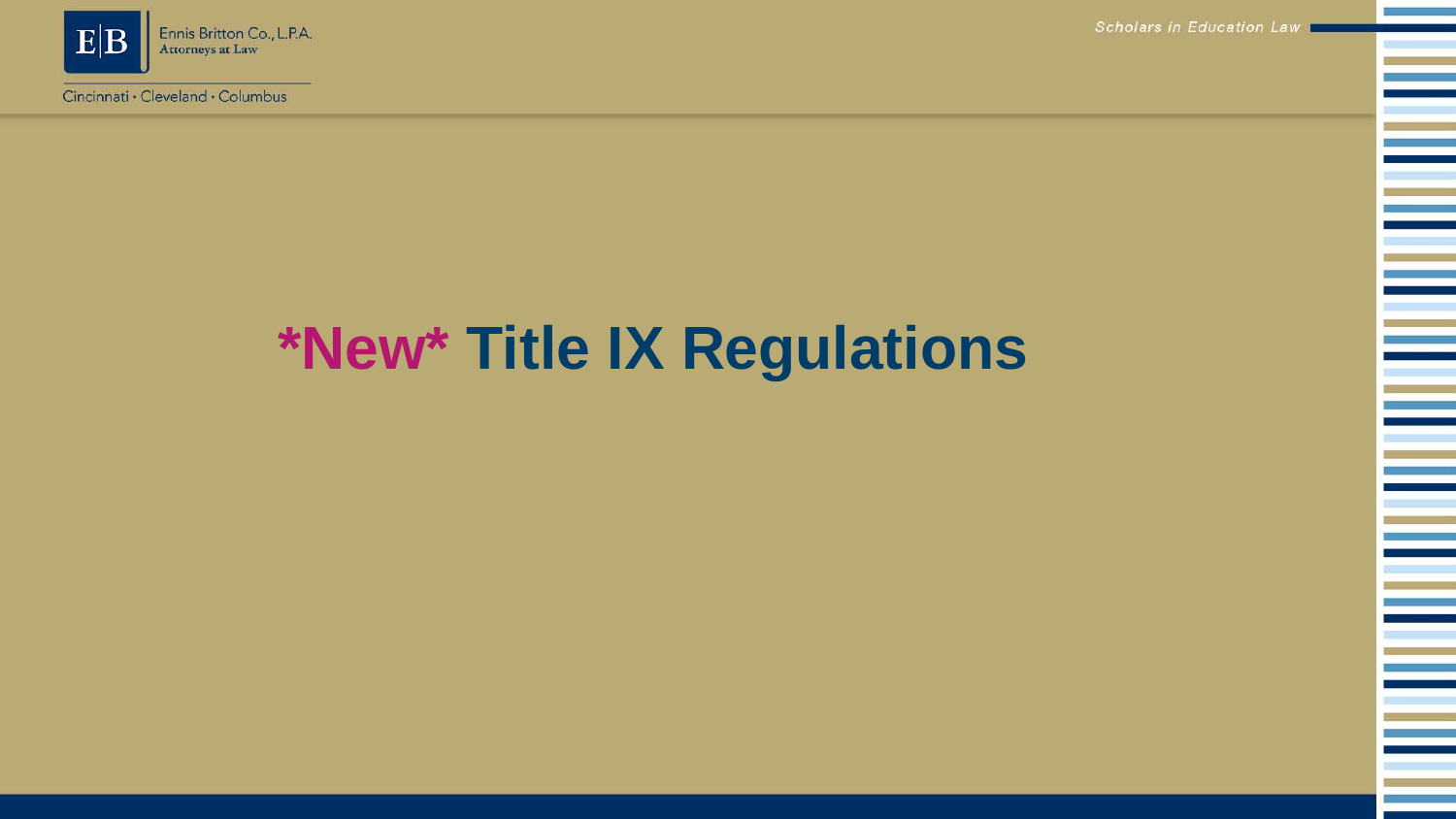

# **Title IX**

Title IX was enacted in 1972 as part of amendments to the Higher Education Act of 1965.

Title IX prohibits discrimination in federally funded educational programs on the basis of sex.

Any school district receiving any Federal funds MUST comply with Title IX.

The US Department of Education's Office for Civil Rights (OCR) enforces Title IX.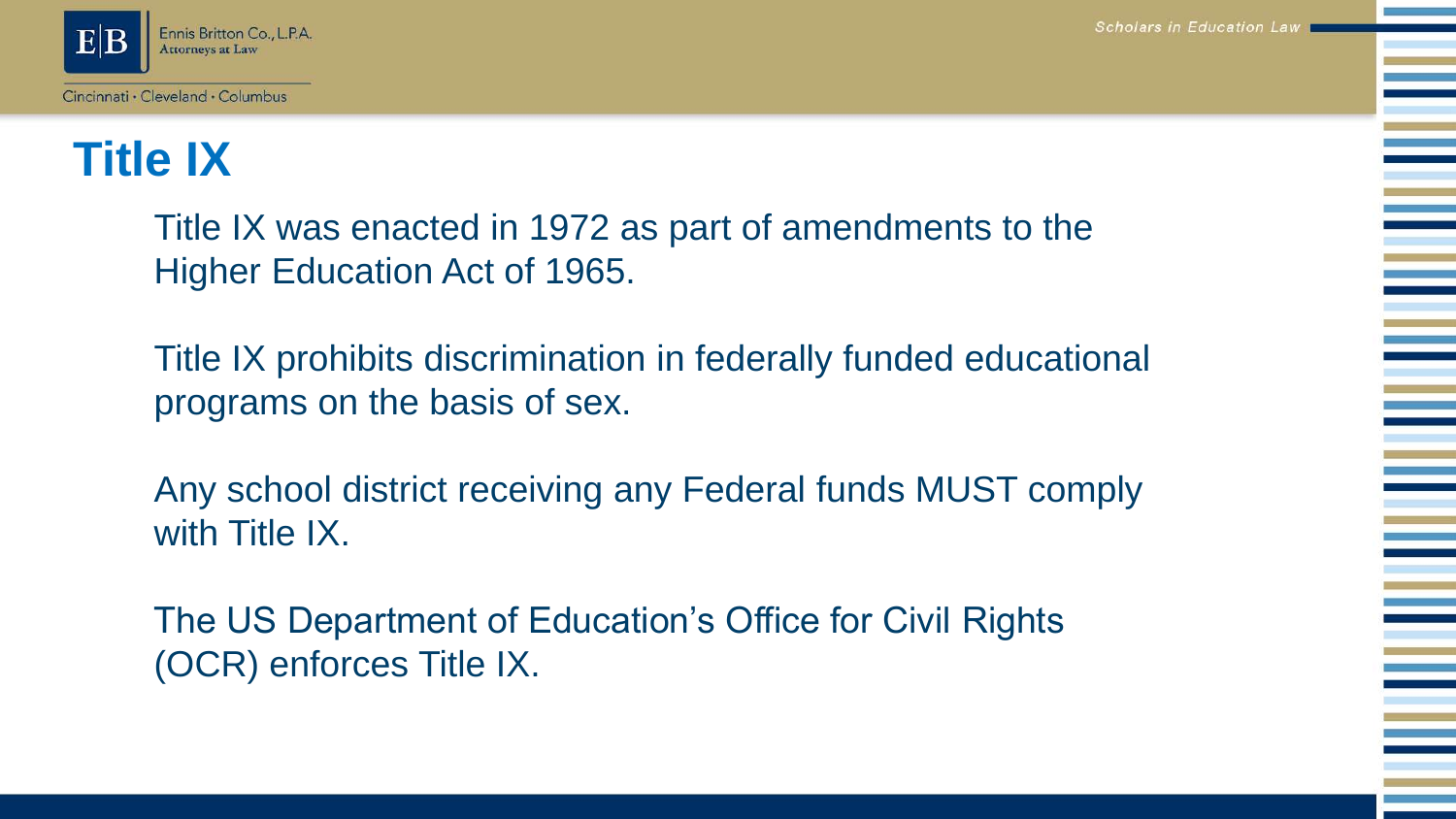

# **Title IX prohibits sex discrimination in federally funded educational programs.**

"No person in the United States shall, **on the basis of sex**, be excluded from participation in, be denied the benefits of, or be subjected to discrimination under any education program or activity receiving federal financial assistance."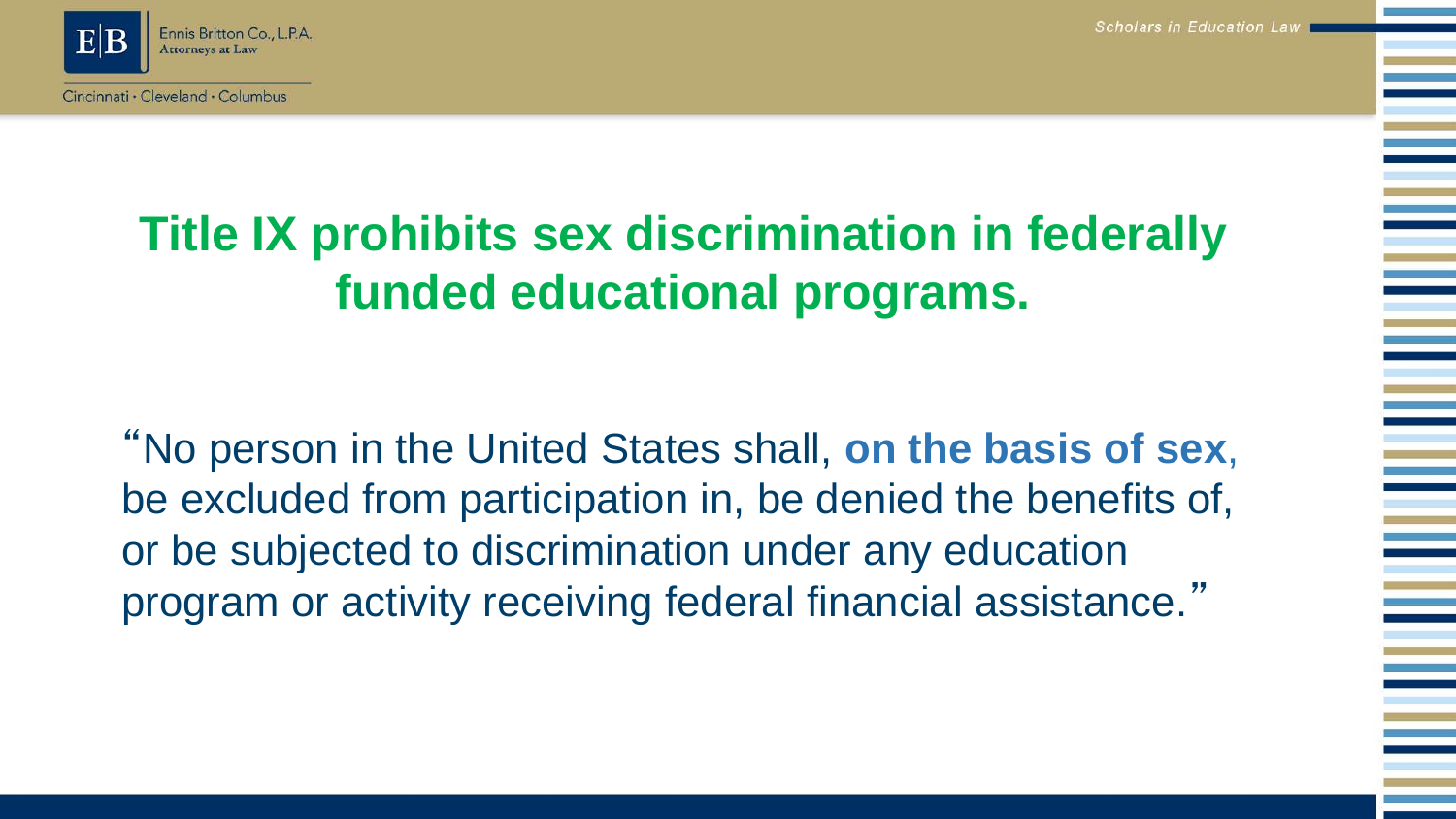

Cincinnati · Cleveland · Columbus

Scholars in Education Law

Under Title IX, any public elementary and secondary school, school district, etc., receiving any Federal funds MUST comply with Title IX.

The US Department of Education's Office for Civil Rights (OCR) enforces Title IX.

In OCR's Dear Colleague Letter issued April 24, 2015: **the most egregious and harmful Title IX violations occur with failure to designate Coordinator OR Coordinator not sufficiently trained.**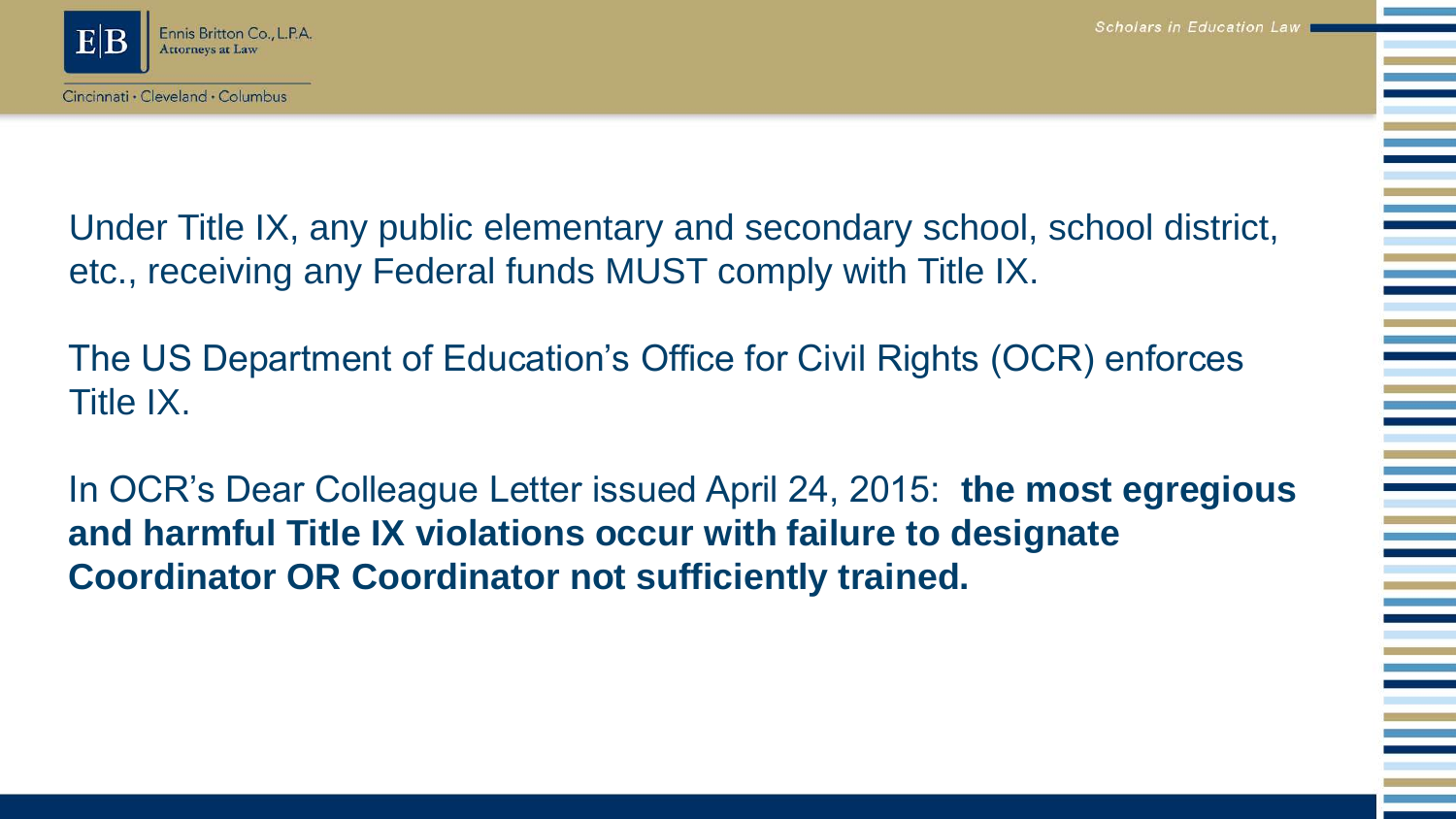

# **What is Prohibited?**

- 1. Students may not be **discriminated against** on the basis of sex.
- 2. Students may not be **retaliated against** for making complaints regarding sexual harassment or discrimination.
- 3. School Districts cannot be **deliberately indifferent** to complaints of sexual harassment by students. (Employees are protected under Title VII)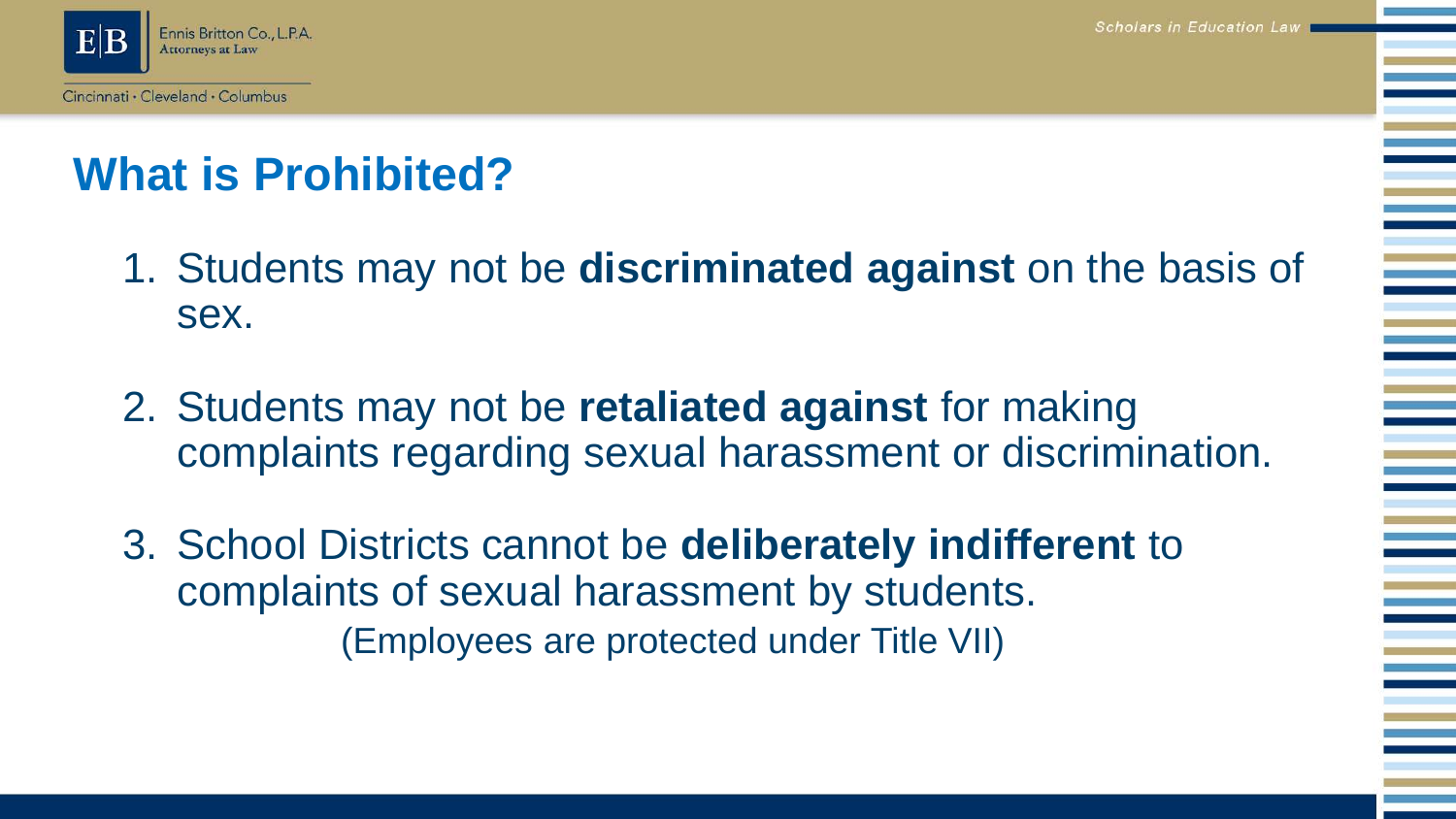

# **What is Required?**

- Schools must provide **equal opportunities** to both sexes in the following:
	- Awarding of **scholarships** (applies primarily to intercollegiate programs)
	- **Participation opportunities**, dates and scheduling, including the number of opportunities available, selection of sports, and level of competition
- Treatment and benefits.
- Administrative remedies need not be exhausted before suit is filed.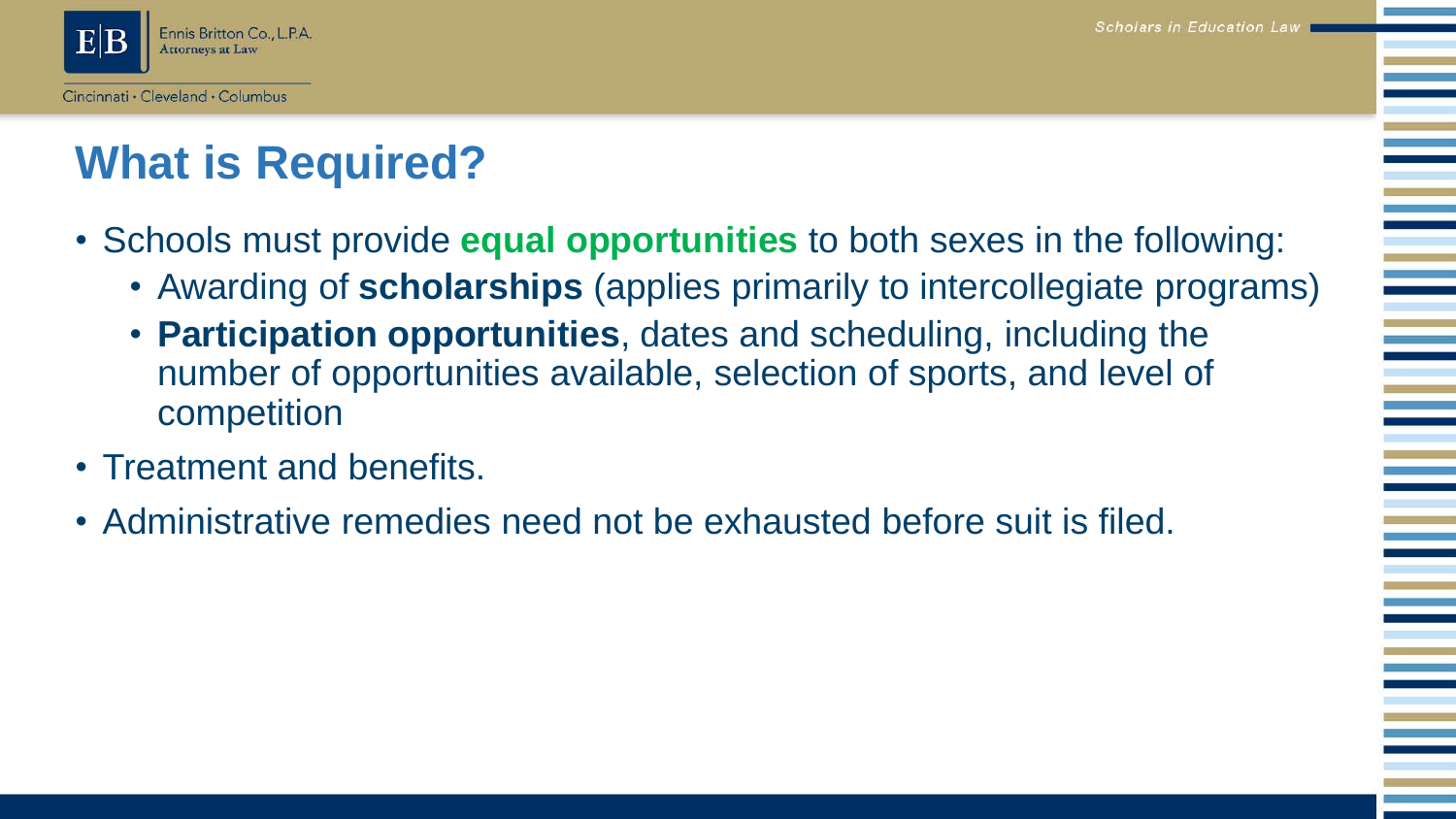

### **What Are Our Responsibilities Under Title IX?**

- **1. Designate** at least 1 Title IX Coordinator for the District (and perhaps by building if large district)
- **2. Publish** a policy that states that the District does not discriminate on the basis of sex in its education programs and activities
- **3. Establish** a grievance complaint procedure
- **4. Implement** the grievance complaint procedure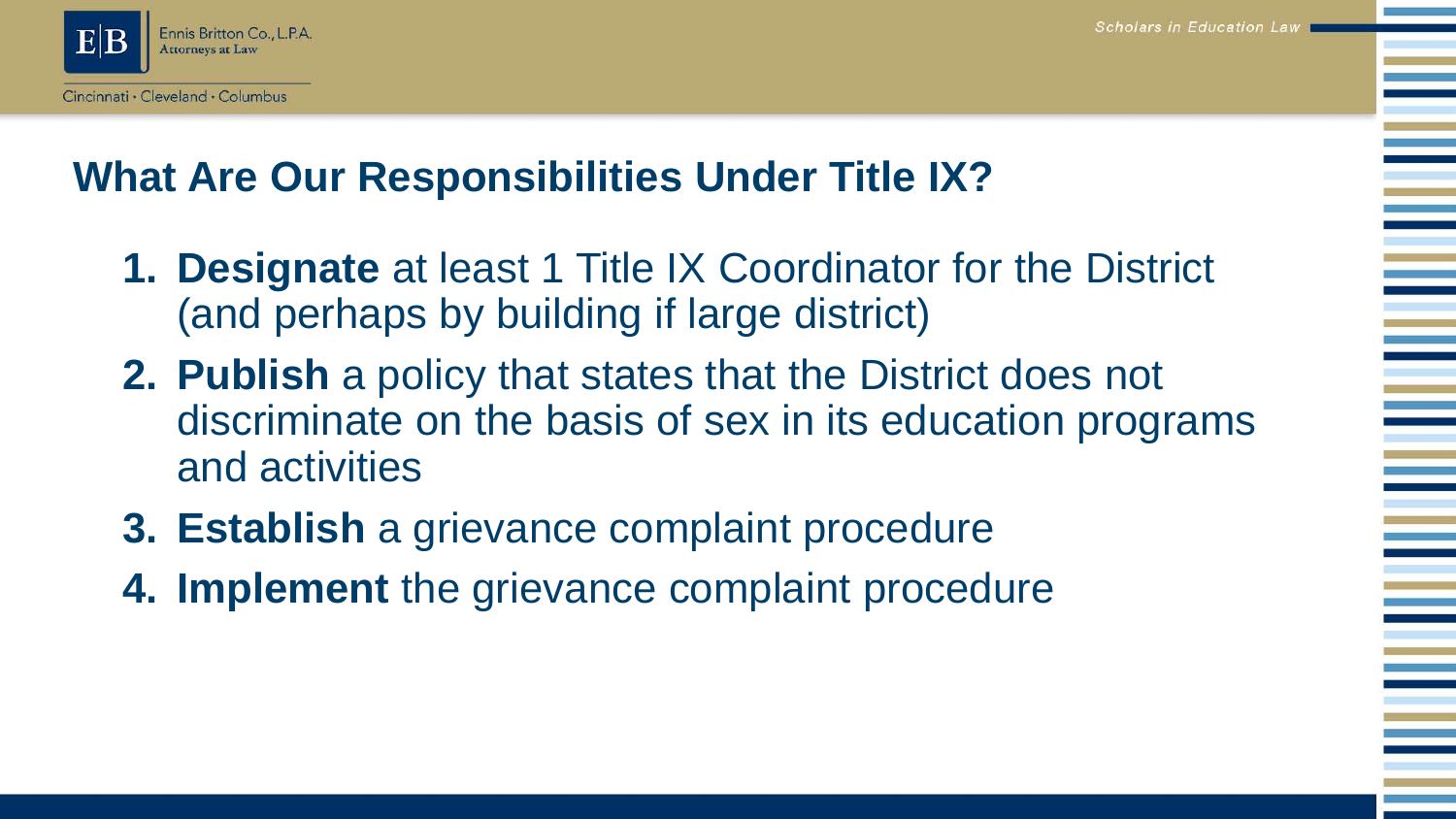

# **Types of discrimination prohibited include:**

- Sex stereotypes
- Sexual harassment
- Failure to provide equal opportunity in athletics
- Discrimination based on pregnancy or parental status
- Sexual violence
- Scheduling and other things such as equipment and access to facilities
- Gender identity, transgender, sex role expectations
- Discipline
- Retaliation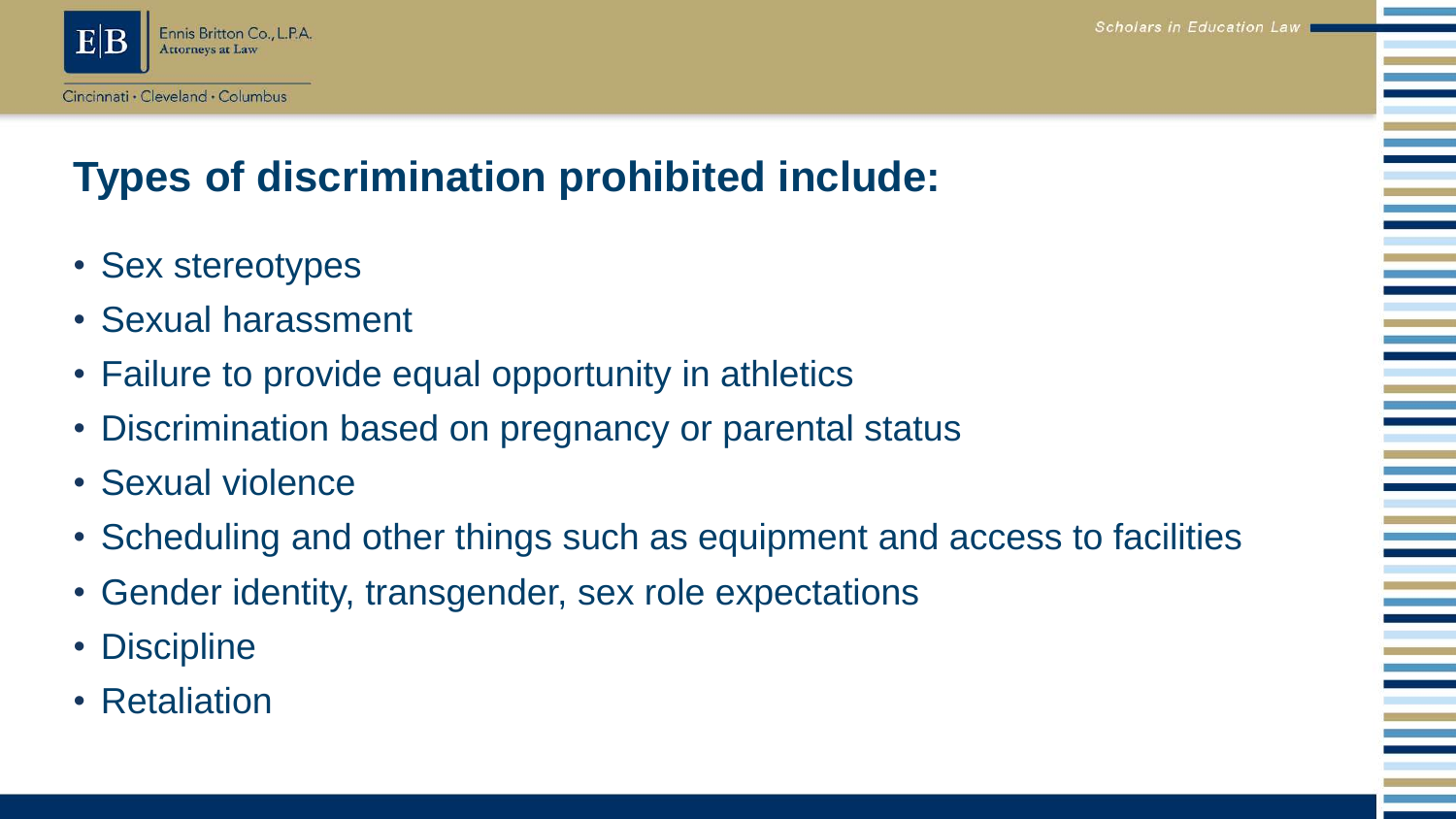

# **US DOE Changes Title IX Regs**

- The U.S. Department of Education released revised Title IX regulations, which includes several new provisions.
- U.S. DOE Sec. Devos stated that the changes take "historic steps to strengthen Title IX protections for all students and to ensure all students can pursue an education free from sex discrimination."
- The regs take effect **August 14th, 2020.**
- Check with your policy providers for updates.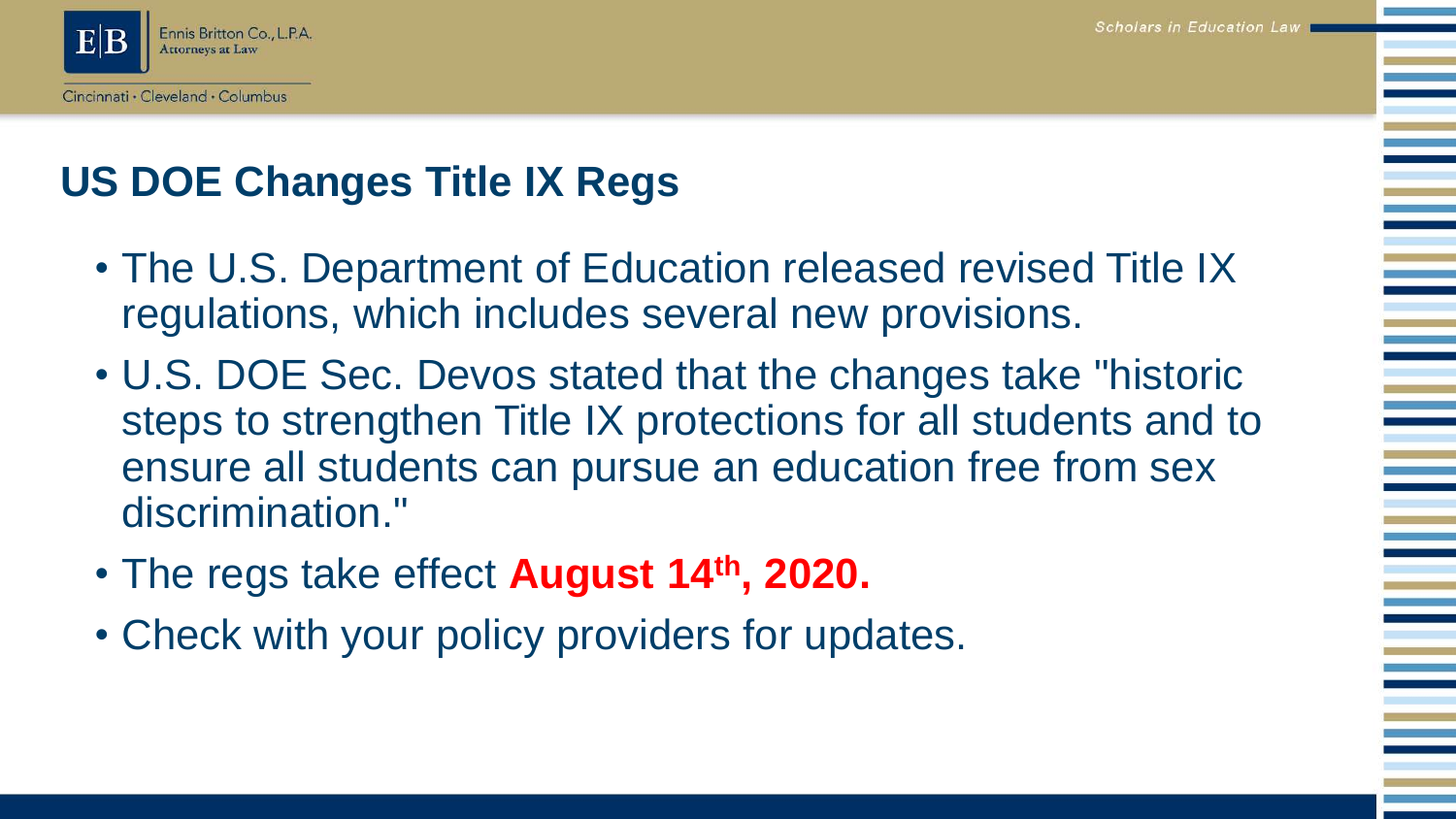

Ξ

### **4 main change areas**



**• Offering supportive** measures

- **Prompt complaint response**
- **Fair grievance process**
- Remedies for victims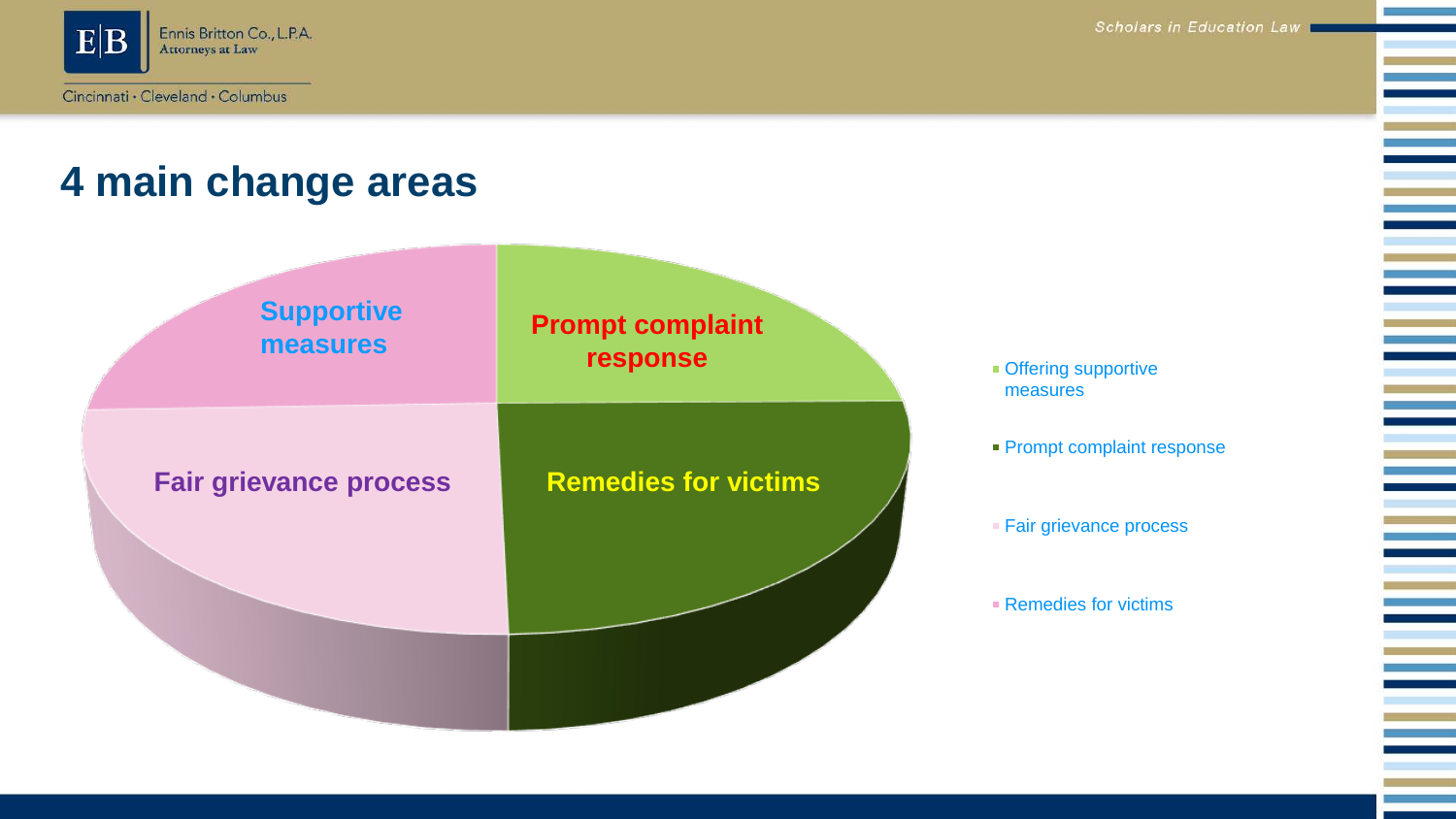

#### **District's Title IX Obligations with Respect to Sexual Misconduct**

- •Investigate •End
	- Remedy
	- •Prevent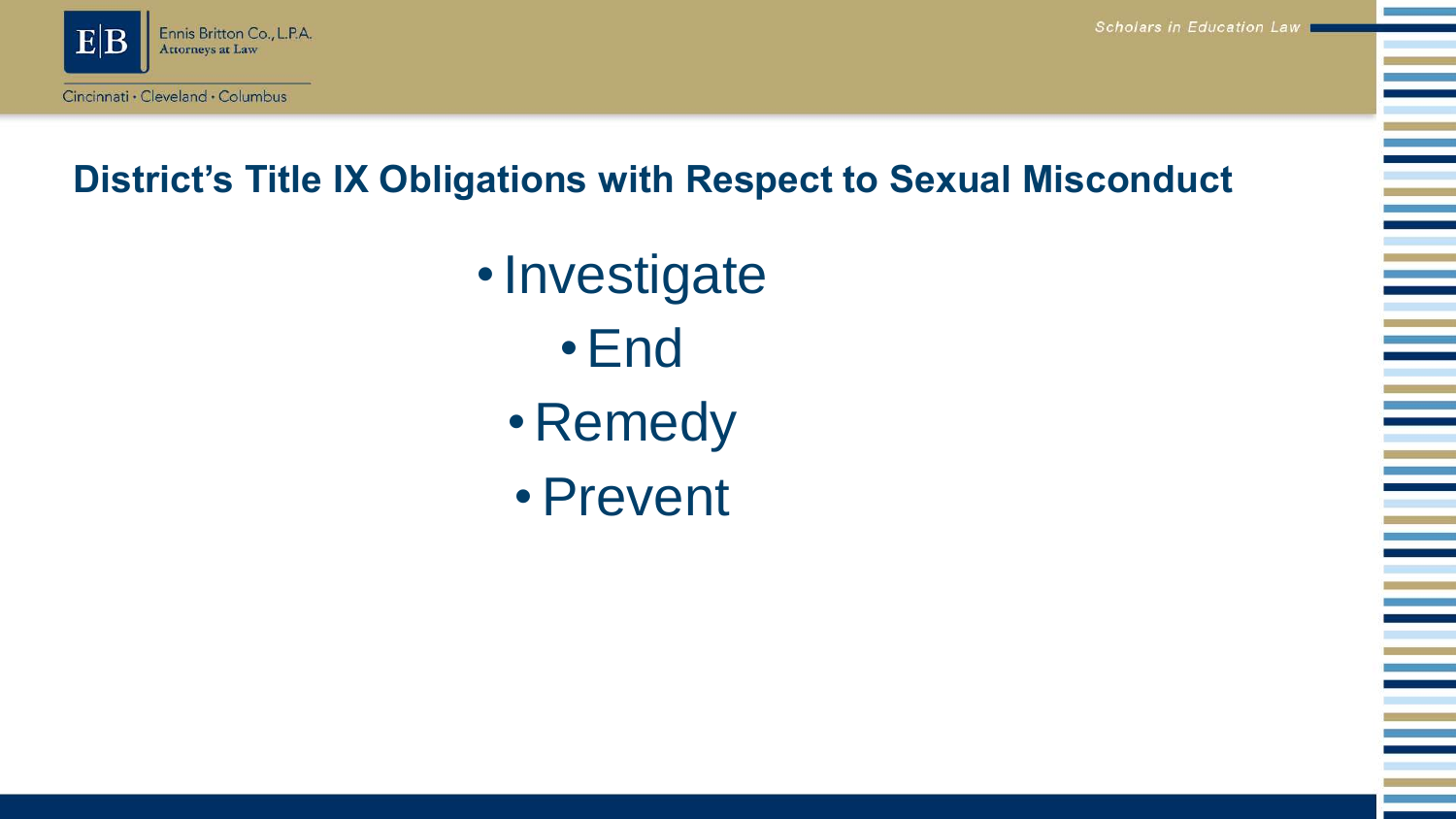

### **Designation of Coordinator**

- Districts must designate at least one employee as the "Title IX Coordinator."
- Must provide the Coordinator's contact information to:
	- Applicants for admission and employment,
	- Students,
	- Parents or legal guardians of elementary and secondary school students,
	- Employees, and
	- All unions or professional organizations holding CBA's or professional agreements with the district.

**34 CFR Sec. 106.8(a)**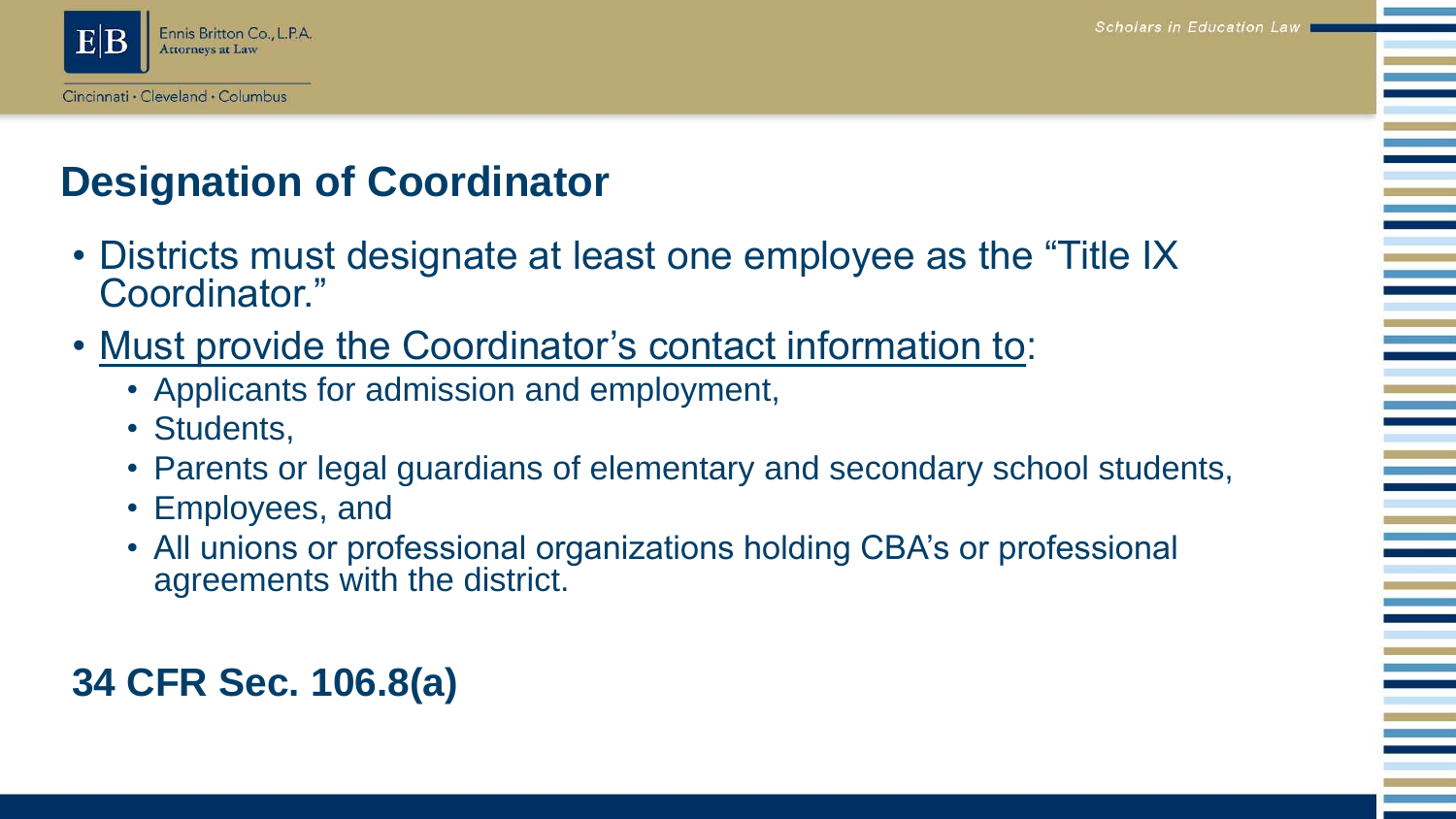

# **Training the Title IX Coordinator**

### • Coordinators need to receive training on:

- the definition of sexual harassment,
- how to investigate,
- the grievance process, (including hearings, appeals, and informal processes)
- How to serve impartially,
- Technology to be used at a live hearing,
- Include a presumption that respondent is not responsible until a determination of responsibility is made,
- Post training material on website for public inspection.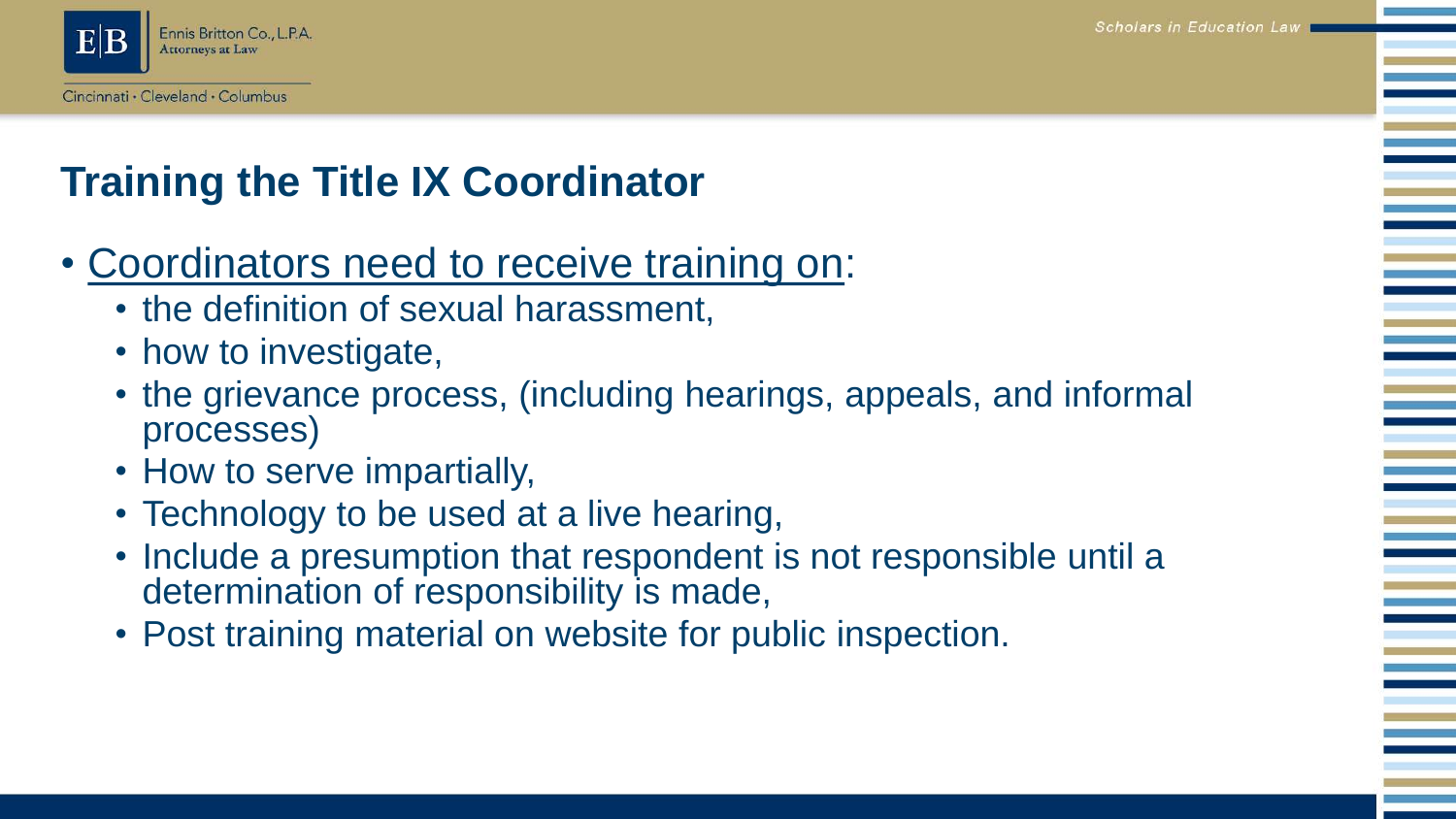

### **Responsibilities – Break-Down**

- Designated Coordinator Responsibilities:
	- **Oversee** all complaints (filing, investigation, resolution)
	- **Identify** and address any patterns and/or systemic problems
	- **Draft, revise and provide training** on district's policies and procedures on sex discrimination for compliance with Title IX
	- **Conduct** constituent surveys for analysis
	- **Monitor** students' participation in athletics & extra-curricular activities (disproportionality)
	- **Monitor** students' participation in academic programs (disproportionate)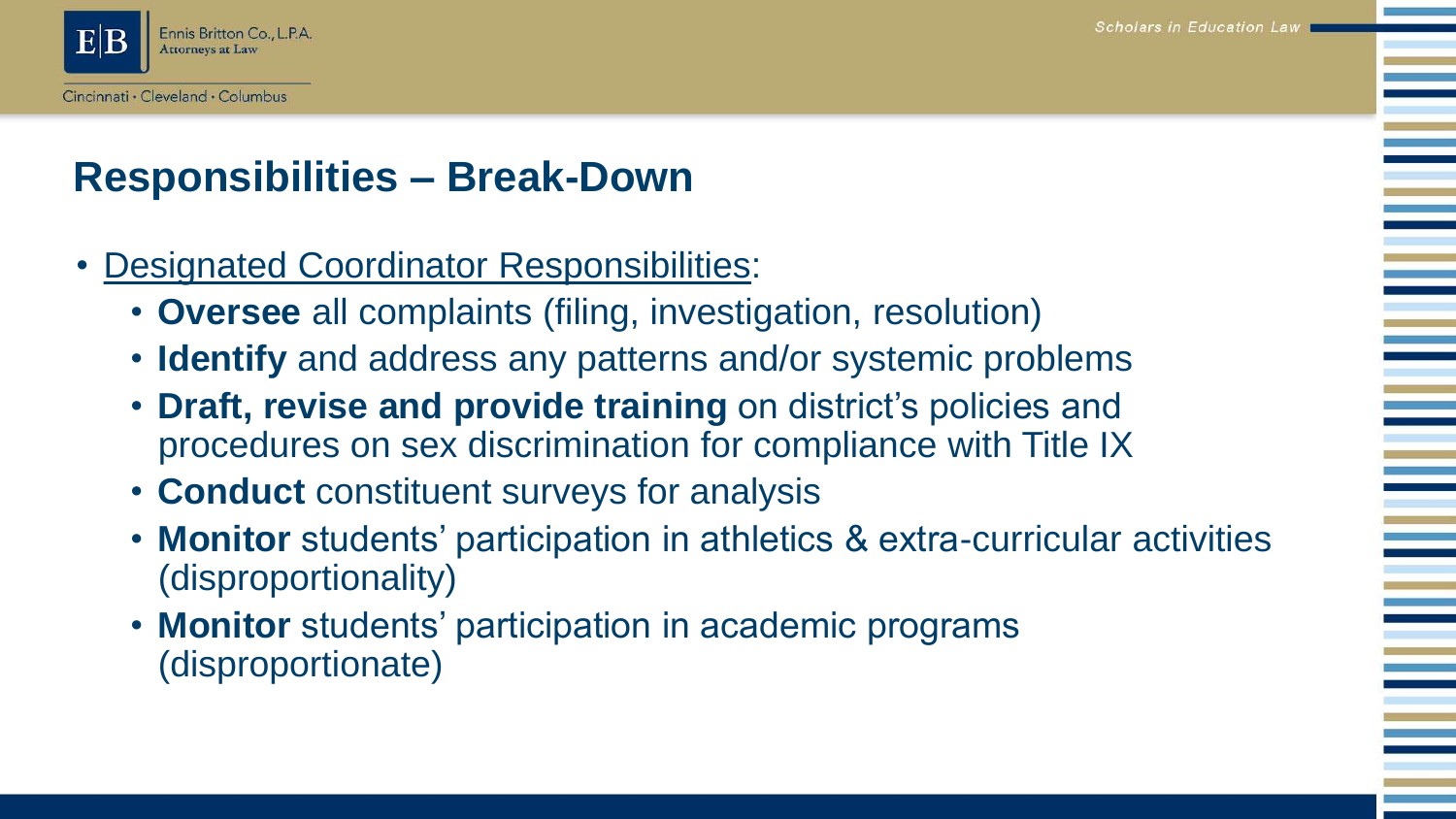

### **Adoption of Grievance Procedures**

- Districts must **adopt and publish an updated grievance process** that complies with the new regs.
- Grievance process will be followed for formal complaints of sexual harassment.
- It must include **how to report or file a complaint** of sexual harassment or discrimination *and* **how the recipient will respond**.

### **34 CFR Sec. 106.8(c)**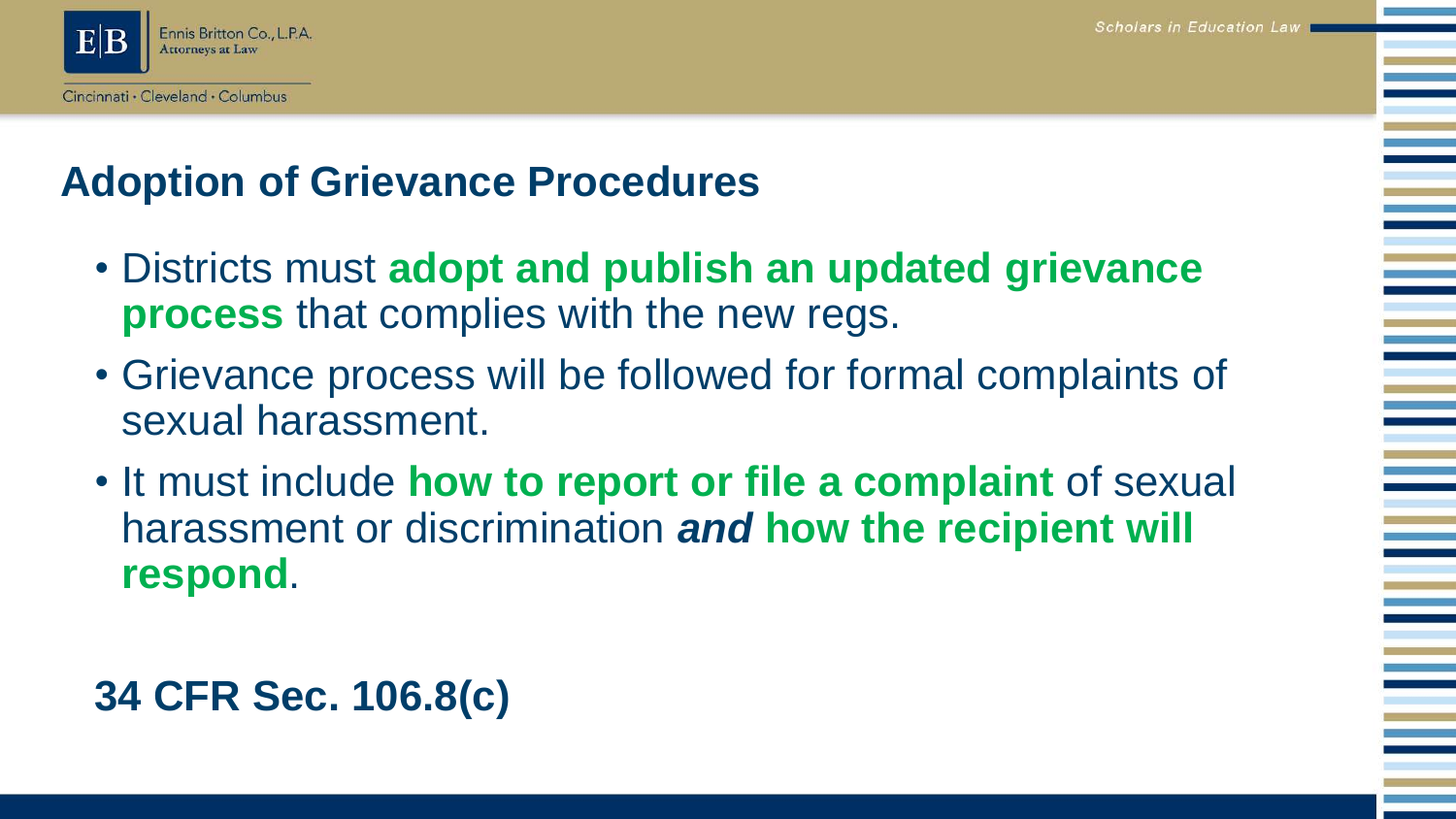

### **General Response to Sexual Harassment**

- The Title IX coordinator is required to:
	- (1) Immediately contact the complainant with information regarding supportive measures,
	- (2) Consider the complainant's wishes regarding those measures,
	- (3) Inform the complainant of those measures with or without filing a formal complaint, and
	- (4) Explain the process of filing a formal complaint to the complainant.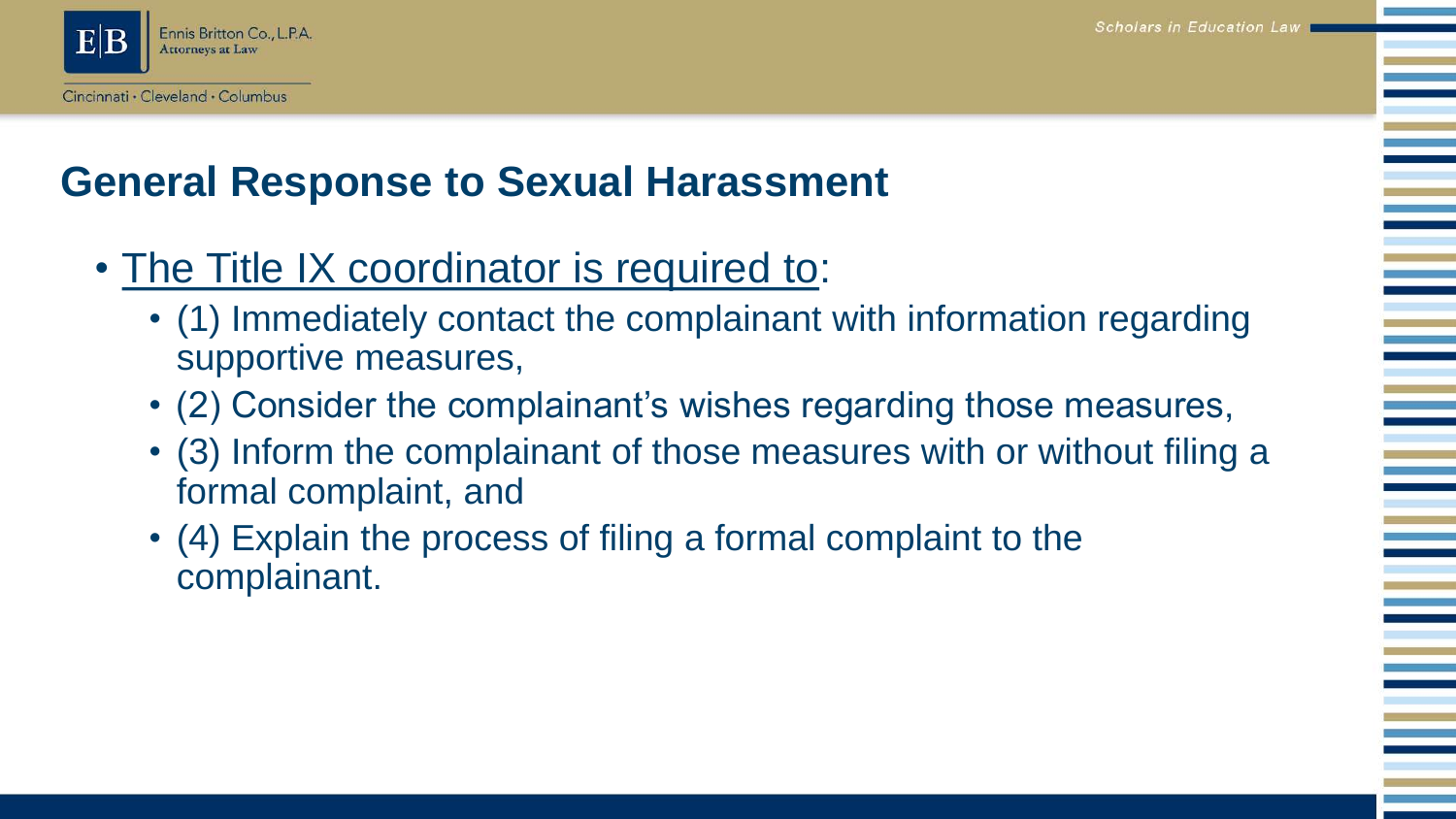

### **Responsibilities – Break-Down**

- Outline of Grievance Procedure Requirements:
	- Right to file complaint (informal or formal)
	- Right to adequate, reliable, and impartial investigation of complaints
	- Equal opportunity to **present witnesses and other evidence**
	- Right to same **appeal process**
	- Right to **notice of timeframes**
	- Burden of Proof
	- Prompt and equitable resolution
	- General disciplinary procedures may apply to address
	- Right to notice of outcome INCLUDING (FERPA): sanction imposed, BUT ONLY WHEN sanction directly relates to complainant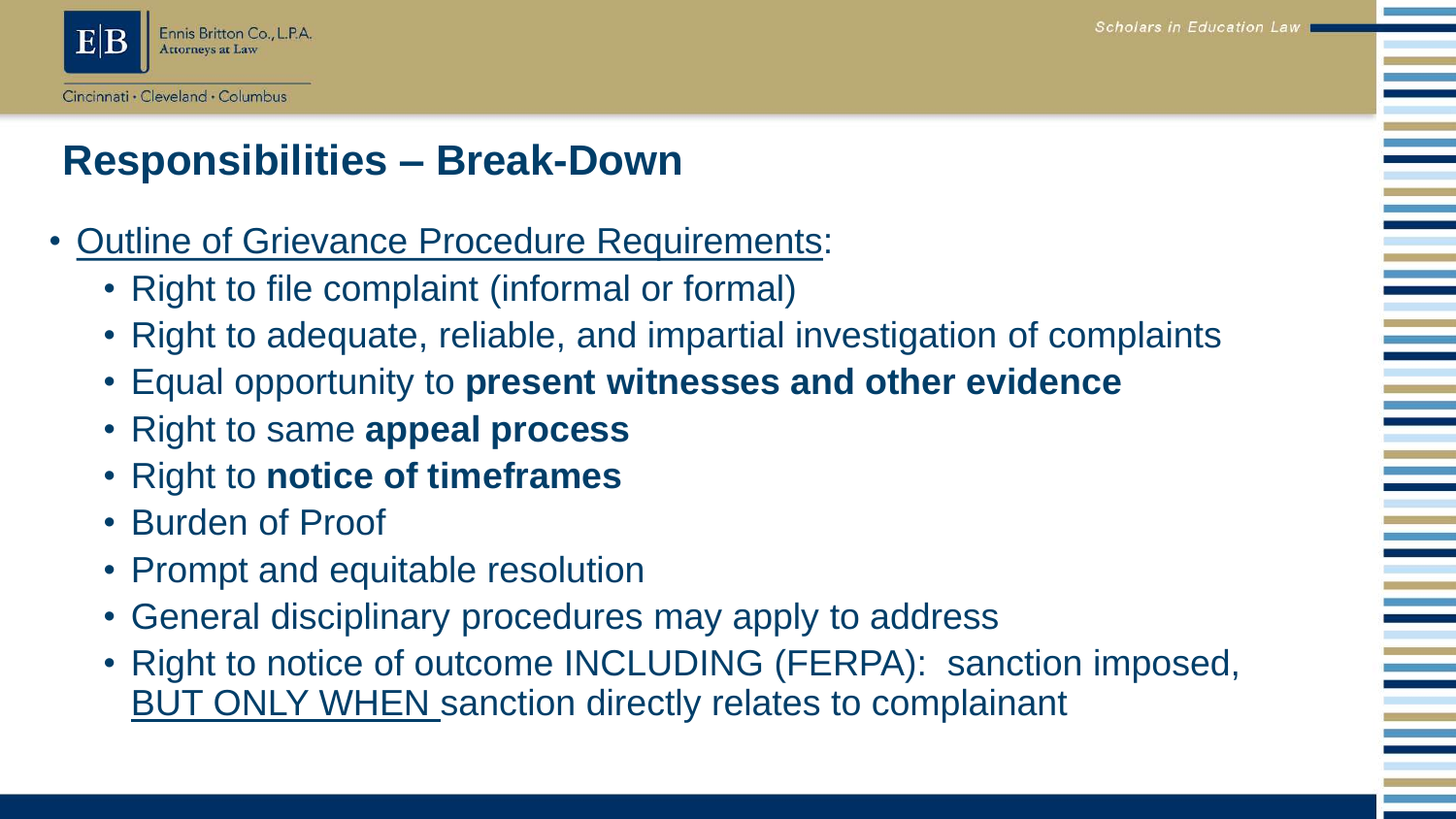

### **Grievance process**

- Process also must include:
	- Timeframes for reasonably prompt conclusion
	- Must describe general list of remedies and disciplinary sanctions
	- Make a choice of evidence standard- **preponderance or clear and convincing**
	- Describe appeal process
	- All provisions must apply equally to complainant and respondent
	- **Provide for written questions-** after investigative report sent, but BEFORE conclusion about responsibility is made, each party must:
		- be able to submit written, relevant questions to any party,
		- provide the answers to each party, and
		- allow limited follow up questions.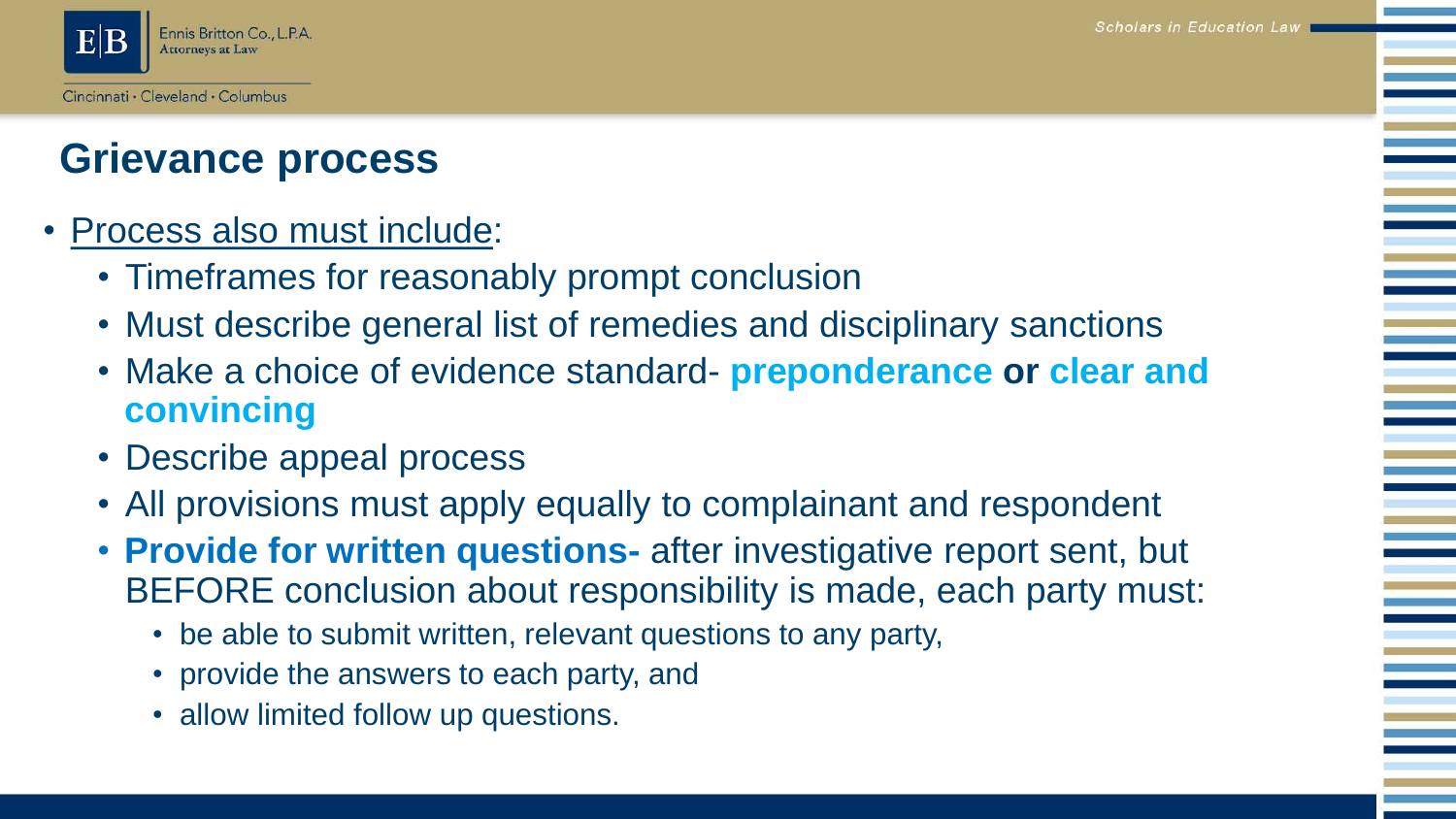

### **Grievance Process**

- Making the call:
	- The decision-maker about whether there has been sexual harassment/misconduct **MAY NOT be the same person** who did the investigation or the Title IX Coordinator.
	- The decision-maker must issue a report with:
		- Findings of fact
		- Conclusions about whether misconduct occurred
		- Rationale for each determination
		- Any disciplinary sanctions
		- Remedies for the complainant
		- Must be sent at the same time to parties
		- Must include appeal information.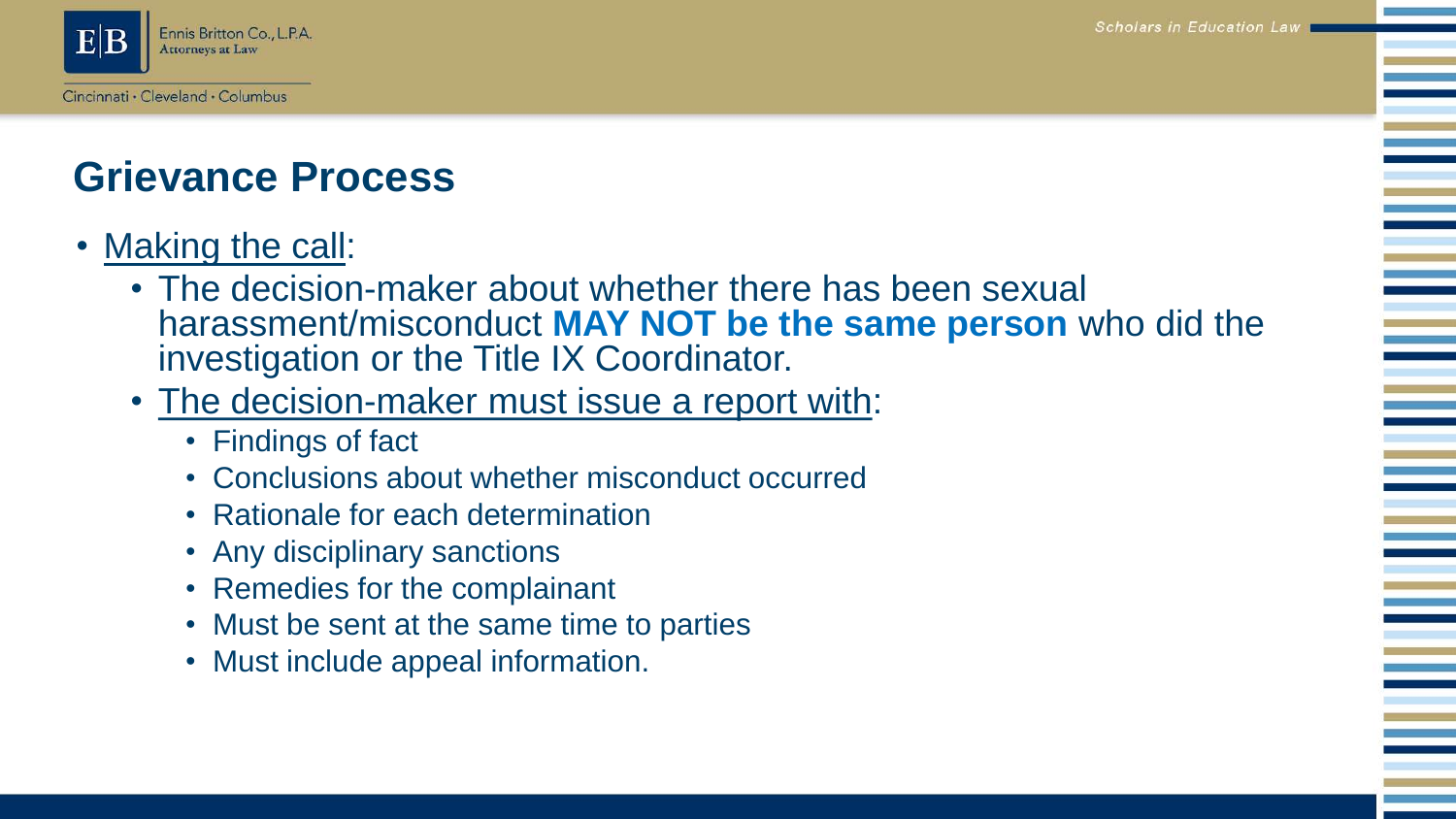Ξ

Ξ



### **Appeals**

#### • **Bases for appeal**:

- Procedural irregularity
- Newly discovered evidence
- Bias or conflict of interest of Title IX Coordinator or other investigative personnel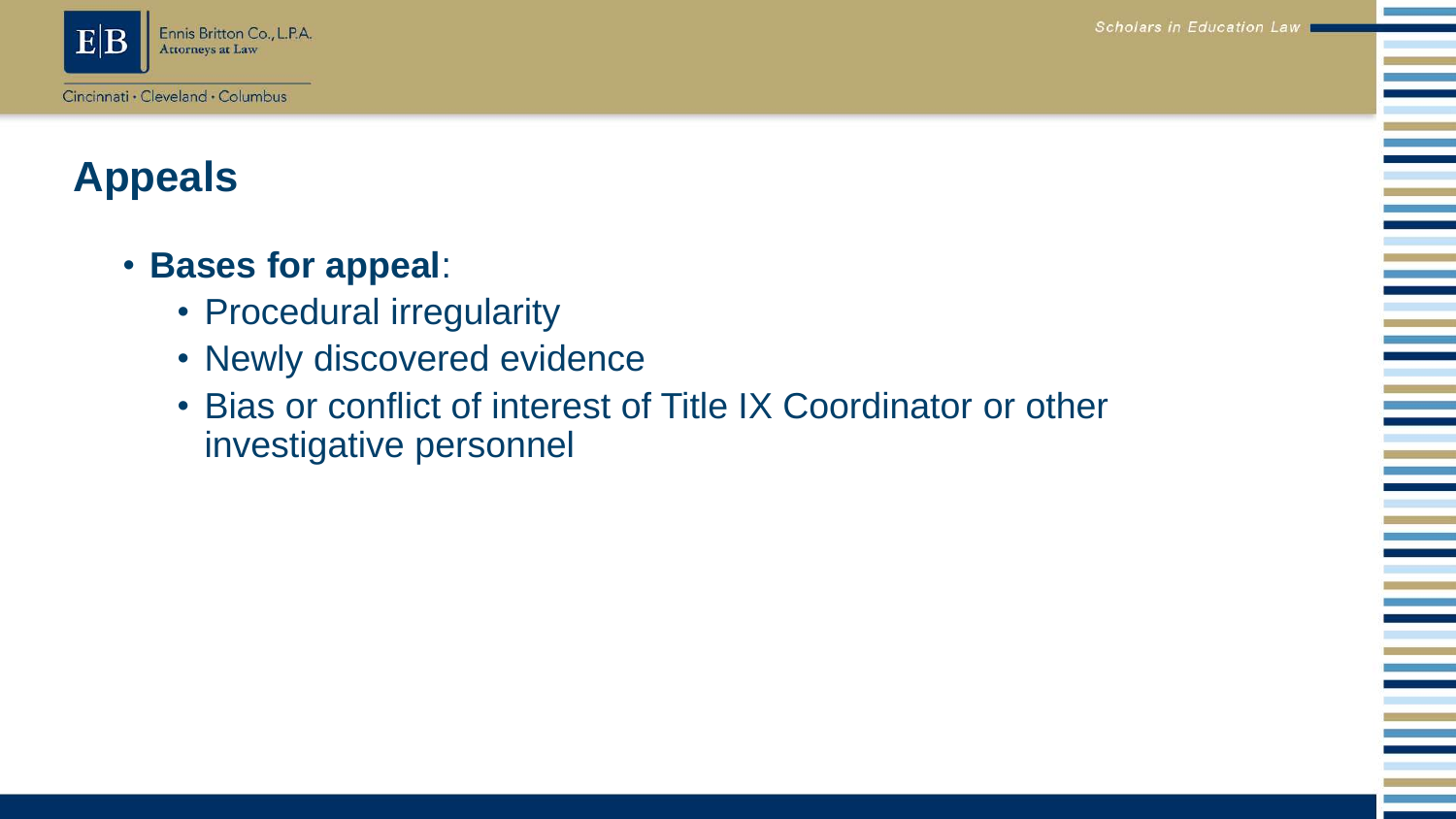

# **Informal resolution**

- Schools may offer: **Mediation** Restorative justice Other informal methods of resolution
- As long as:
	- Both parties agree
	- Voluntary, informed, written consent
	- May withdraw at any time
	- Staff must be well-trained in these options.
- May not offer informal resolution *until formal complaint filed*. Not available if staff member alleged to have sexually harassed a student.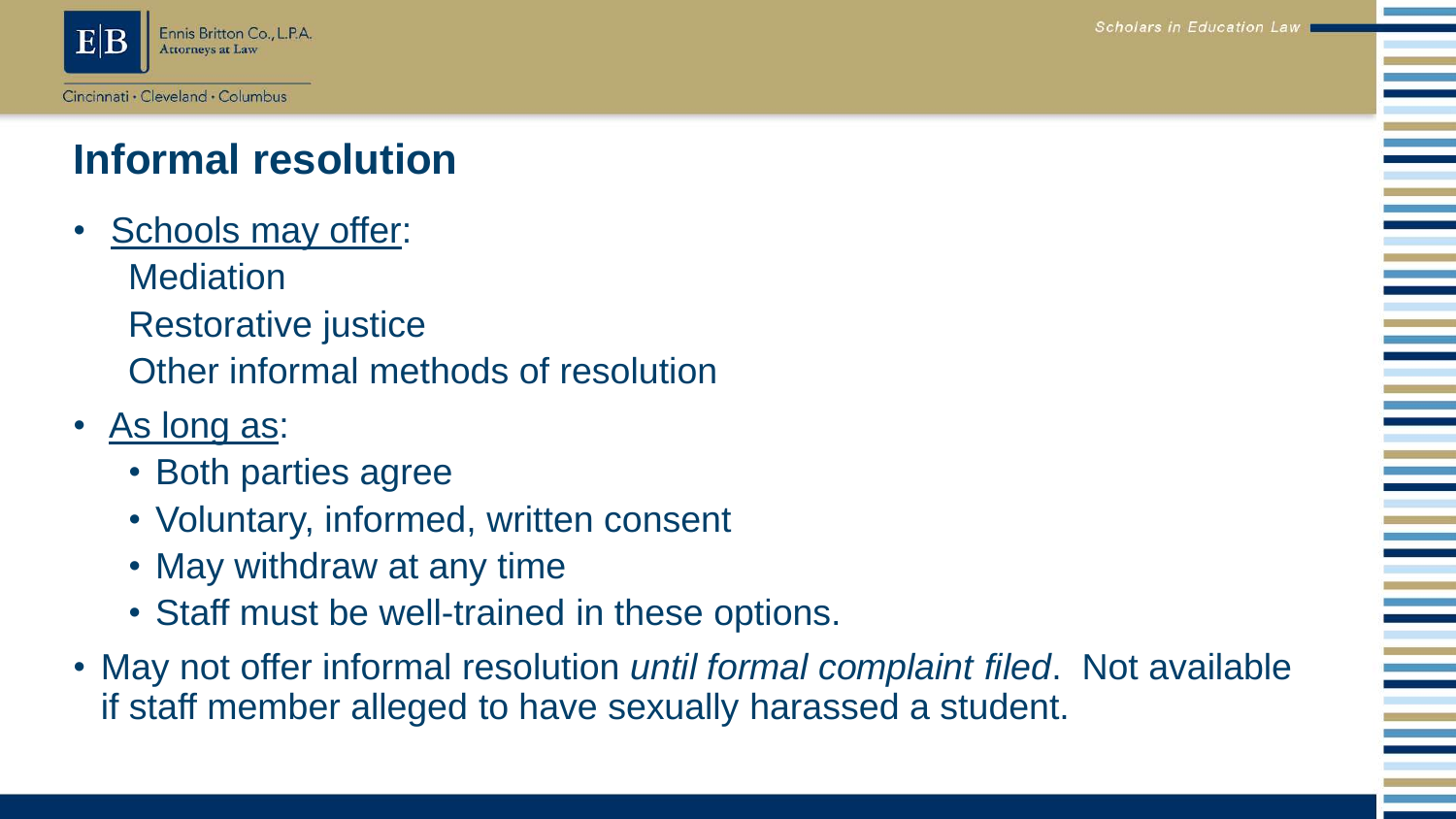

# **Fair grievance process- ACTION ITEM**

- **Update grievance process**
- How, though?
	- Must make it clear that neither accused (respondent) nor victim will be subject to sex discrimination for making a complaint
	- Must offer supportive measures that preserves equal education access
	- May not treat respondent as responsible until grievance process concludes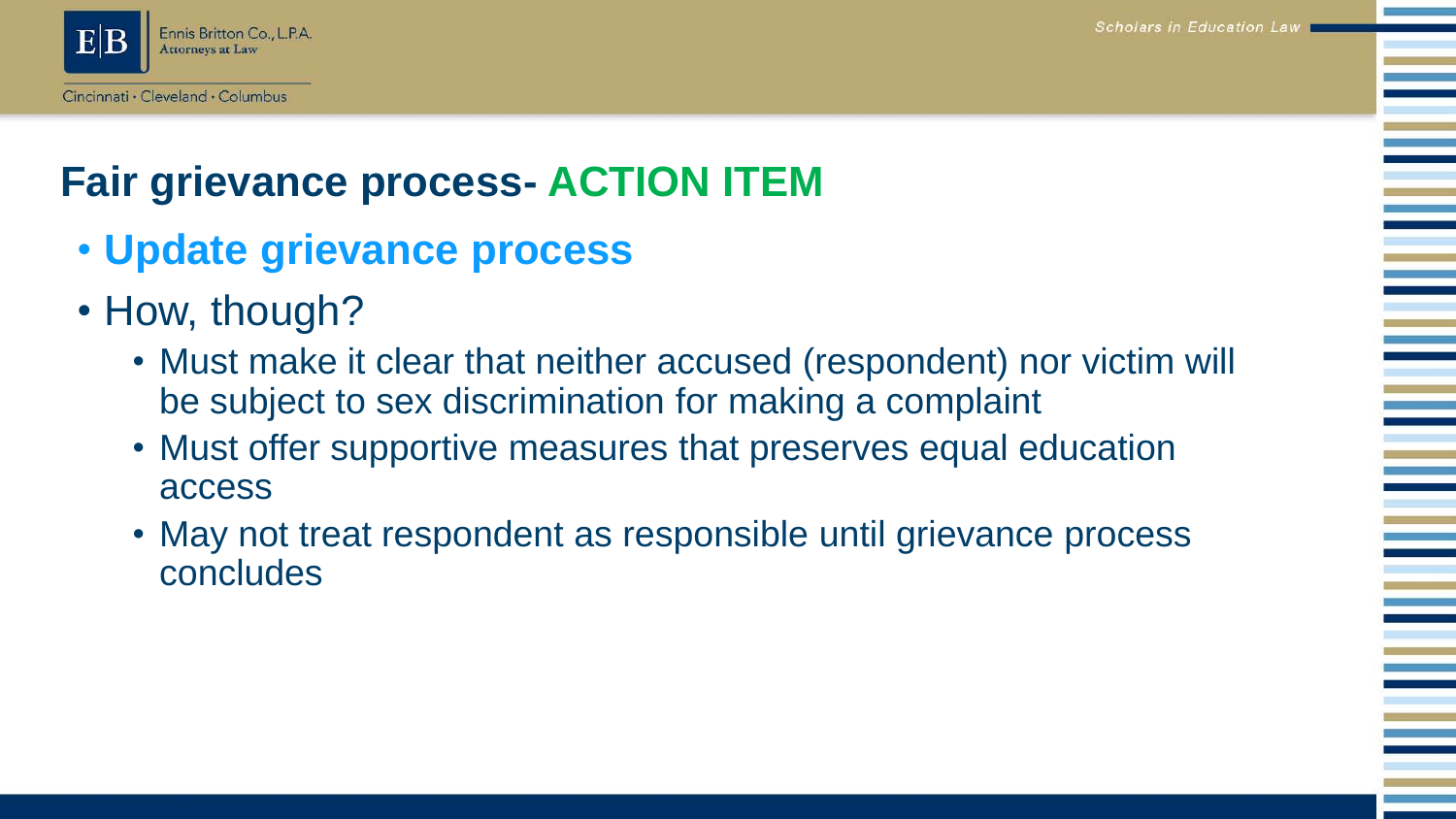

# **Dissemination of Policy**

- **Eliminates** the requirement that a district publish notice of their Title IX coordinator and grievance procedures in local newspapers and magazines.
- *Instead*, districts must "prominently" display this information on its **website.**
- It does not contain a requirement to publish by a certain date.
- Don't forget to post the training materials.

#### **34 CFR Sec. 106.8(b)**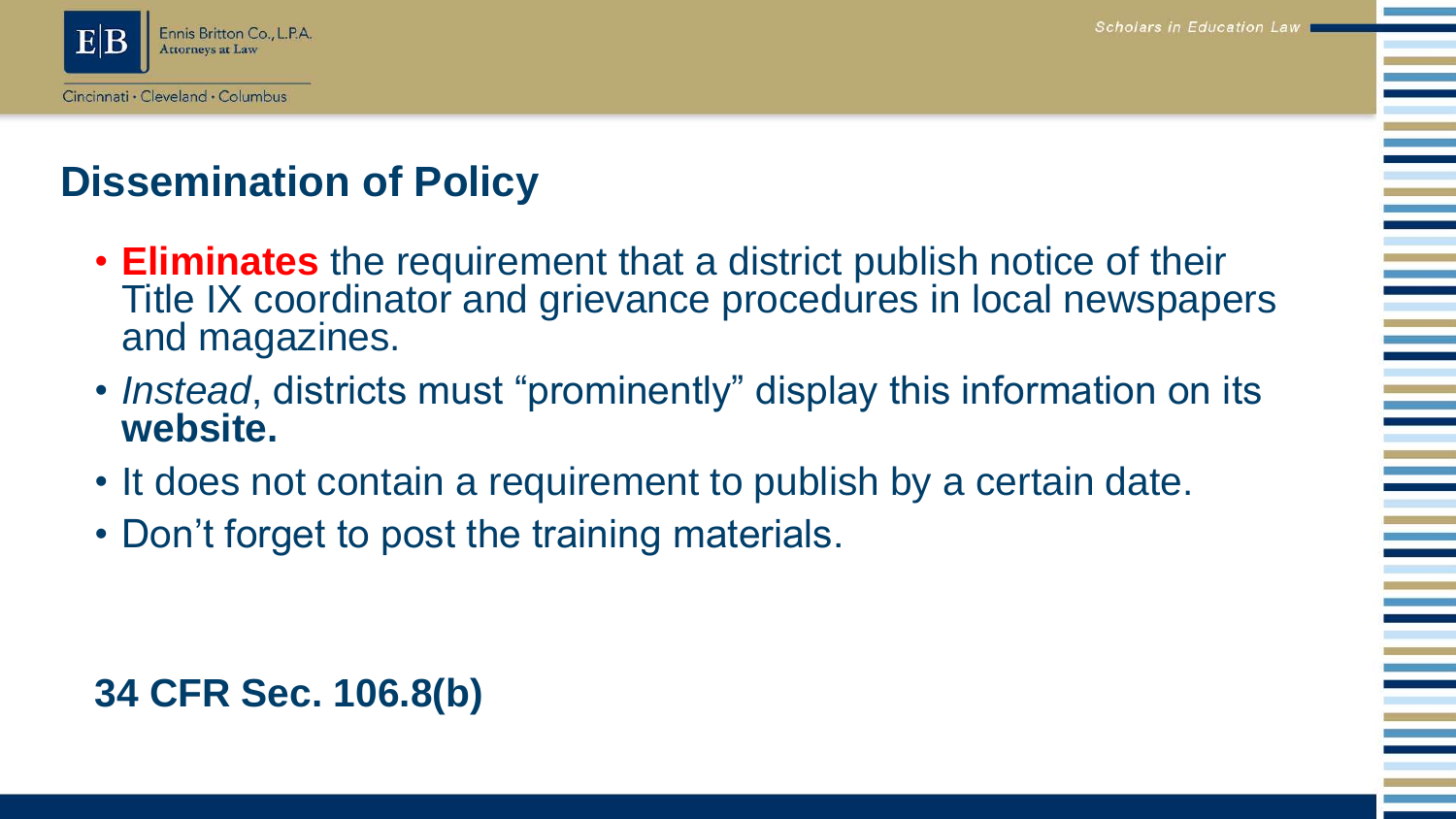

# **Dissemination of Title IX Coordinator info on website**

- **Action Item:**
- Make sure the Title IX Coordinator info on the website includes:
	- Name
	- Address
	- Email
	- Phone number
	- Add that reports may be made in person, by phone, regular mail, and by email.
	- Notice must include that reports may be made at any time by phone, mail or email, even during non-business hours.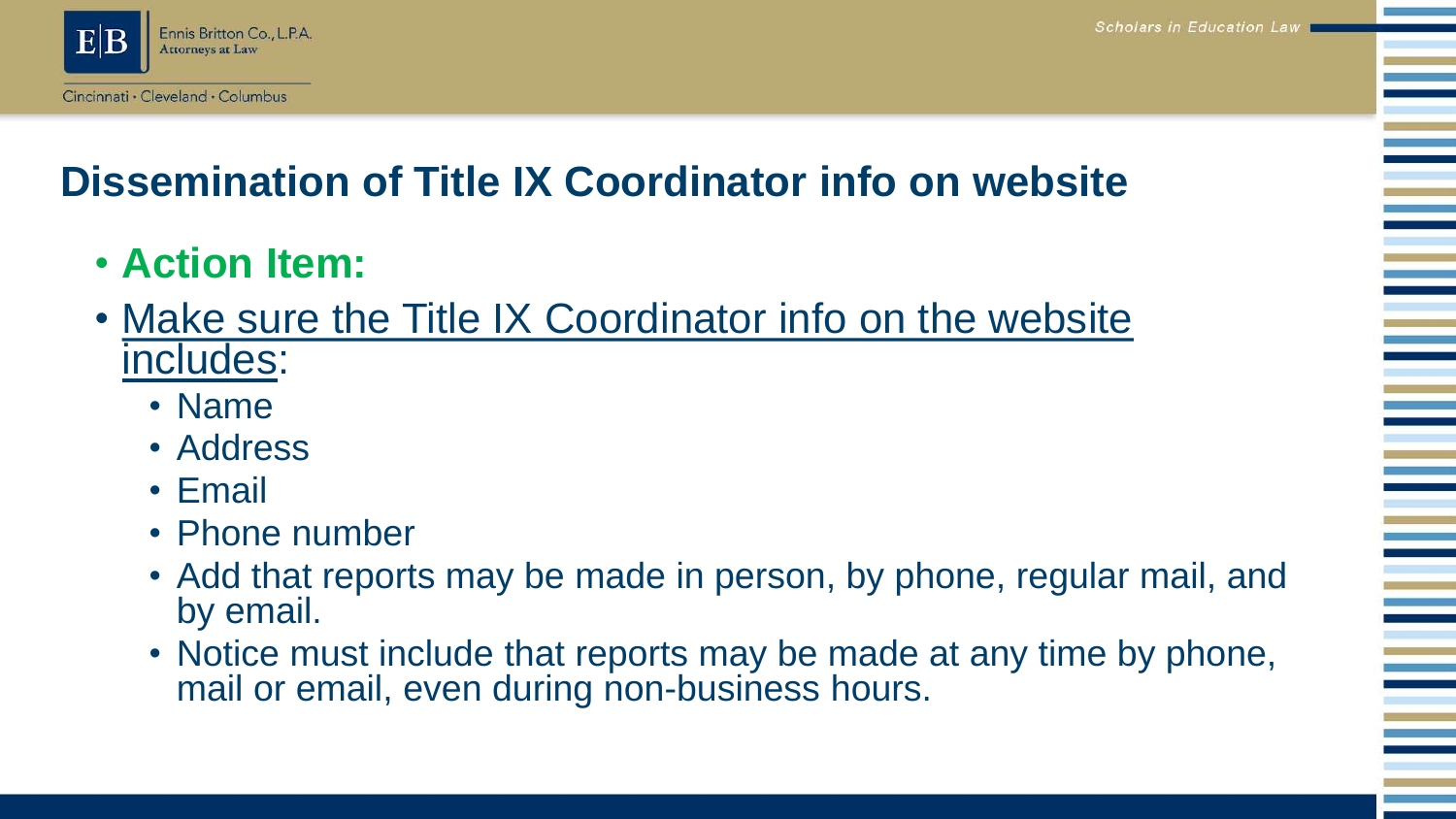

## **Changes to Definitions**

• *Actual knowledge***:** Definition met when person provides notice of sexual harassment or allegations to a district's Title IX Coordinator **or** any individual with authority to use corrective measures at the district, or *to any employee of an elementary or secondary school*. "Notice" includes, but is not limited to, a report of sexual harassment.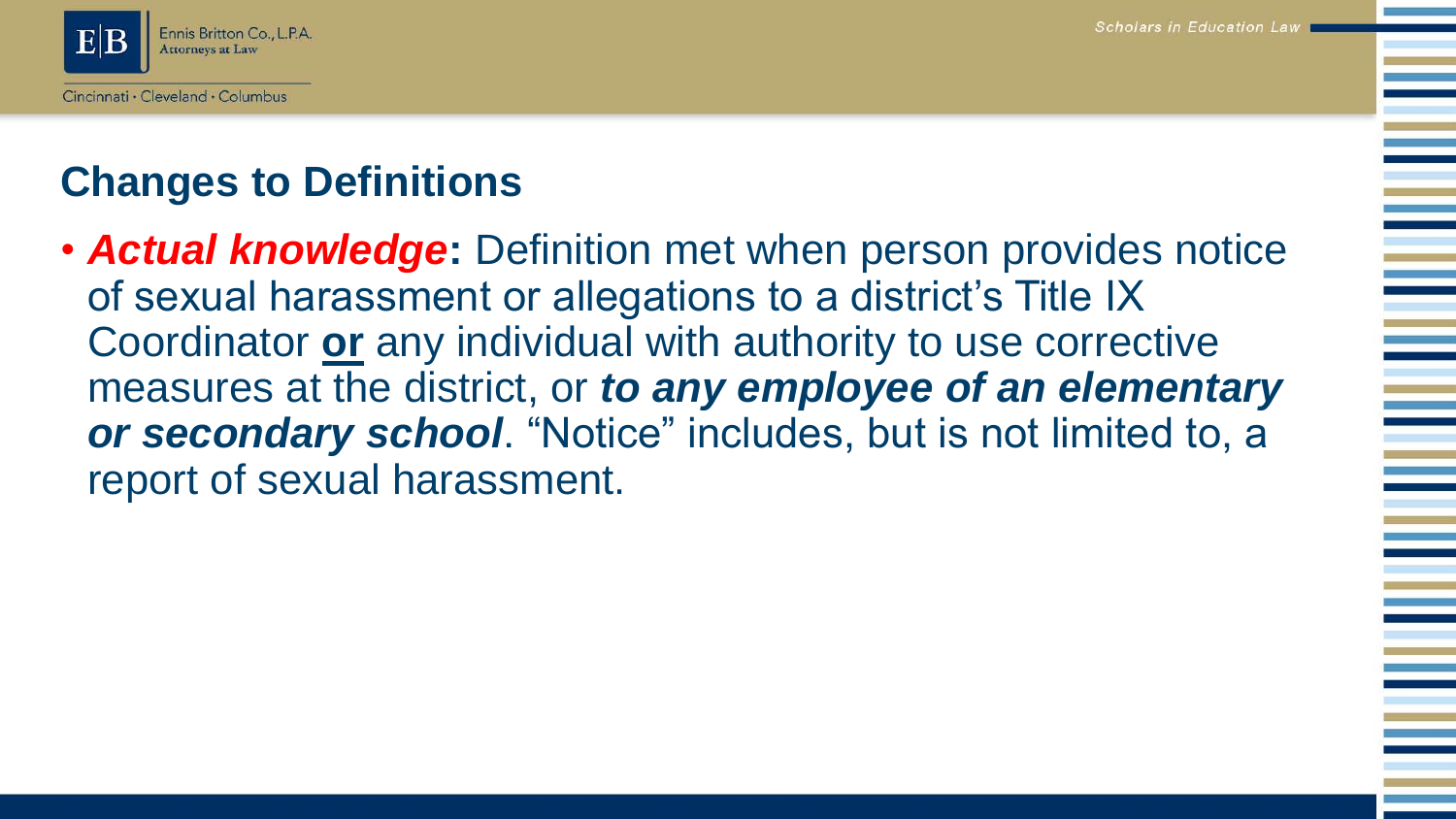

### **Actual knowledge change**

- Means a report may be made to *any* school employee
- Also means that when a report is made to **any school employee**, this starts the clock on responding to the complaint promptly.
- Contact complainant to explain how to file a formal complaint and offer supportive measures.
- Explain supportive measures may occur with or without a formal complaint.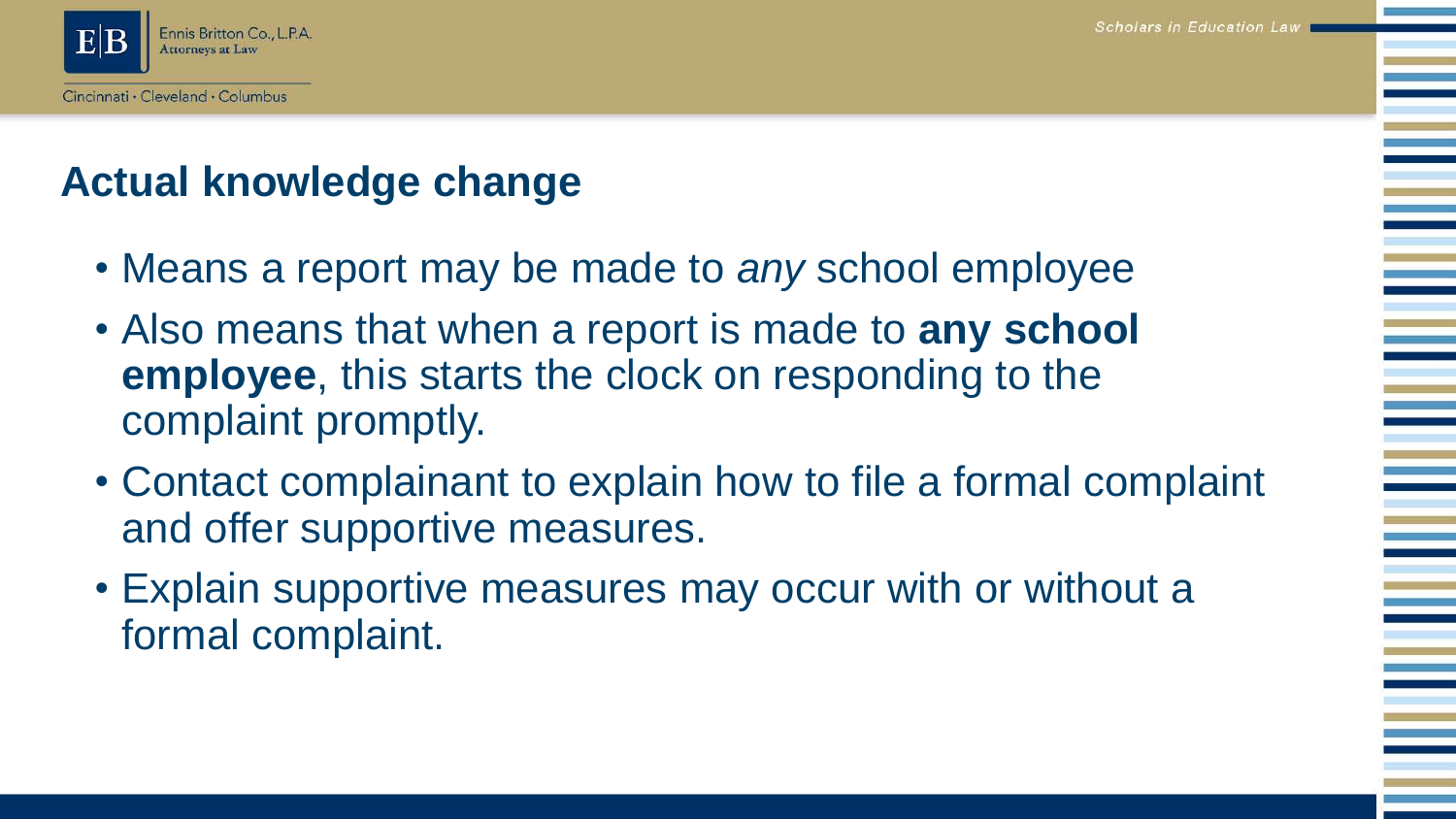

### **"Actual Knowledge" of what?**

- **Err on the side of caution!** There are many examples in which notice of sexual harassment may be obtained other than by direct complaint:
- Examples:
	- Teacher hears a rumor about a sexual relationship between another teacher and a student;
	- A staff member watching a student speak in a sexually inappropriate way to another student;
	- The school receiving notice that that an off-campus sexual violence event is creating retaliation at school.
	- Incident on the bus where a student grabs another student.
- Although the law is still not quite settled on what constitutes notice, it is recommended these types of instances be reported to the district's Title IX coordinator for follow-up.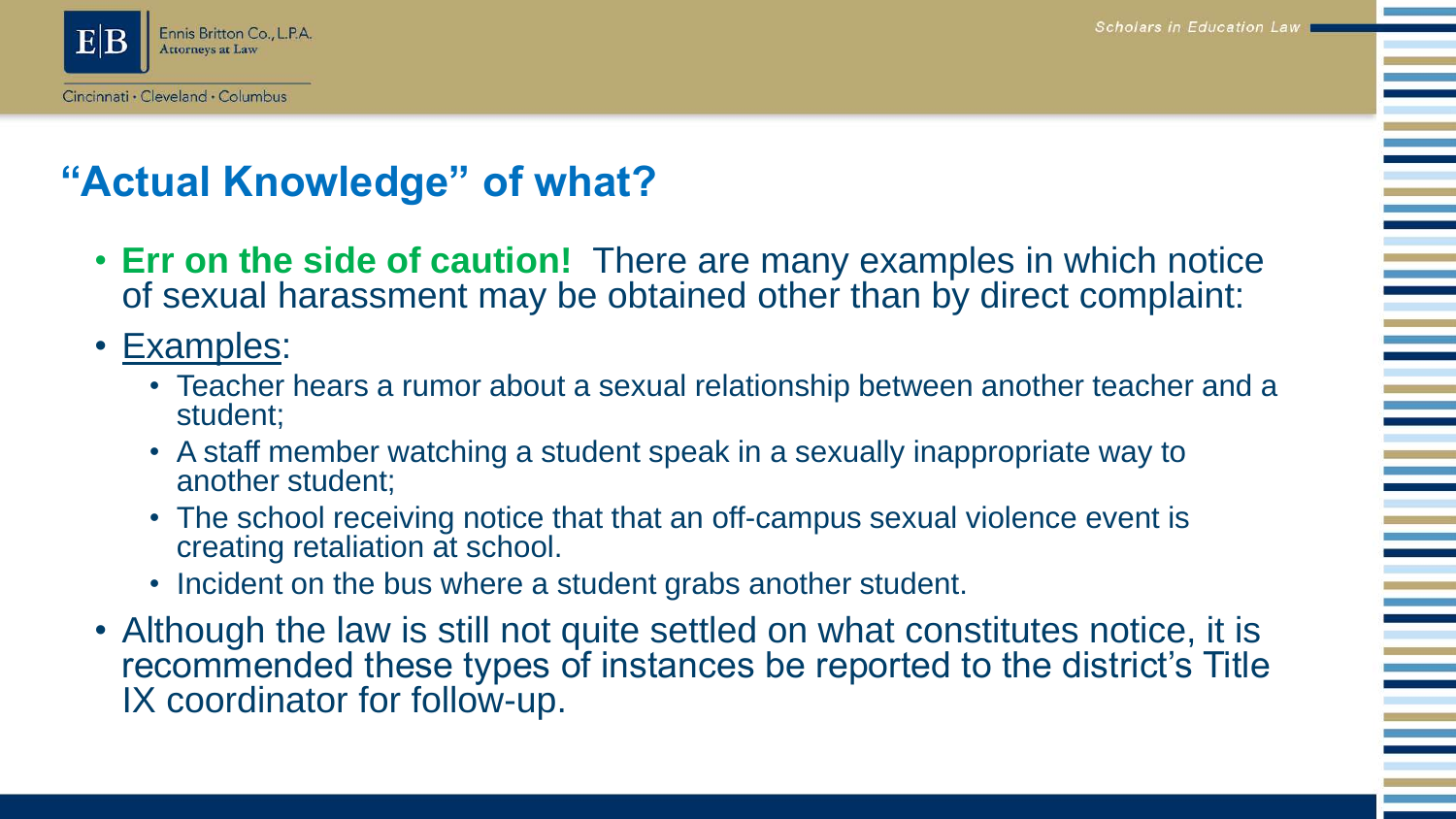

### **Must the Conduct Occur at School?**

- School officials are responsible for acts occurring on school grounds or situations over which the school exercised "substantial control"
	- Athletic Events
	- Field Trips
	- Class Trips
	- Banquets, concerts, etc.
	- Keep an eye out for this if you are a chaperone or someone working or assisting during these events.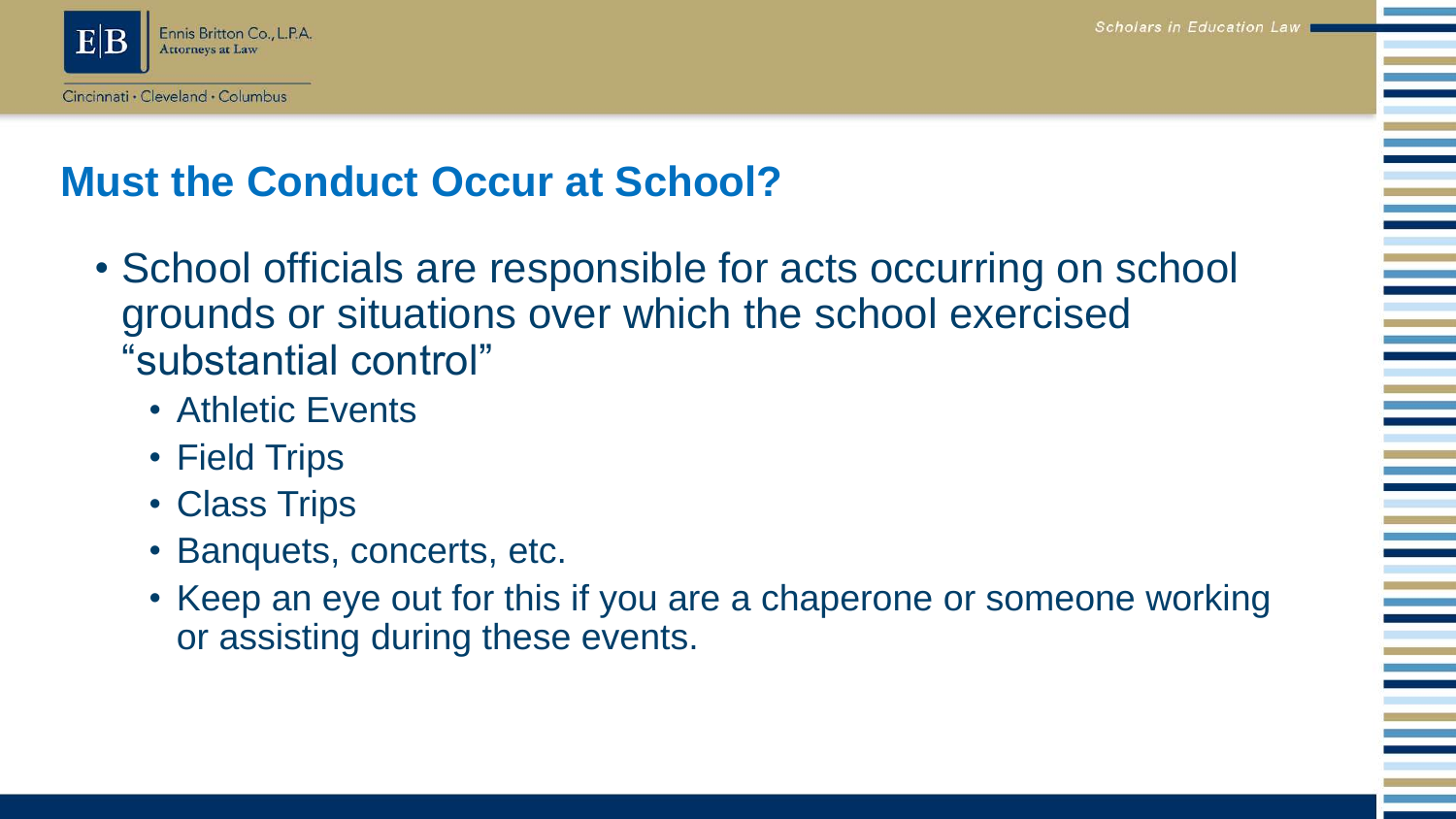

# **What are these "supportive measures"?**

- Defined as:
	- "individualized services reasonably available that are nonpunitive, non-disciplinary, and not unreasonably burdensome to the other party while designed to ensure equal educational access, protect safety, or deter sexual harassment."
	- Examples: changing classes, stay away orders, different schedules, assigning buses, guidance counselor access, checking in regularly, etc., etc.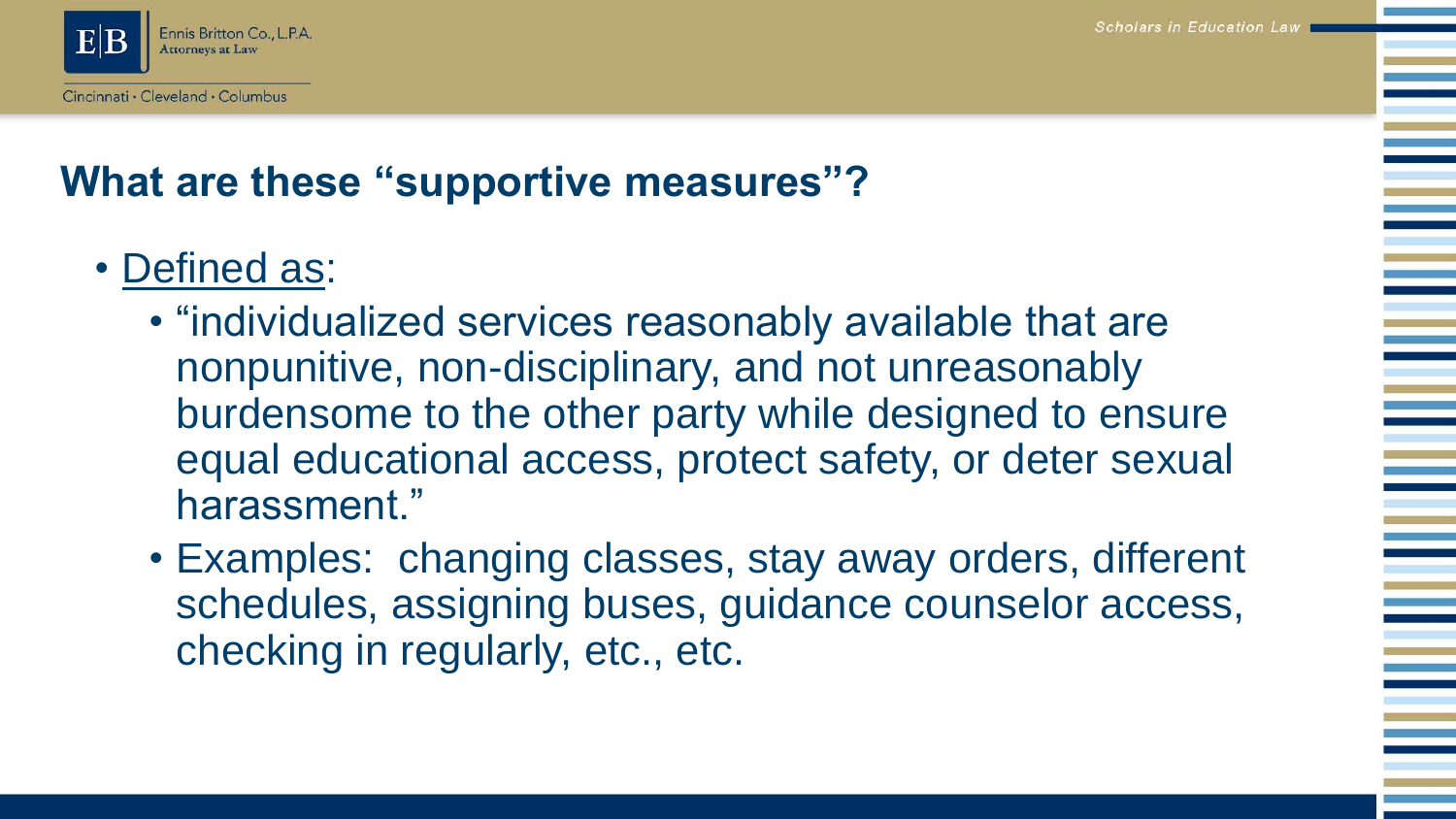

# **Changes to Definitions**

- *Sexual harassment***:** Conduct that satisfies **one or more** of the following:
	- An employee conditioning aid, benefits, or services on participation in unwelcome sexual conduct.
	- Unwelcome conduct so *severe, pervasive and objectively offensive*  that is denies a person equal access.
	- Sexual assault, dating violence, domestic violence, or stalking.

### **34 CFR Sec. 106.30(a)**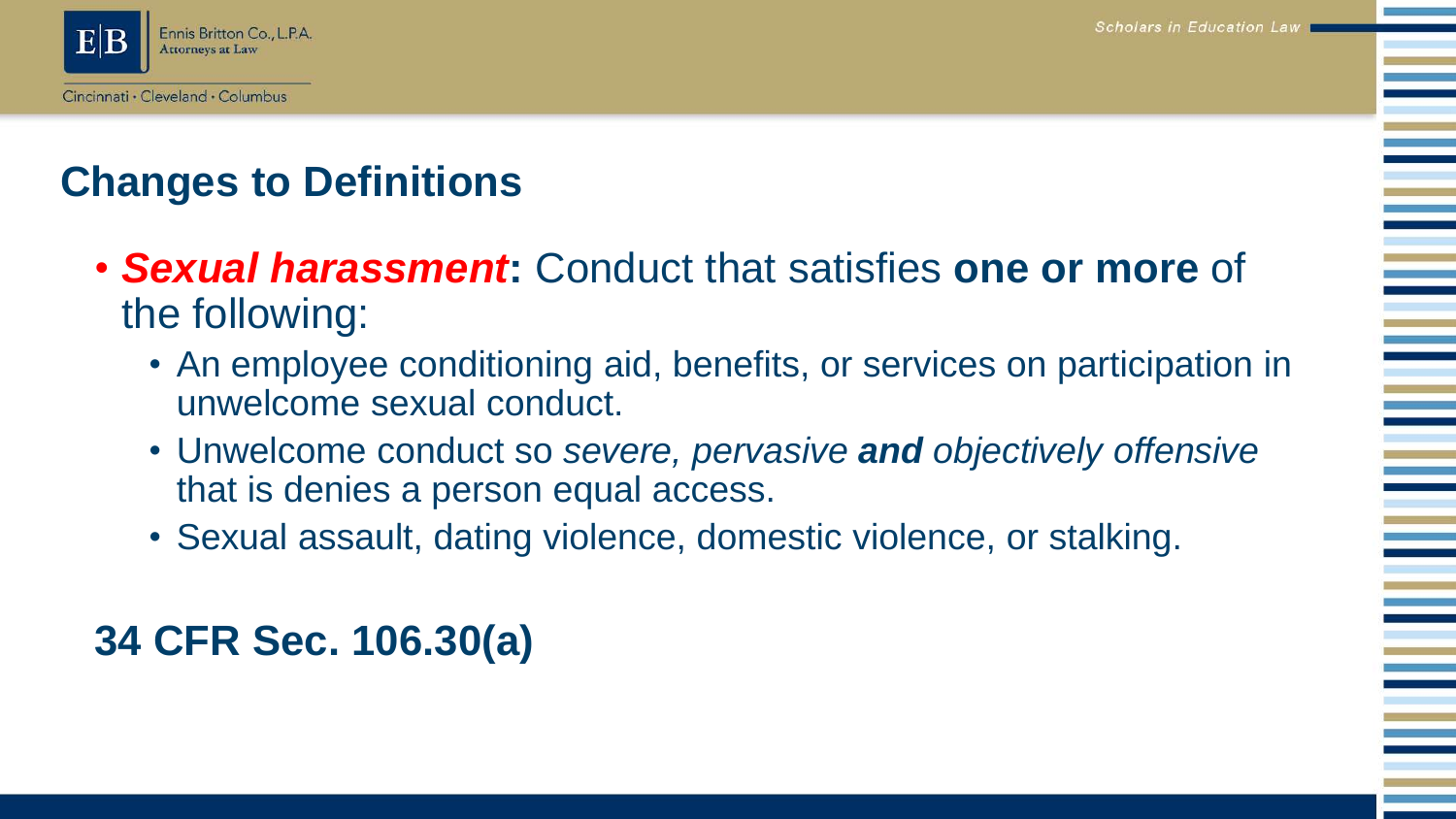#### Cincinnati · Cleveland · Columbus

### **General Response to Sexual Harassment**

- This **new section** requires that districts respond **promptly** and in a way that is not intentionally indifferent, when it has **actual knowledge** of sexual harassment.
- Districts must treat complainants and respondents equally in offering supportive measures to the complainant and by following a compliant grievance process **before** issuing disciplinary sanctions on the respondent.

**34 CFR Sec. 106.44(a)**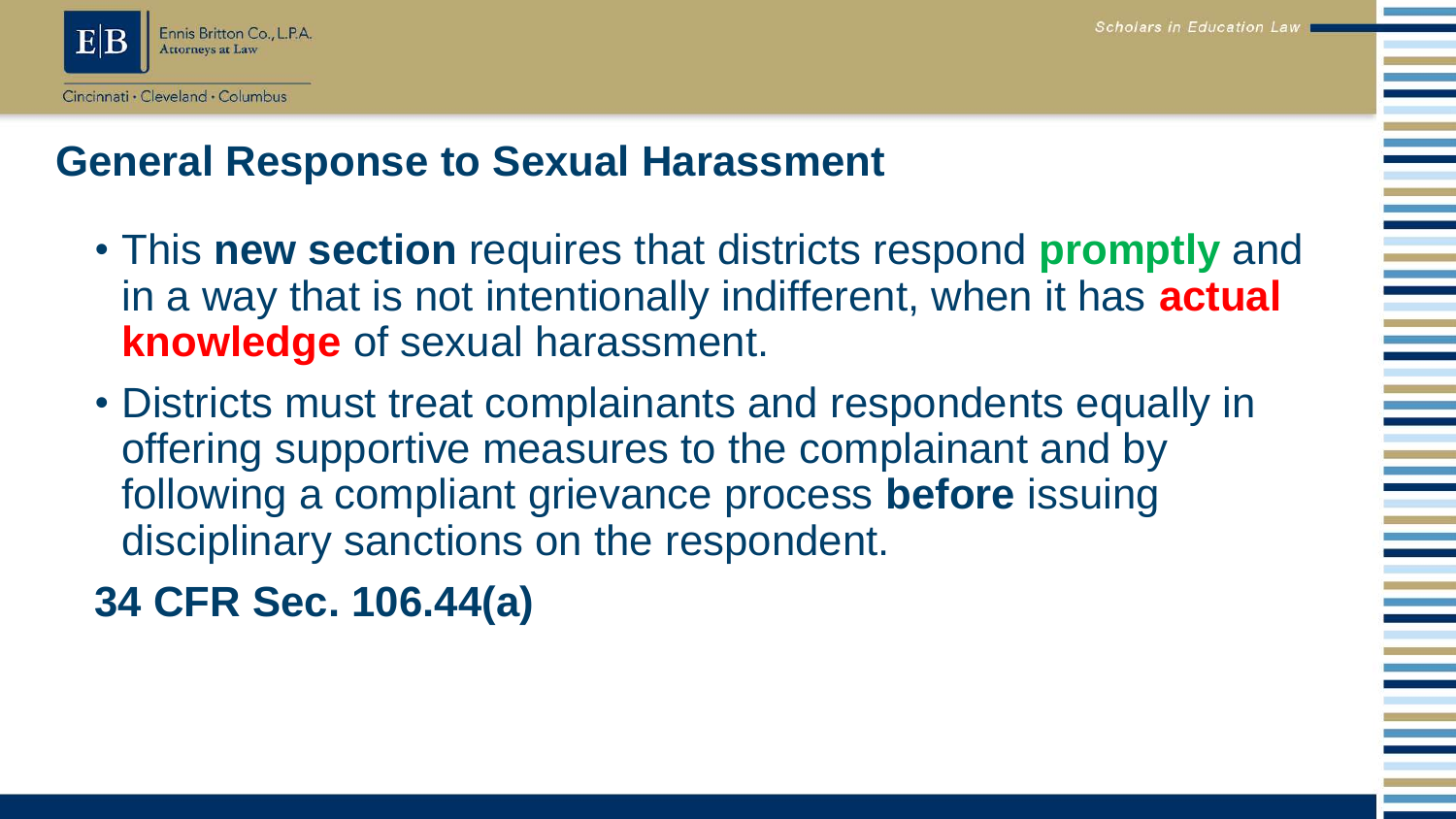

## **Emergency Removal**

- A district **may remove** a respondent from school and activities on an emergency basis **as long as** it:
	- Undertakes a *safety and risk analysis*,
	- *Justifies emergency removal* by determining that an immediate threat to the health and safety of any individual, and
	- Provides the respondent with *notice and appeal options* following their removal.
- Provision states that this is not intended to modify any rights under IDEA, 504, or the ADA.
- **34 CFR Sec. 106.44(c)**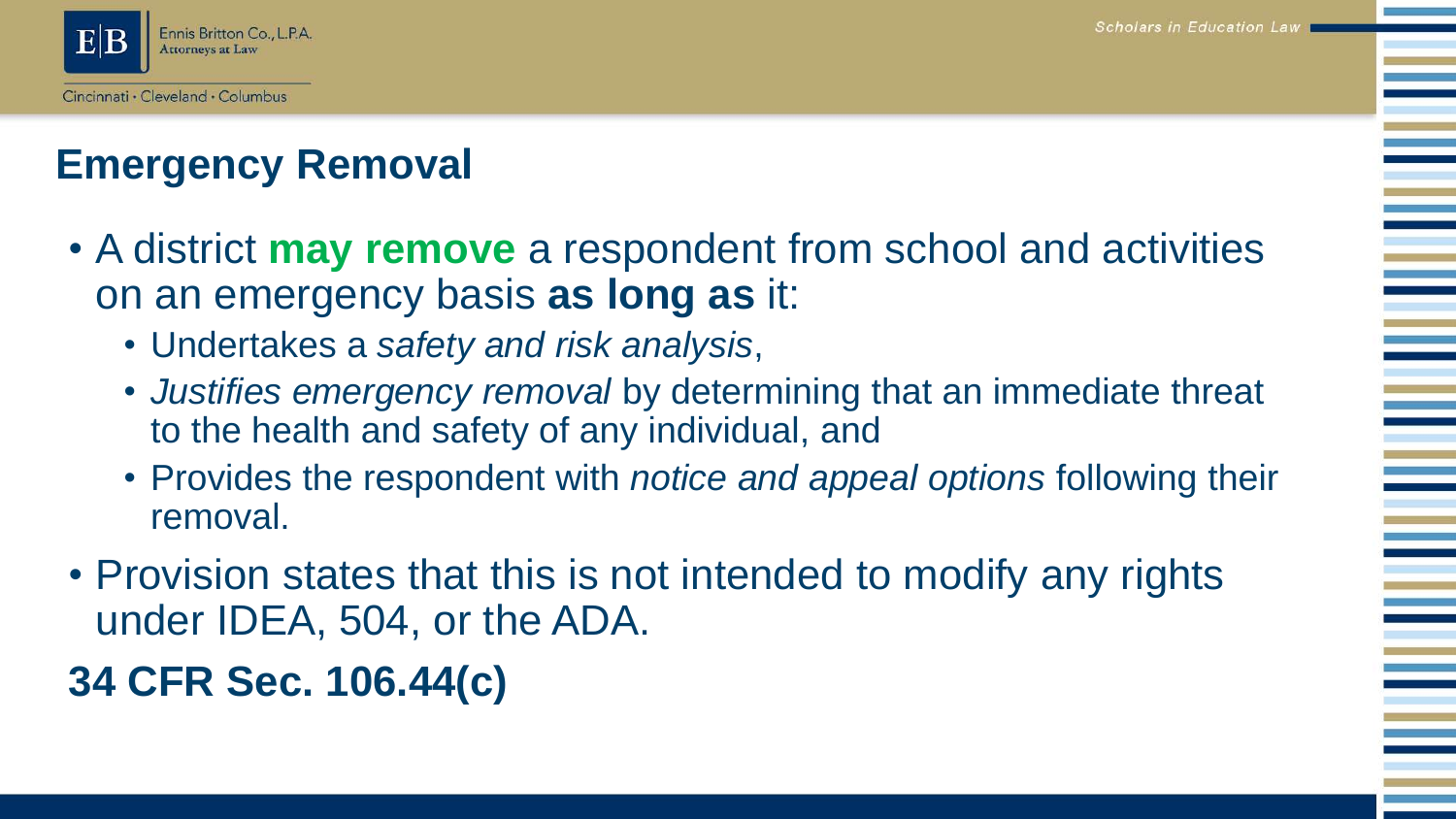Ennis Britton Co., L.P.A. **Attorneys at Law** 

### **Discrimination on the Basis of Sex**

• A district's treatment of either the complainant or respondent in response to a formal complaint of sexual harassment could itself be considered as sex discrimination under Title IX.

### **34 CFR Sec. 106.45(a)**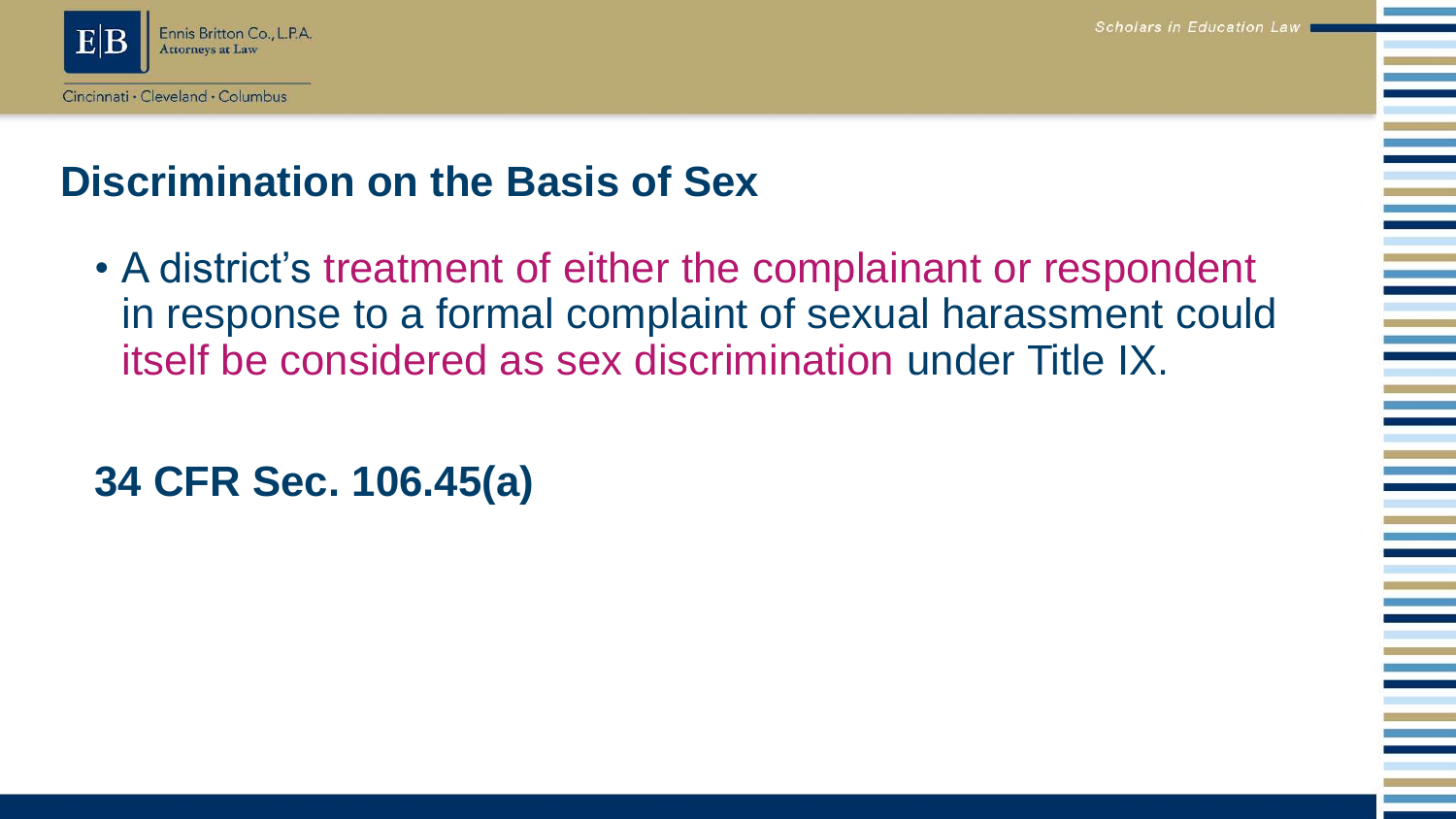

# **Changes to investigation process**

- Written notice must be given for/of**:**
	- The allegations of a formal complaint must be given to both parties
	- Any investigative hearings, interviews, meetings
	- Evidence directly related to allegations and give **10 days to respond**.
	- The investigative report, **with 10 days to respond.**
- **ACTION ITEM:** Make sure these timelines are in your updated grievance process.
- This process will require administration to *slow down* in some processes (immediate disciplinary action, immediate questioning)
- Both parties must be given opportunity to present evidence
- No "gag orders" may not prevent complainant or respondent from discussing allegations.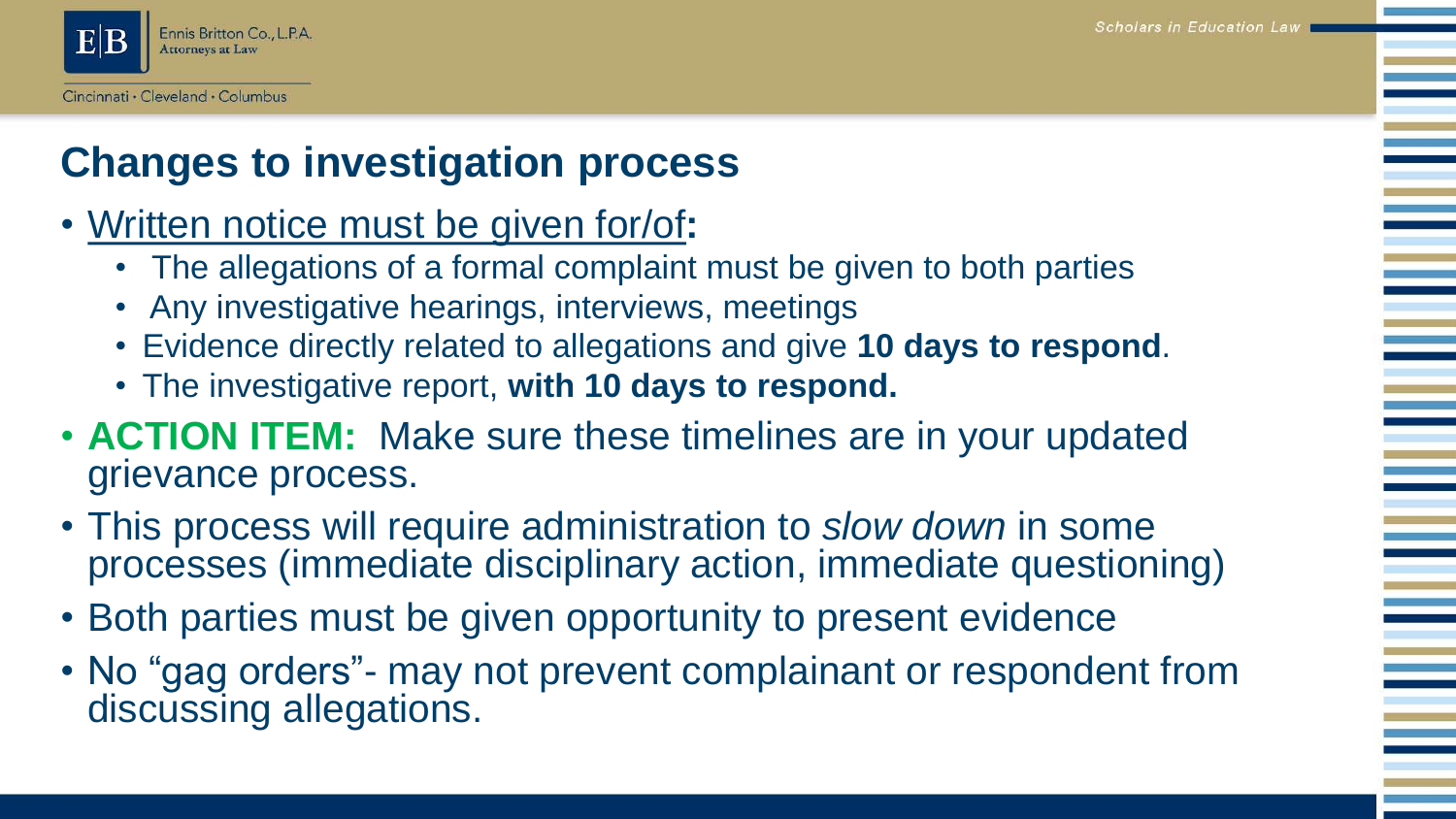

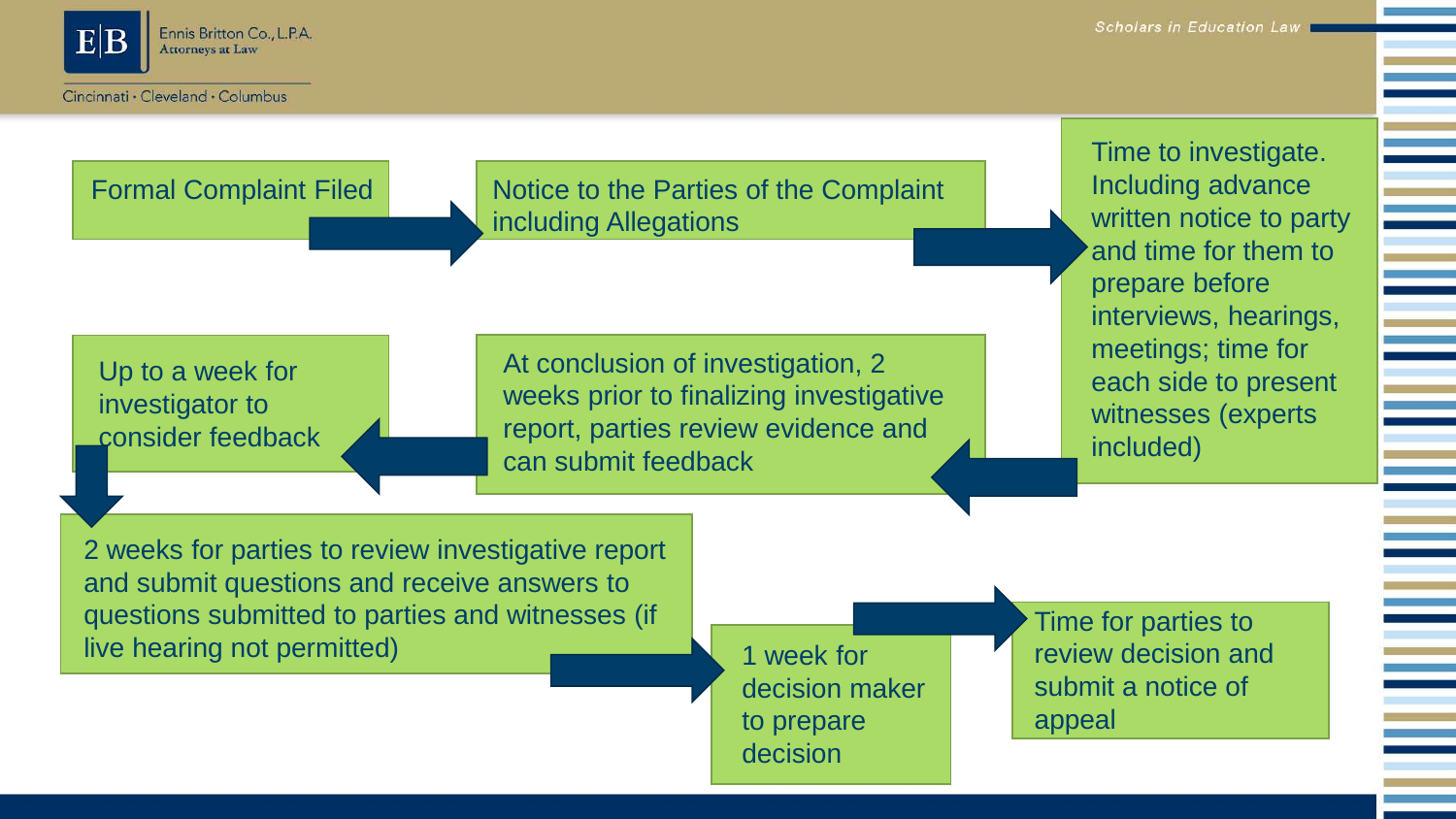

### **Changes to investigation process**

Schools **must** dismiss if conduct does not meet definition of sexual harassment/misconduct or did not occur in school program. Only for Title IX purposes.

# Schools **may** dismiss formal complaints if:

- Complainant wishes to withdraw complaint
- If respondent is no longer enrolled/employed at school
- If specific circumstances prevent school from gathering sufficient evidence
- Dismissal notice:
	- Must be given in writing to parties with the reasons for the dismissal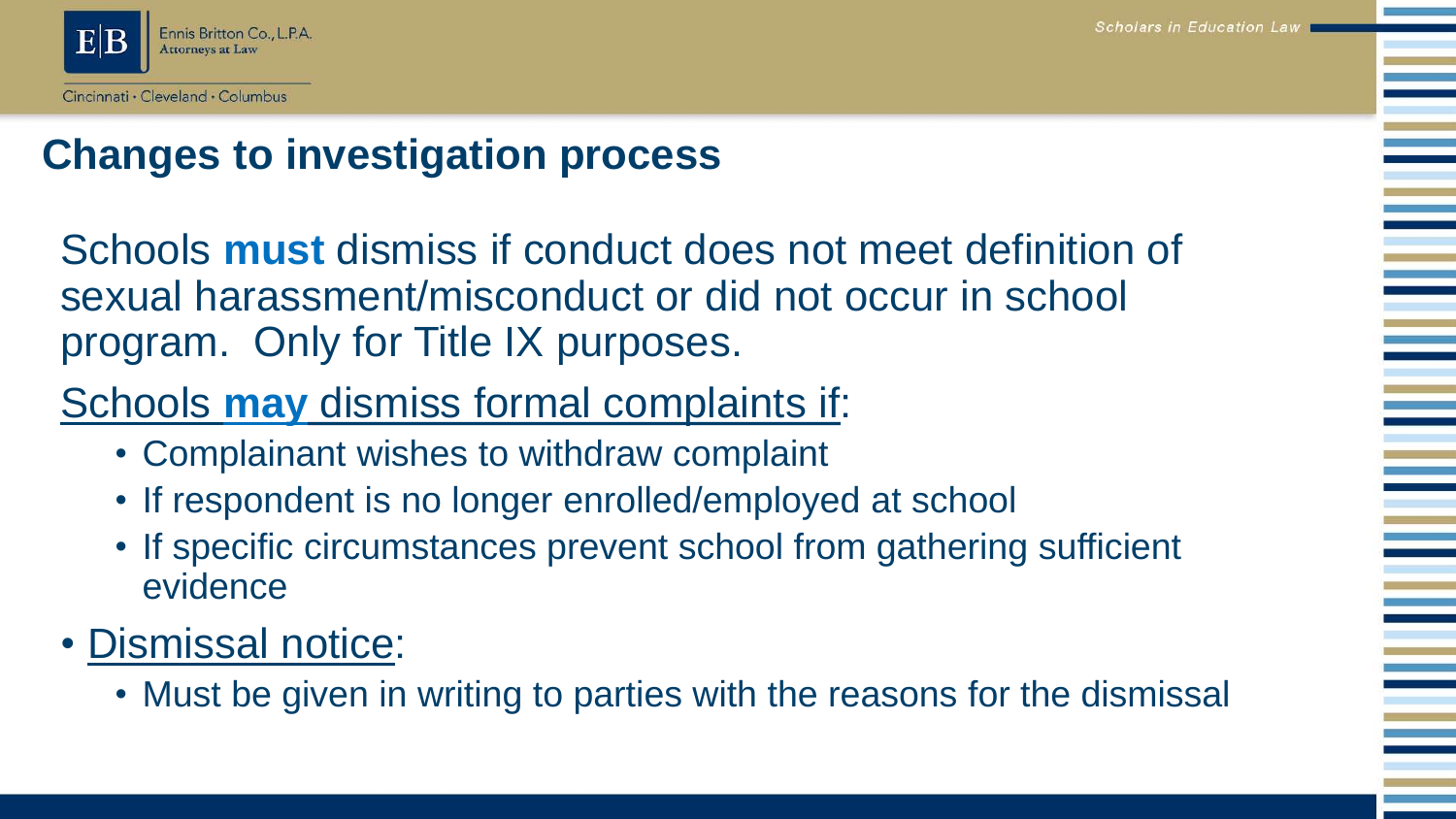

# **Live hearings**

- Live hearings with cross examination are optional for K-12. If a school chose to do that:
	- Questions must be asked by an advisor (not complainant or respondent personally)
	- School must provide an advisor free of charge to ask questions of the other party if the party does not have one.
	- Only relevant questions may be asked.
	- May be live in person or virtual
	- A record must be kept of the hearing (transcript, video, etc.)
- If the live hearing option is not chosen, a written question and response time is provided.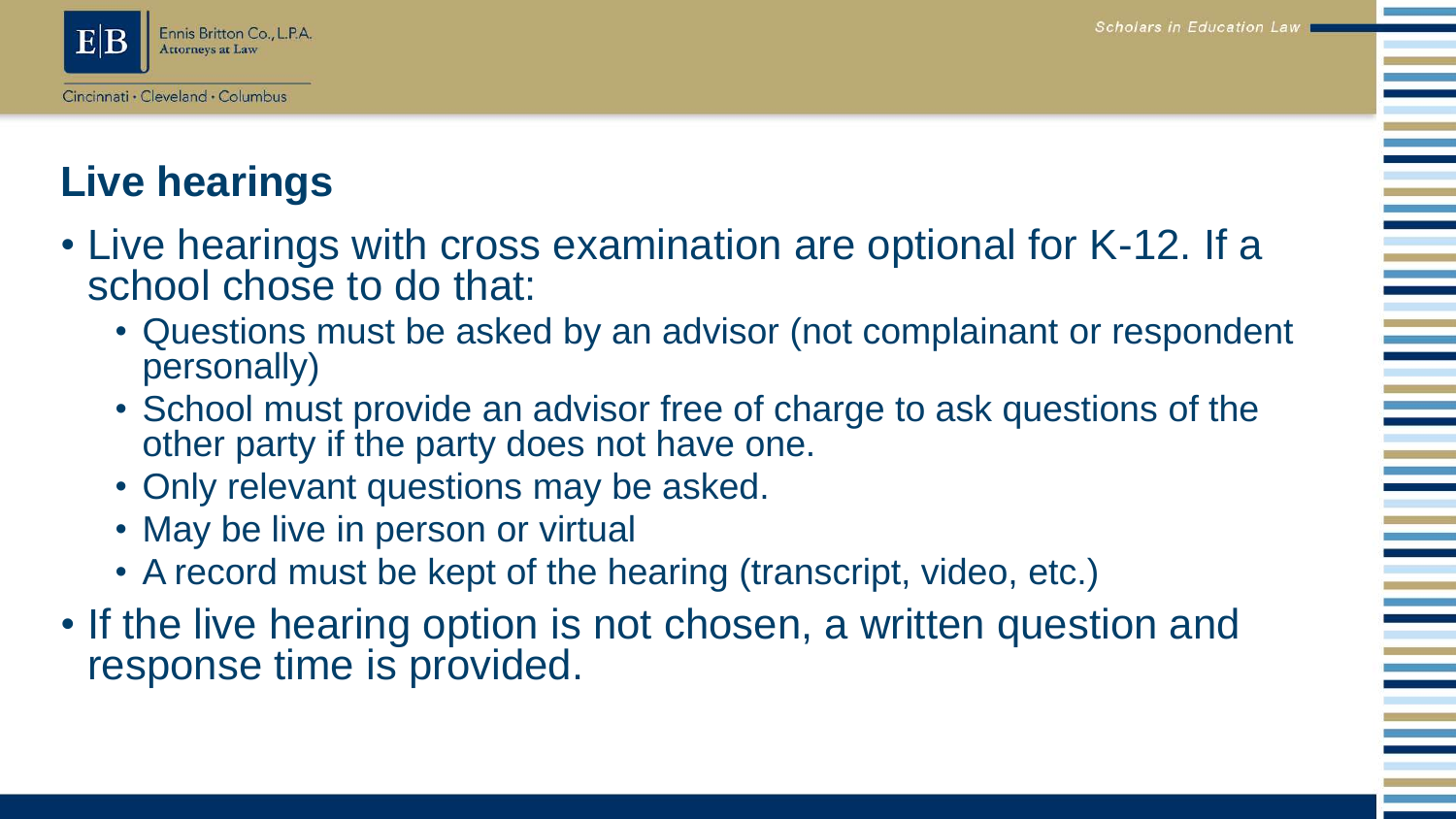

# **Title IX lawsuits in action**

- Title IX, Section 1983 case- Tennessee district court in the 6<sup>th</sup> Circuit (our federal circuit)
- Boys basketball team was unsupervised in locker room: over period of months, and 2 boys were sexually assaulted, investigation was done, some boys suspended, coach reprimanded. Student discipline was rescinded and boys placed back on team.
- Parents of boys who were assaulted withdrew their students and sued the District.
- Court held…..
	- Title IX claim **could proceed** against the District
	- Section 1983 claim failed
	- Could the investigation and response have prevented the litigation?

*Mathis v. Wayne County*, 782 F. Supp.2d 542 (M.D. Tennessee 2011)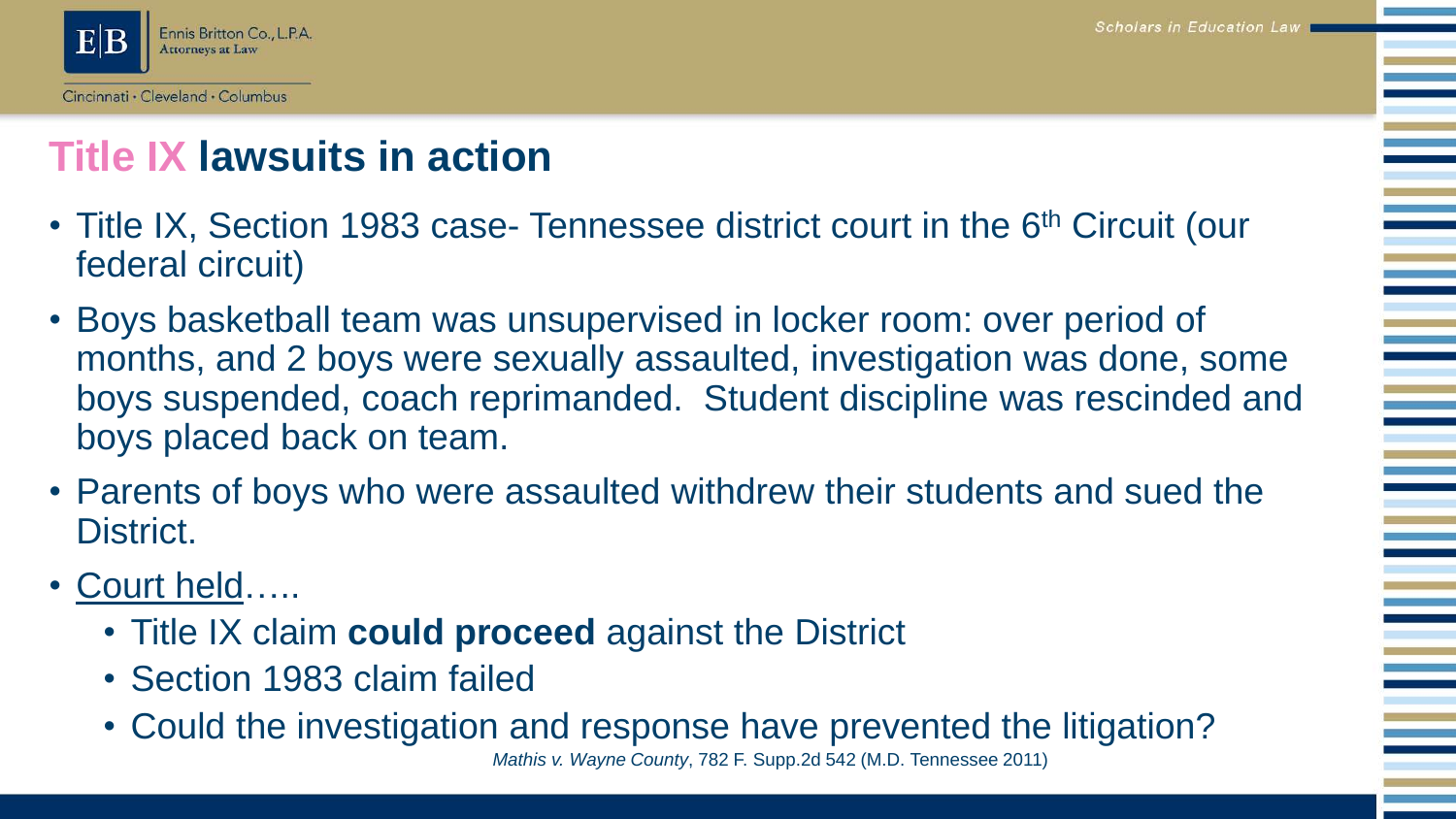

# **Title IX lawsuits in action**

- Female high school senior committed suicide the summer after graduation. During high school, the student allegedly suffered harassment from other students who were sexting a nude picture of the student among themselves.
	- Students allegedly chastised her with epithets and derogatory remarks, threw things at her while at school and at school sponsored events, harassed her by phone and online, etc.
- Parents sued school district, school resource officer and city employer, and students based on:
	- Title IX sexual harassment discrimination
	- Section 1983 claim based on due process and equal protection
	- Negligent infliction of severe emotional distress. District moved to summary judgment.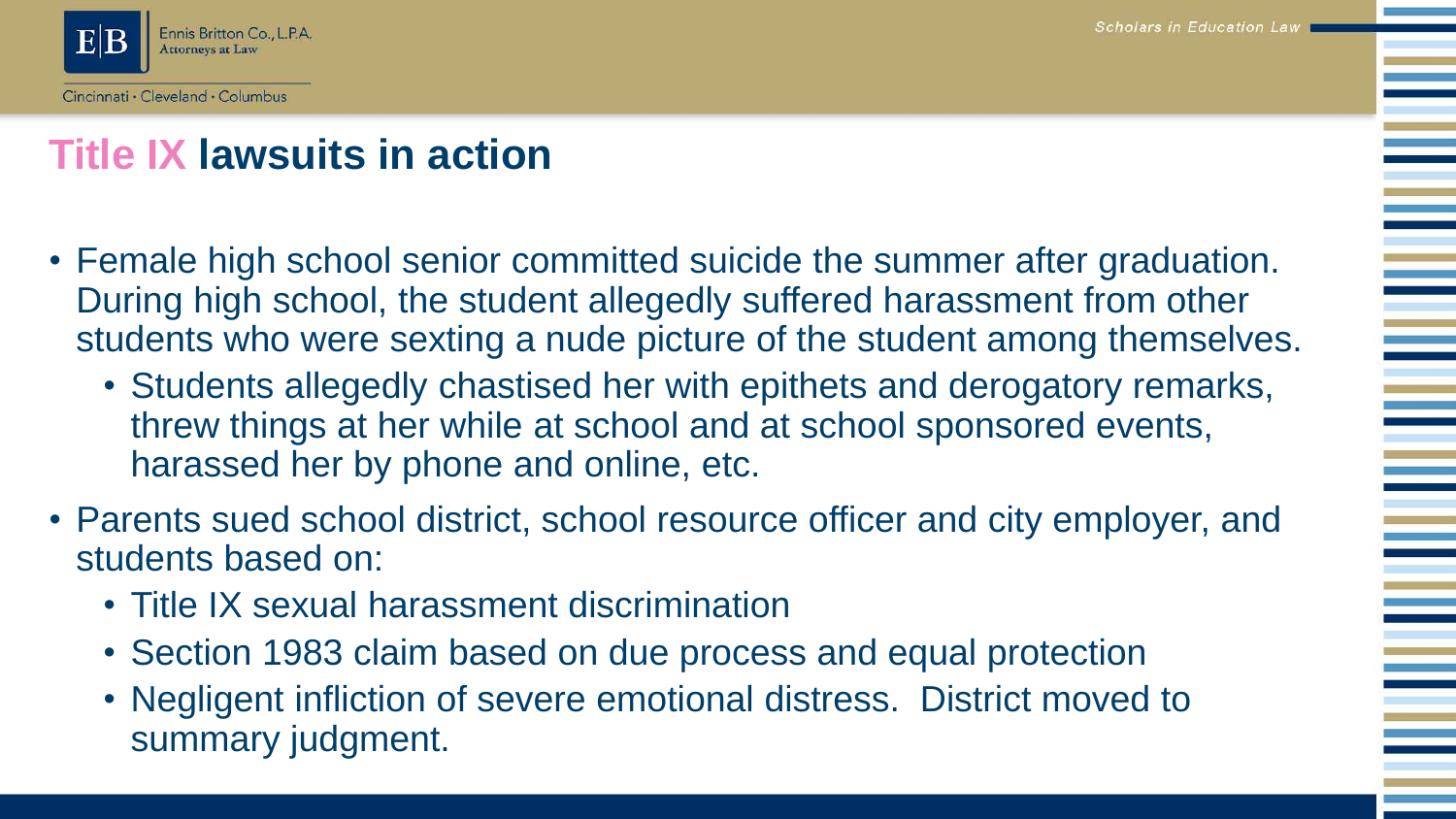

# **Title IX lawsuits in action**

- Court held:
	- Section 1983 equal protection, due process claims:
		- Principal was final policymaker, and executed the policy in a way that *deprived her of her rights*, and there were questions about which other officials were aware of the harassment.
	- Title IX sexual harassment discrimination claim **may proceed** against the school district because:
		- **Principals knew** of harassment: they didn't have to know exact details
		- **Did not investigate or enforce policy** (deliberately indifferent), and
		- Student may have been deprived of educational opportunity as a result of the harassment.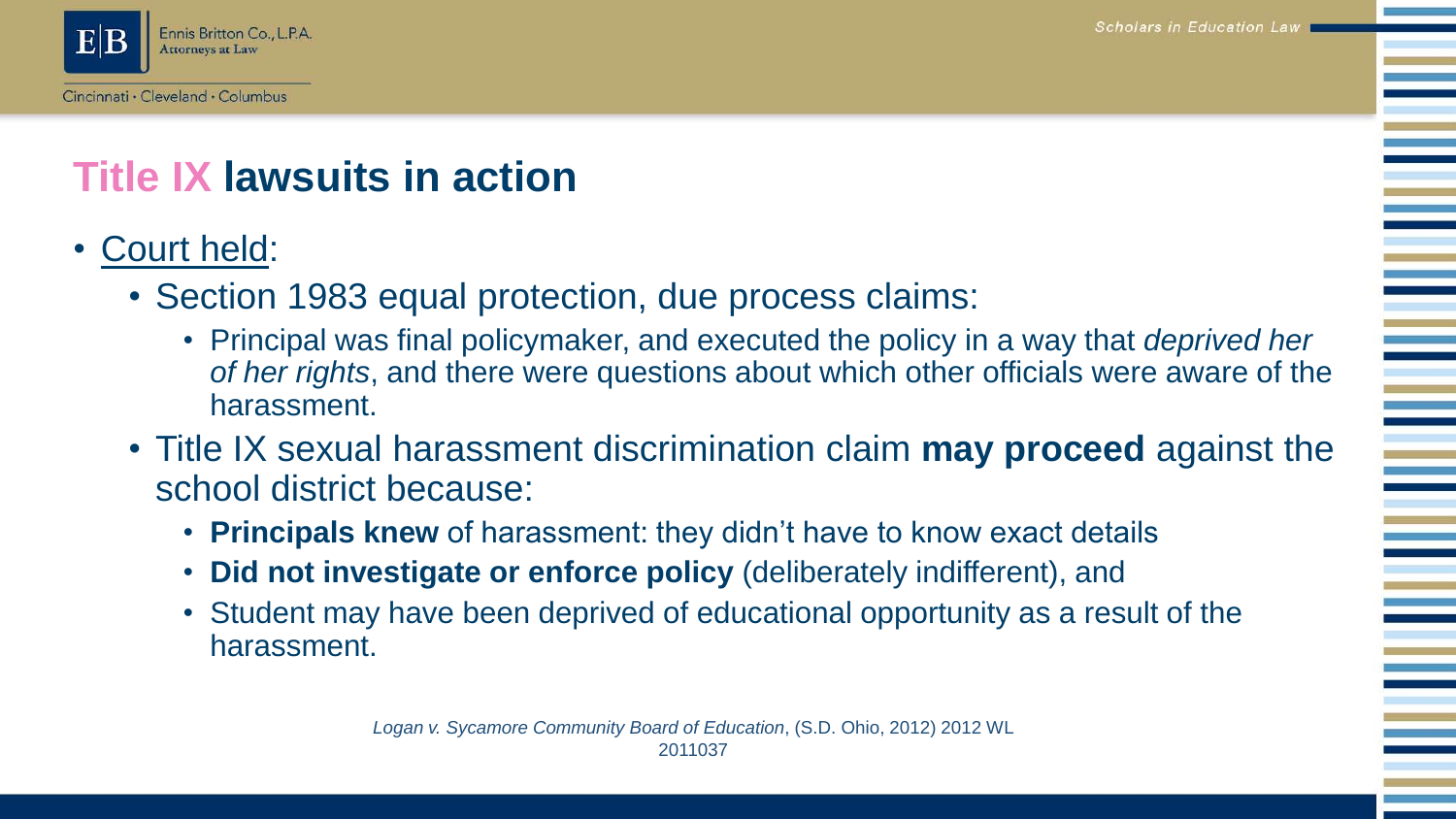**Scholars in Education Law** 



# **What does Sex Mean?**

- It's broader than we think...
- In *Bostock v. Clayton County*, decided June 15, 2020, the U.S. Supreme Court ruled that the meaning of "sex" in Title VII includes LGBTQ workers.
- But isn't this a Title IX presentation?
	- The ruling means that every law prohibiting sex discrimination protects against LGBTQ protection as well.
- "It is impossible to discriminate against a person for being LGBTQ without discriminating on the basis of sex."
- Definition of "Sex" includes:
	- Biological sex
	- Gender
	- Sex stereotyping
	- Sexual orientation
	- Sex (verb)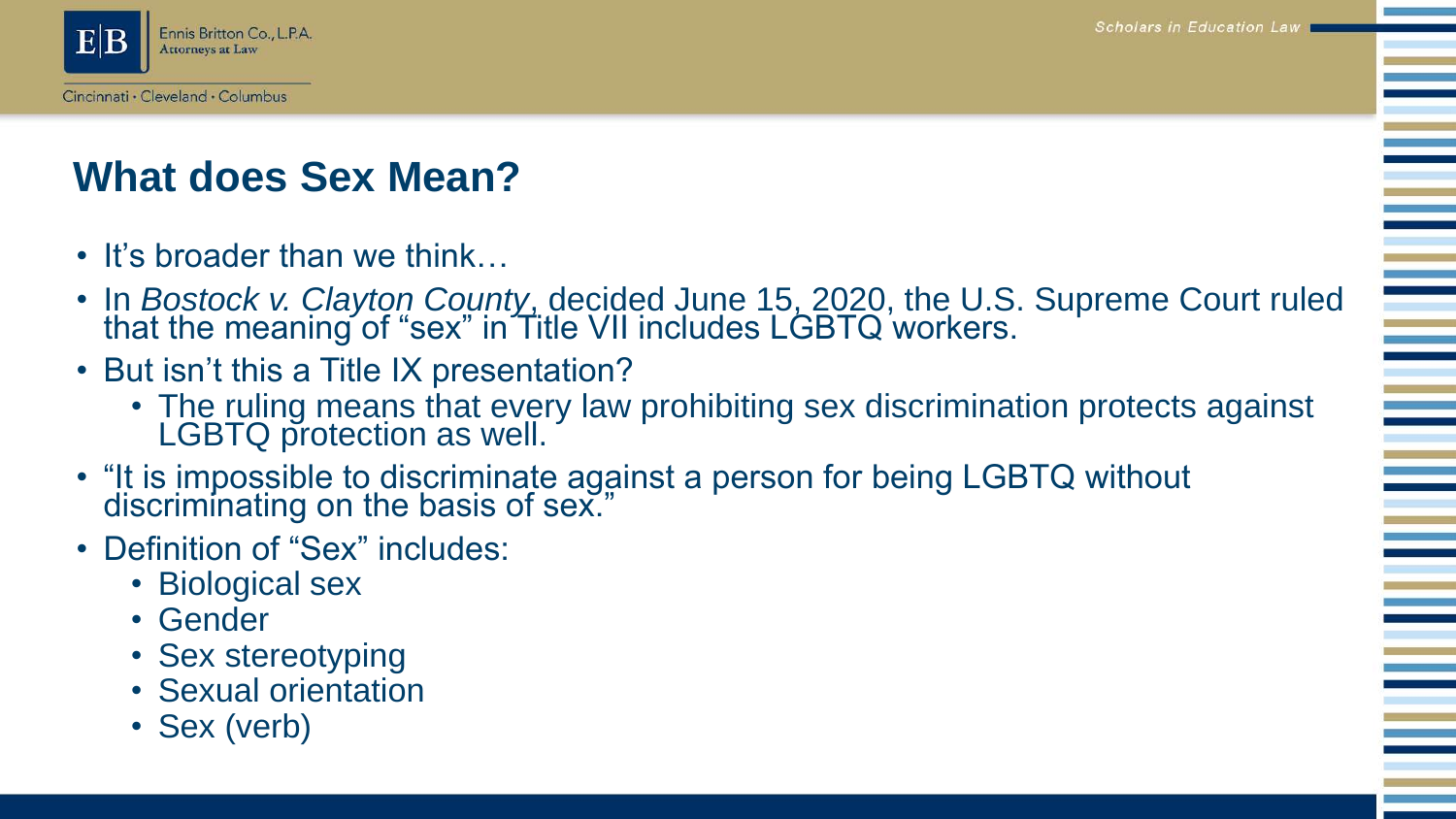**Scholars in Education Law** 



# **How will** *Bostock* **affect Title IX litigation and case law?**

- Lower courts addressing sex discrimination claims under Title IX's definition of "sex" (or sexual harassment) will consider the ruling in *Bostock*.
- Could affect athletics litigation, participation, locker rooms, bathroom access, etc.
- Trump administration has been active in issuing guidance to schools in Title IX stating that "sex" is limited to male and female and not LGBTQ status. How will that change?
- The new regulations under Title IX we are discussing today, issued on May 6, do not of course mention protection for LGBTQ students.
- So....expect further guidance.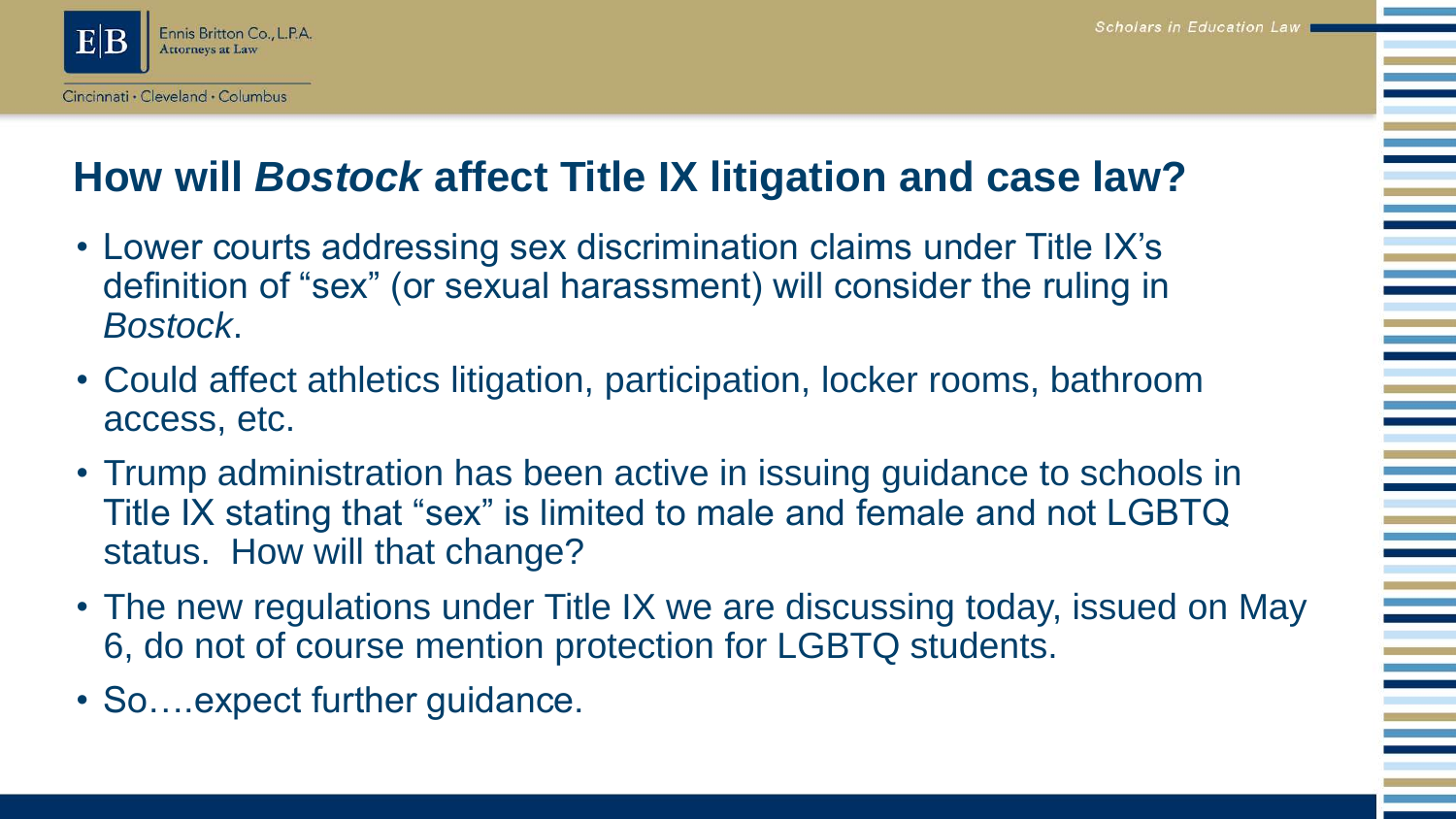

Scholars in Education Law

Ξ

# **What Does a Title IX Coordinator Do?**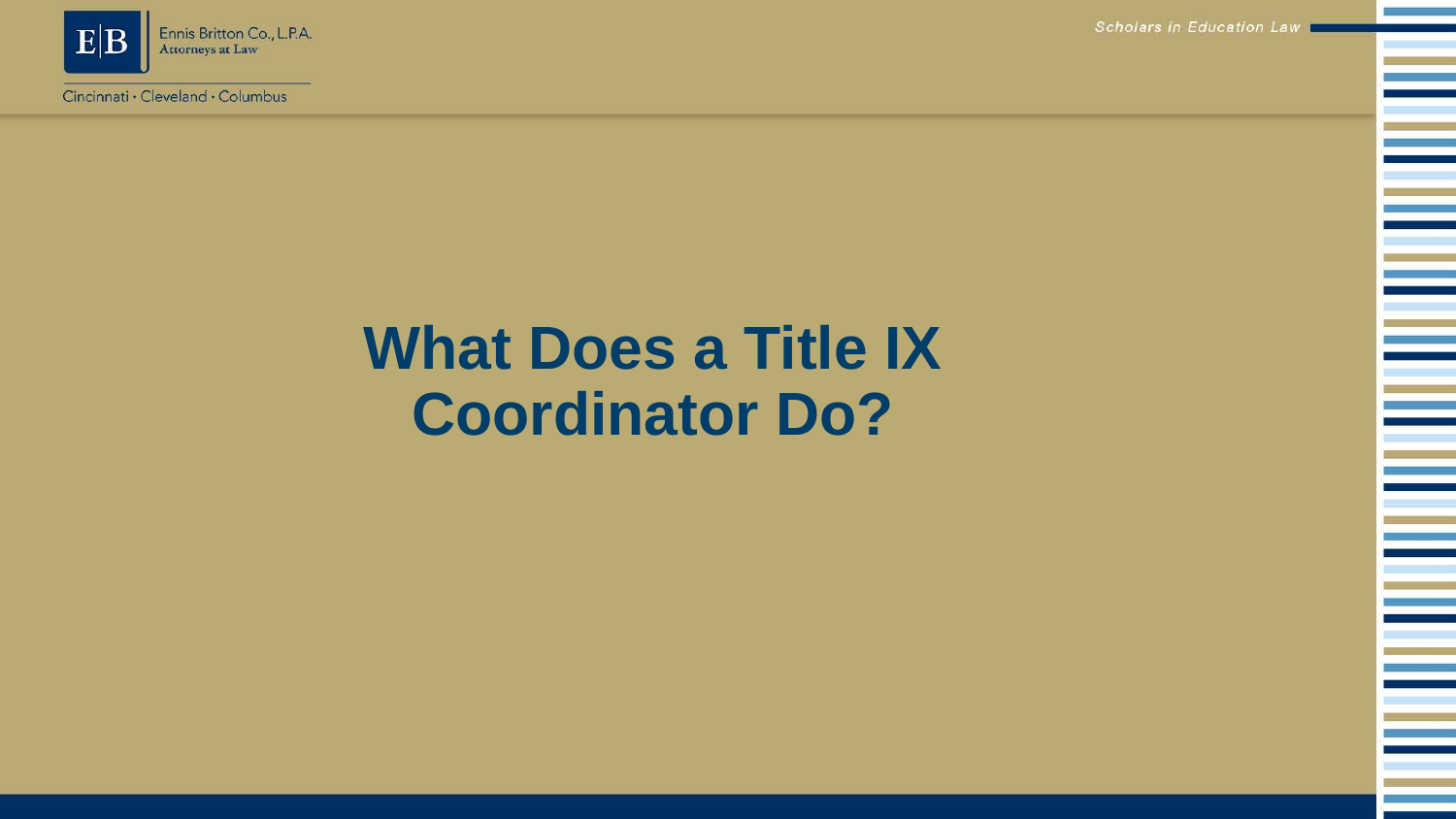

#### **What does a Title IX Coordinator actually do?**

- **Oversee** all complaints (filing, investigation, resolution)
- **Identify** and address any patterns and/or systemic problems
- **Draft, revise and provide training** on district's policies and procedures on sex discrimination for compliance with Title IX
- **Conduct** constituent surveys for analysis
- **Monitor** students' participation in athletics & extra-curricular activities (includes fundraising and donations)(disproportionality)
- **Monitor** students' participation in academic programs (disproportionate)
- **Recommends** solutions
- **Coordinates** district efforts to comply with the law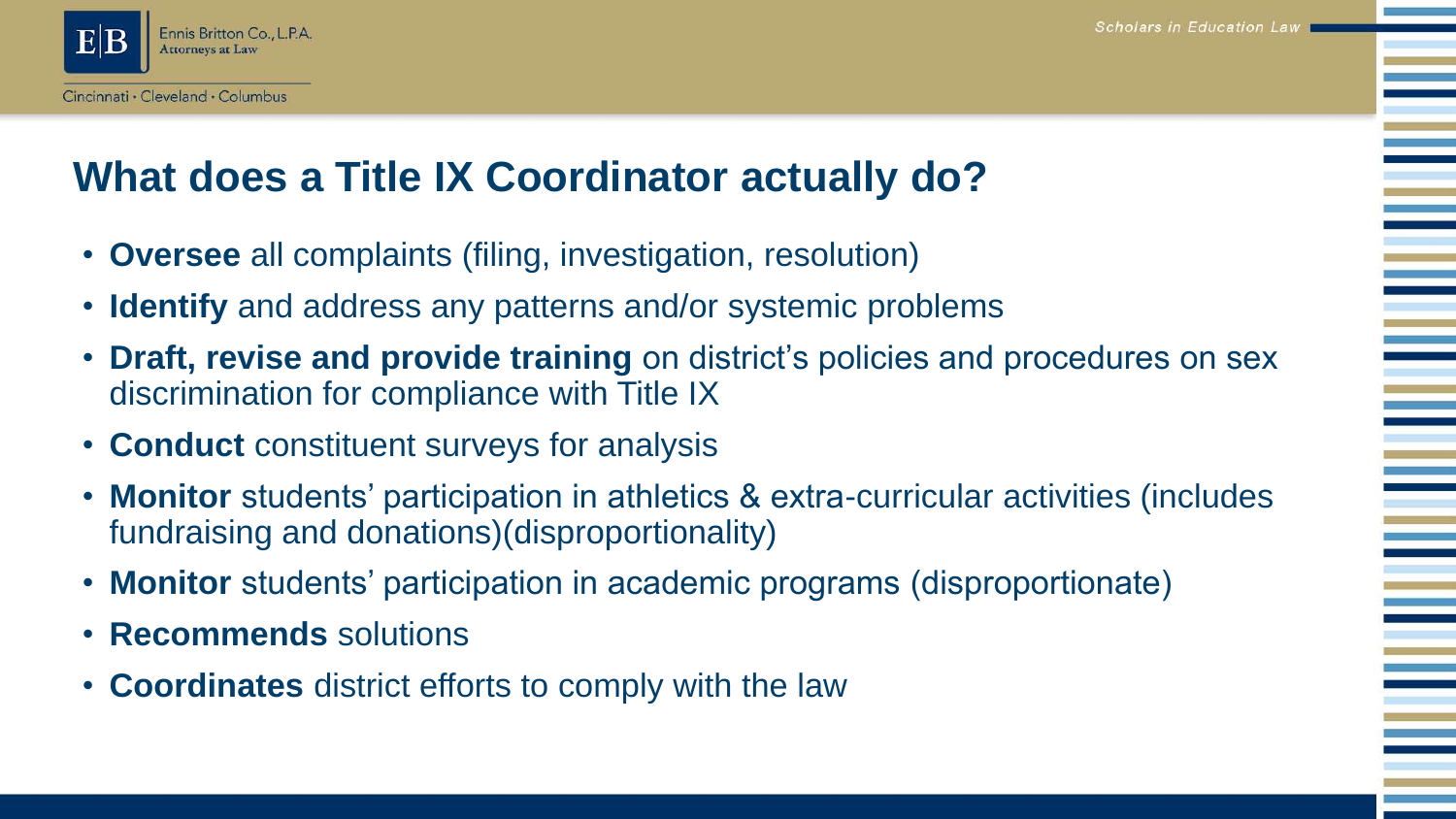

# **When Do Districts "Drop the Ball"?**

#### When they fail to:

- **Now---- including ---- having notice and failing to report to a Title IX Coordinator.**
- Take allegations seriously, and **conduct an investigation**
- **Discipline** as appropriate
- **Notify the affected parties** of the investigation results and follow up [remember your timelines]
- **Remedy the effects** of the harassment/bullying
- **Prevent retaliation**
- **Check in with the claimant** after the investigation
- Annually review monies spent in athletics
- And … when they **do the same thing over and over again** that does not work!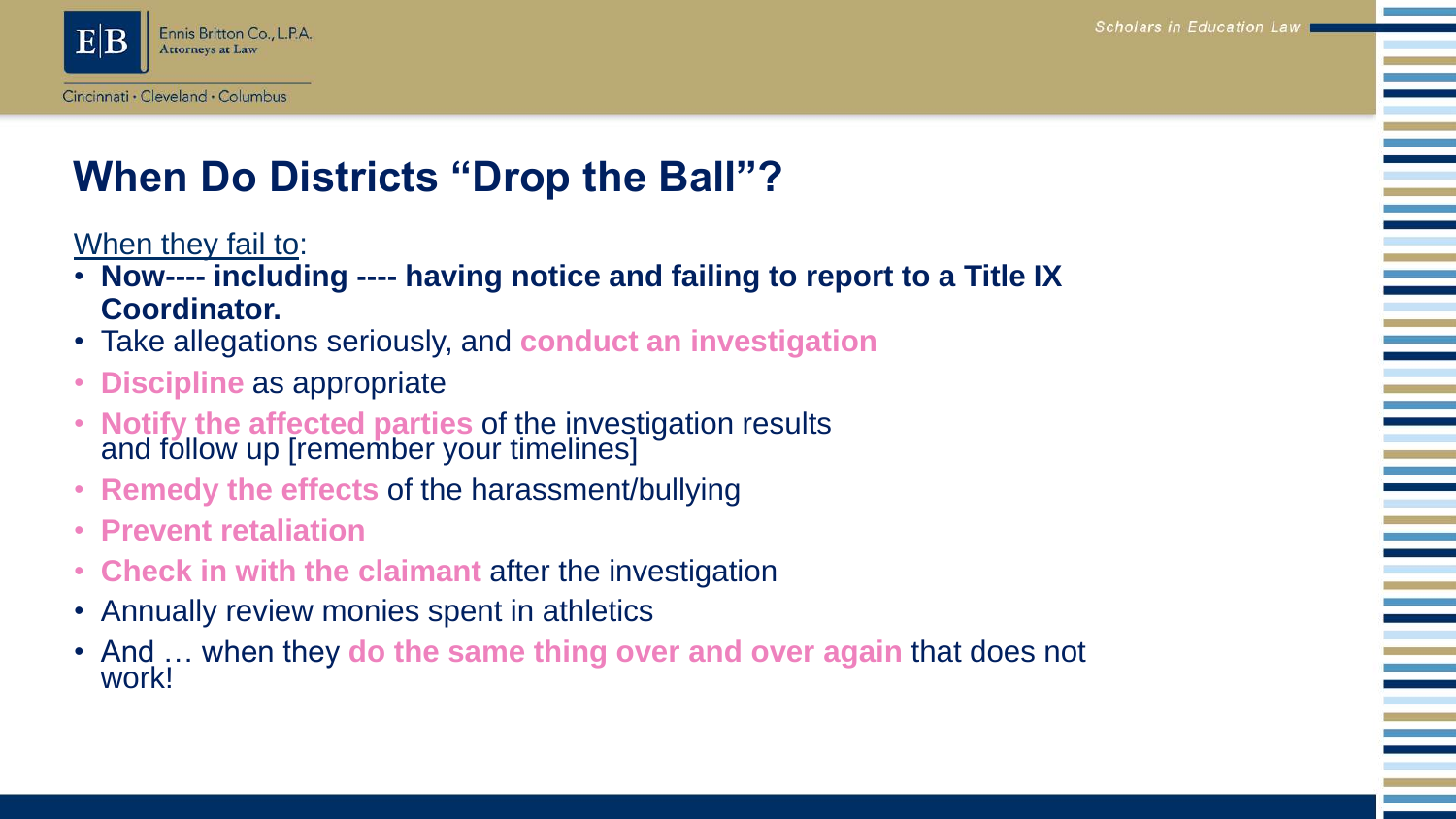

Scholars in Education Law

# **Quick Title IX and Monies in Athletics**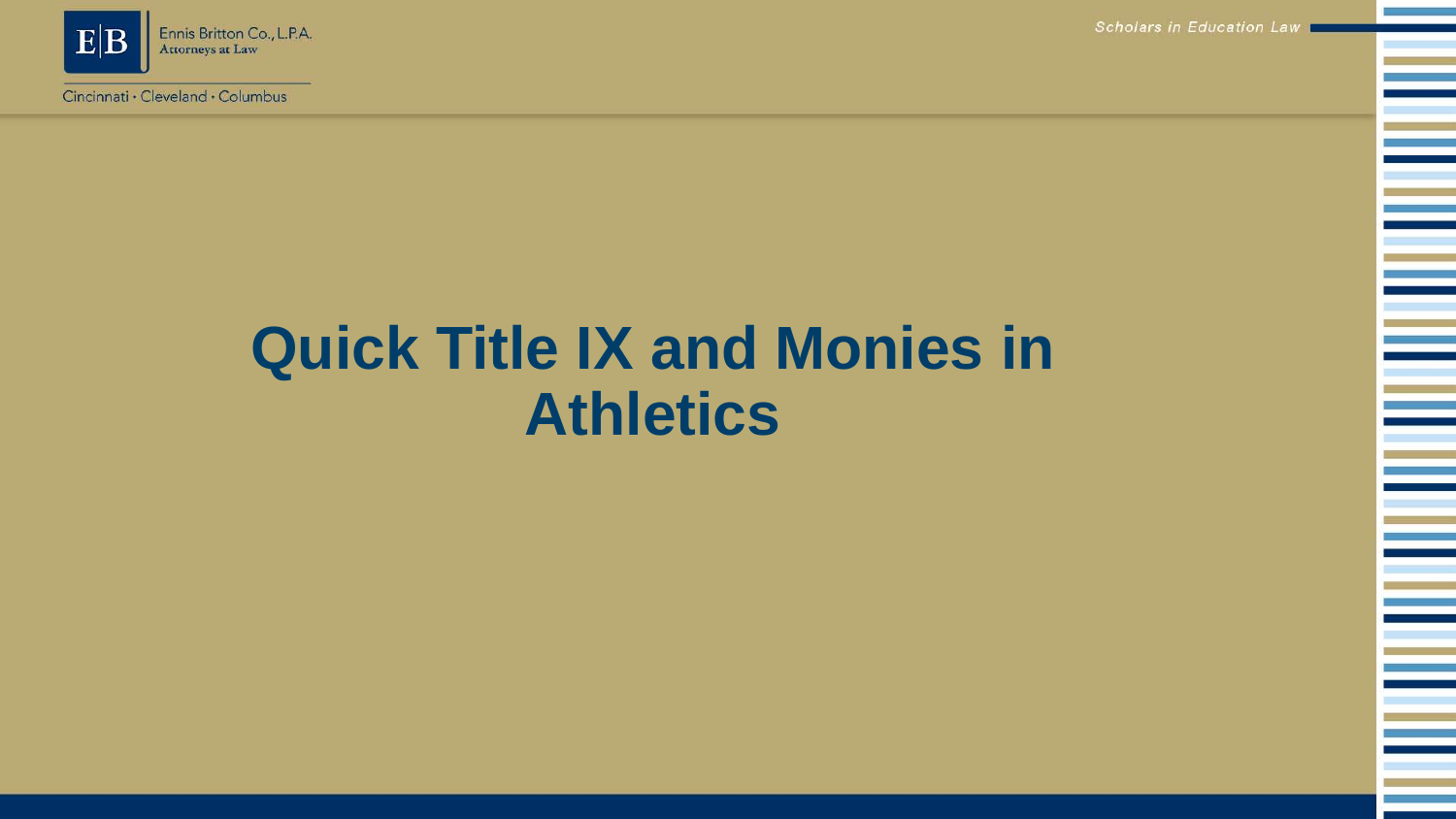

# **Title IX and Fundraising**

- School districts are responsible to ensure that
	- "...benefits, services, treatment and opportunities overall, regardless of funding sources, are equivalent for male and female athletes."
- This is true even if the funds are raised by the student-athletes themselves or by a booster club.
- Travel is listed as a specific factor to be considered in determining equality of opportunity for male and female athletes.
- **Schools should determine if there is an imbalance between male and female** athletic opportunities.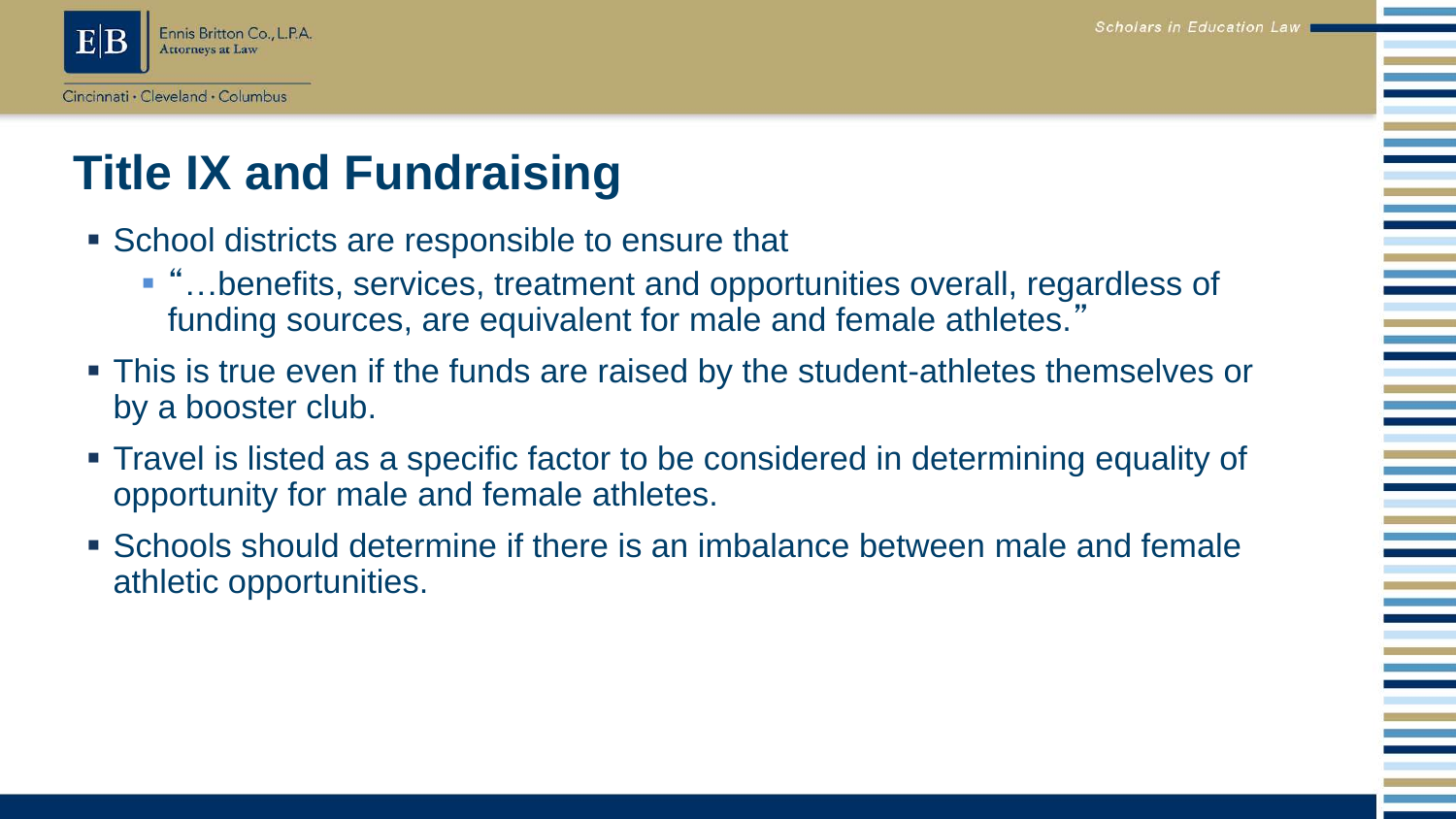**Scholars in Education Law** 



### **Title IX and Fundraising - Avoiding Title IX Fundraising Claims**

- To successfully defend itself from Title IX claims, the district should keep accurate records of how both school and private dollars have benefited male and female athletics.
- The only requirement of Title IX is that there generally be equal opportunity for male and female athletes. It does not have to be the same types of things, i.e.: all travel is equal, all uniforms are equal.
- Districts may choose to adopt a policy by which all booster gifts and fundraising on behalf of an athletics team must go to the general athletics fund for equitable distribution.
- **Example 1** Formation of one umbrella booster organization to handle fundraising and distribution, with the charge to ensure that funds are equitably distributed.
- Ensure that where possible, one booster organization serves comparable sports (e.g. baseball and softball).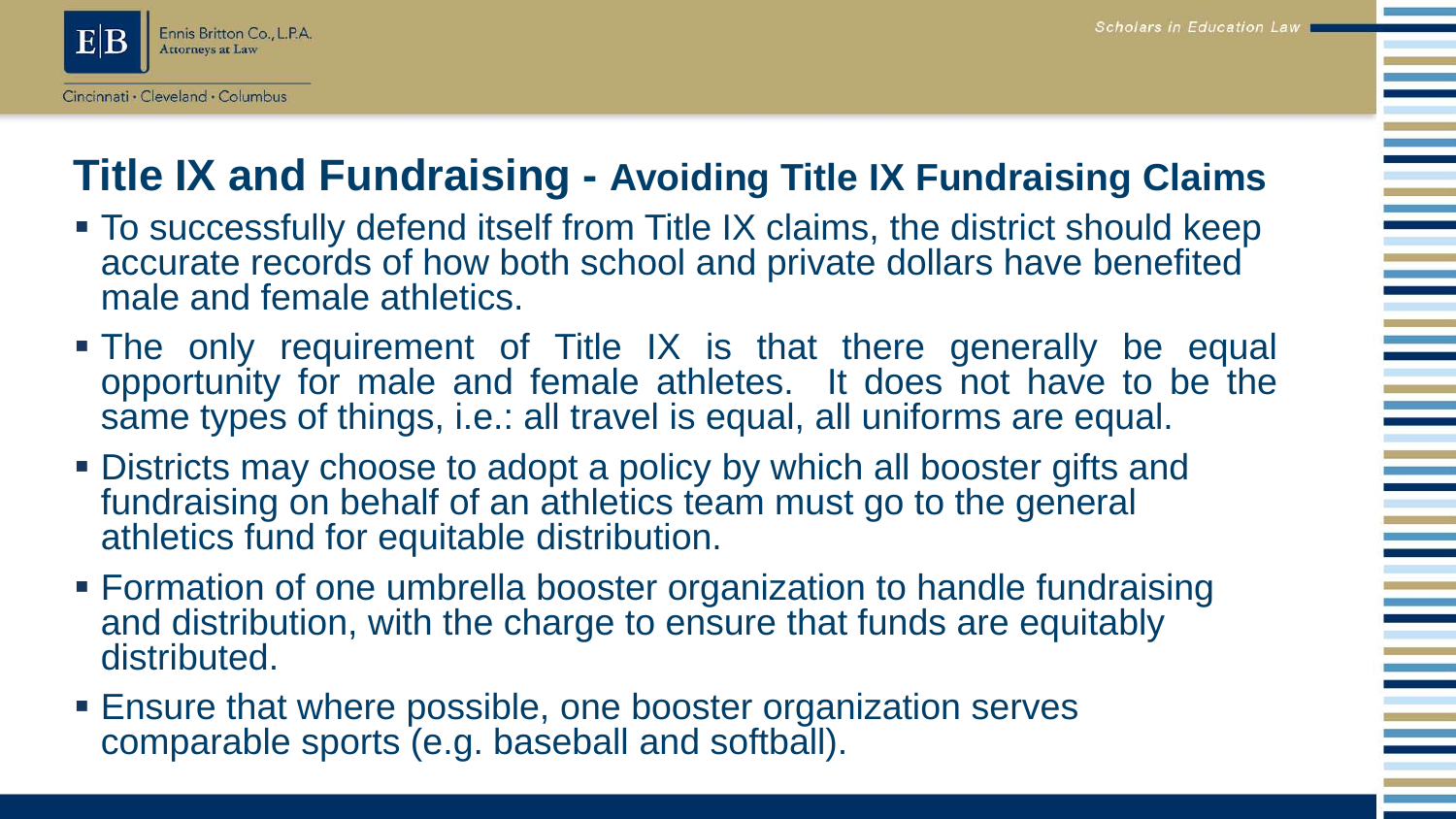

#### **What if we don't have any complaints?**

- A **proactive approach** is your best approach, especially when considering school district athletic programs and possible Titlé IX violations.
- If not only the Title IX Coordinator reviewing, consider a committee to annually review your district's athletics including:
	- Money spent from the District on:
		- Facilities
		- Coaches
		- Uniforms
		- Equipment
		- Transportation
		- Trainers
	- **Donations** received from PTOs/boosters
	- **Schedule** of games and practices
	- Quality of **facilities**
	- Advertisement of games
	- Athletic code of conduct and enforcement
	- Participation numbers (male vs. female)
	- Pay-to-play fees
- Annually document your findings.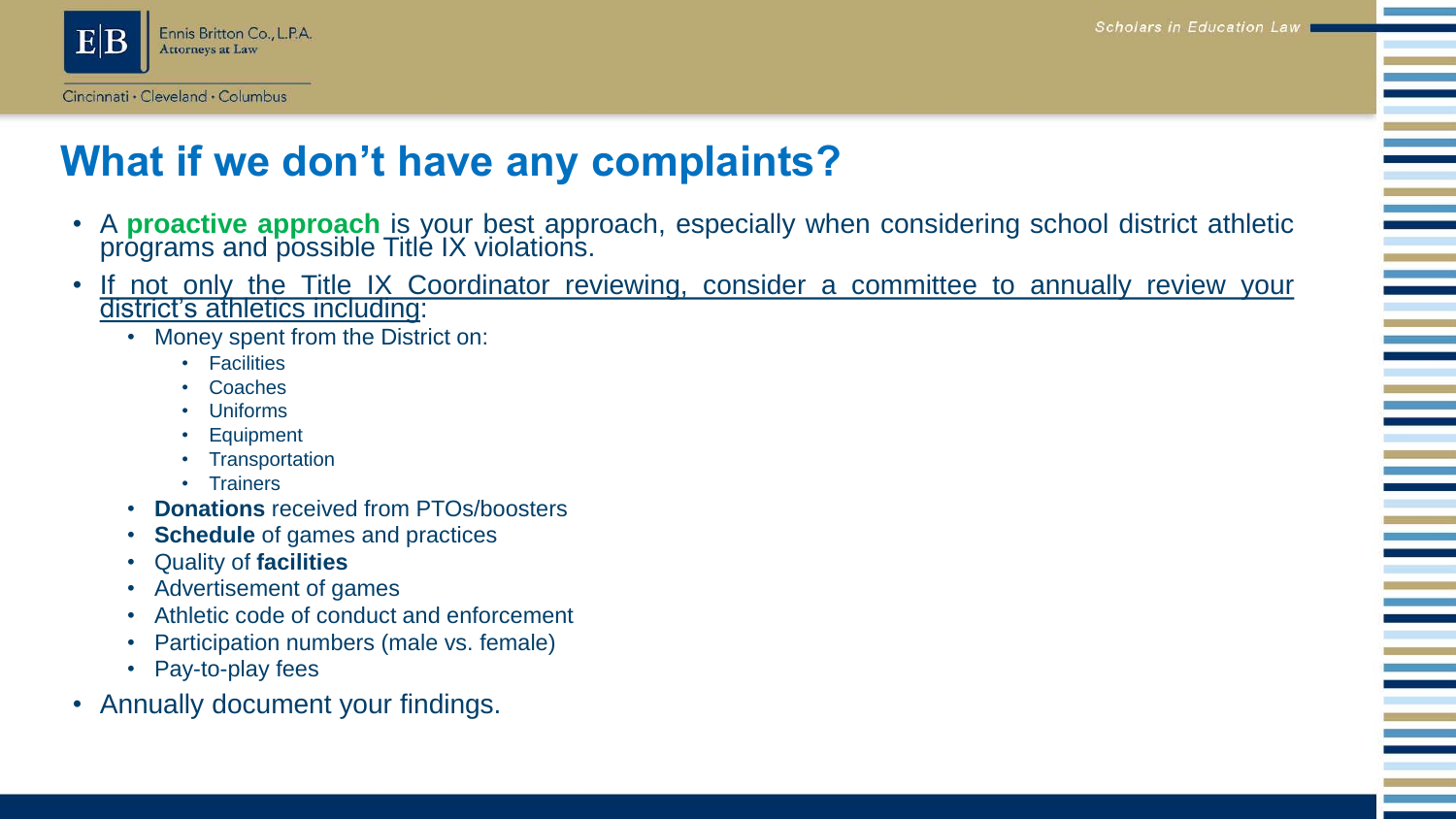

Scholars in Education Law

Ξ

Ξ

Ξ

Ξ

# **So Let's Investigate!**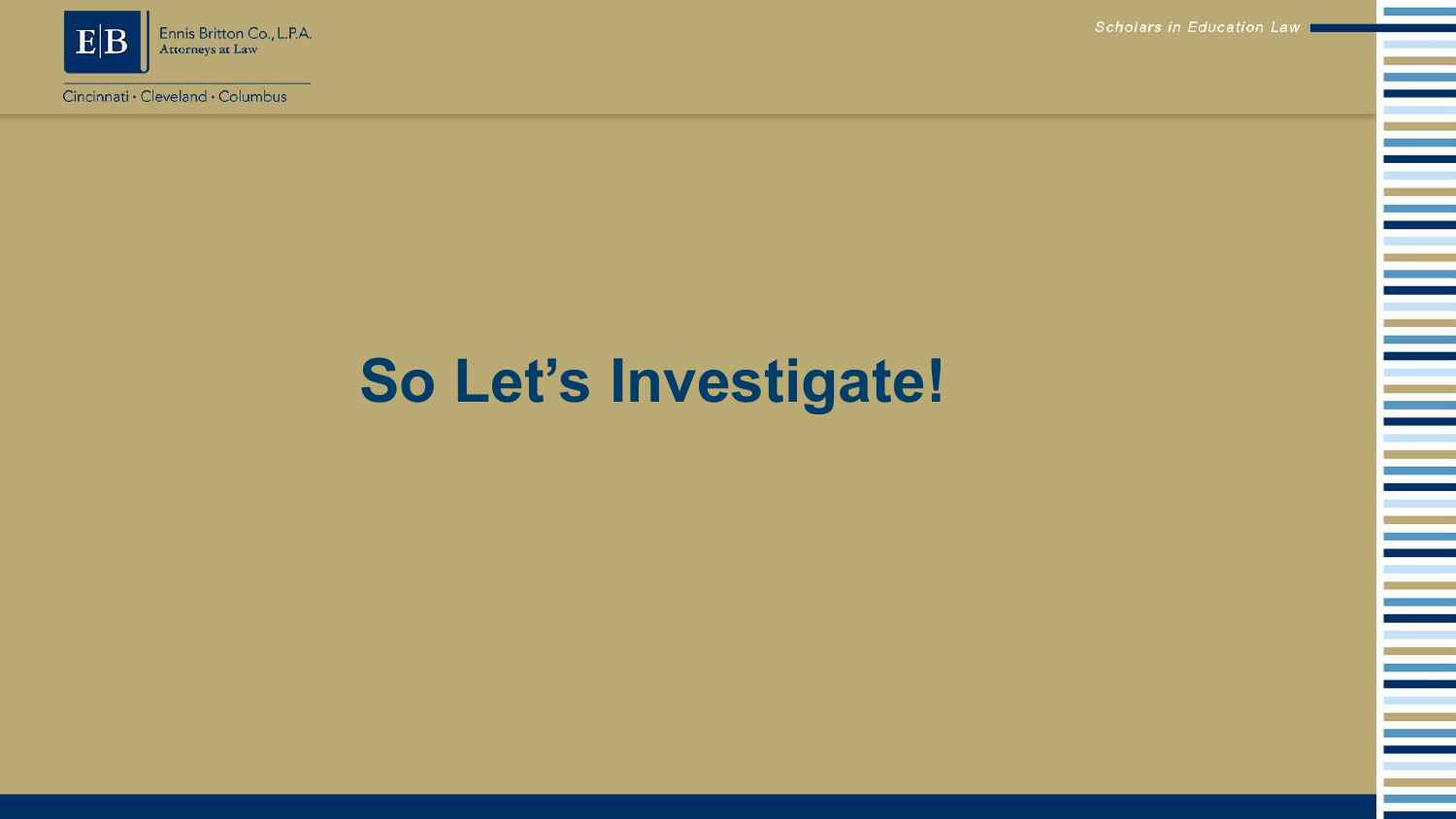Scholars in Education Law



# **CONDUCTING AN INVESTIGATION**

- 1. Complaint Received
- 2. Review board policy and CBA
- 3. Consider Informal Resolution
- 4. Choose an investigator
- 5. Plan the investigation
- 6. Start digging
- 7. Summarize your findings and conclusions
- 8. Develop your measured response
- 9. Reflect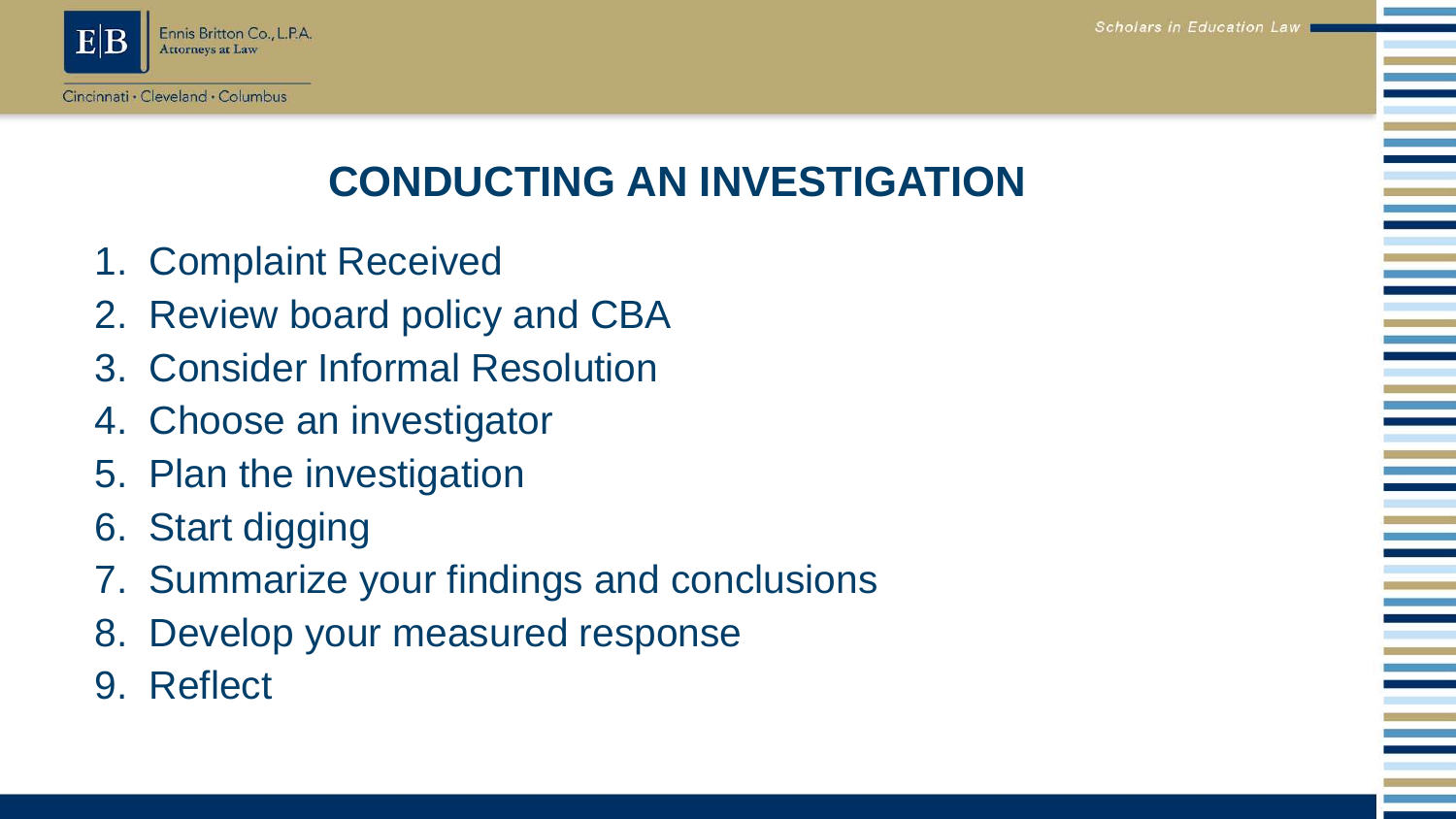

Scholars in Education Law

Ξ

Ξ

# **Step 1: Complaint Received**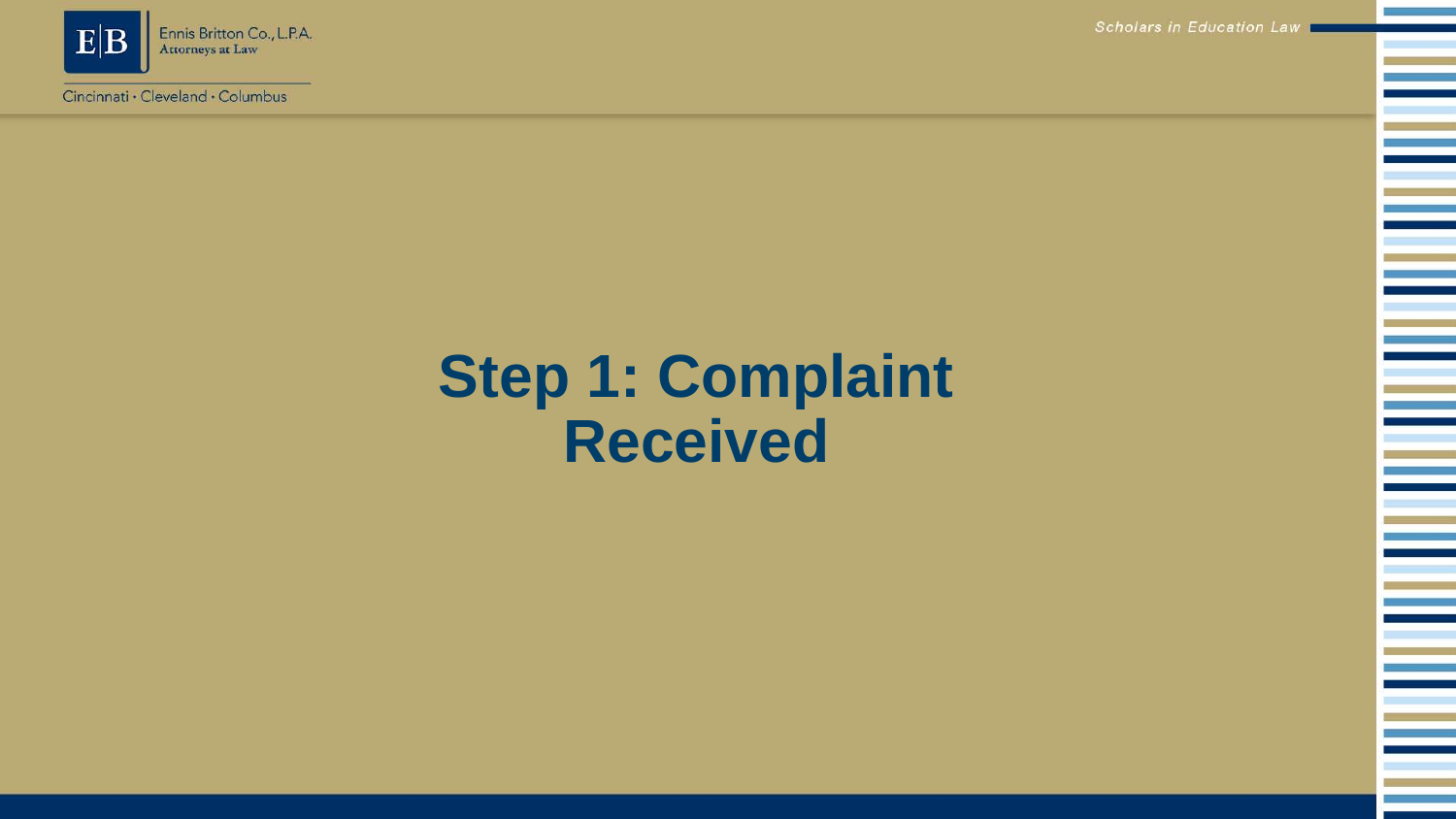# **When is an investigation warranted?**

- When you discover a possible violation of policy and/or law
- When a complaint/concern is reported by a board member, staff, student, parent, community member.
- When a formal complaint is made by the Title IX Coordinator.
- When you get notice of an EEOC/OCR/ODE complaint.
- When the reporter calls.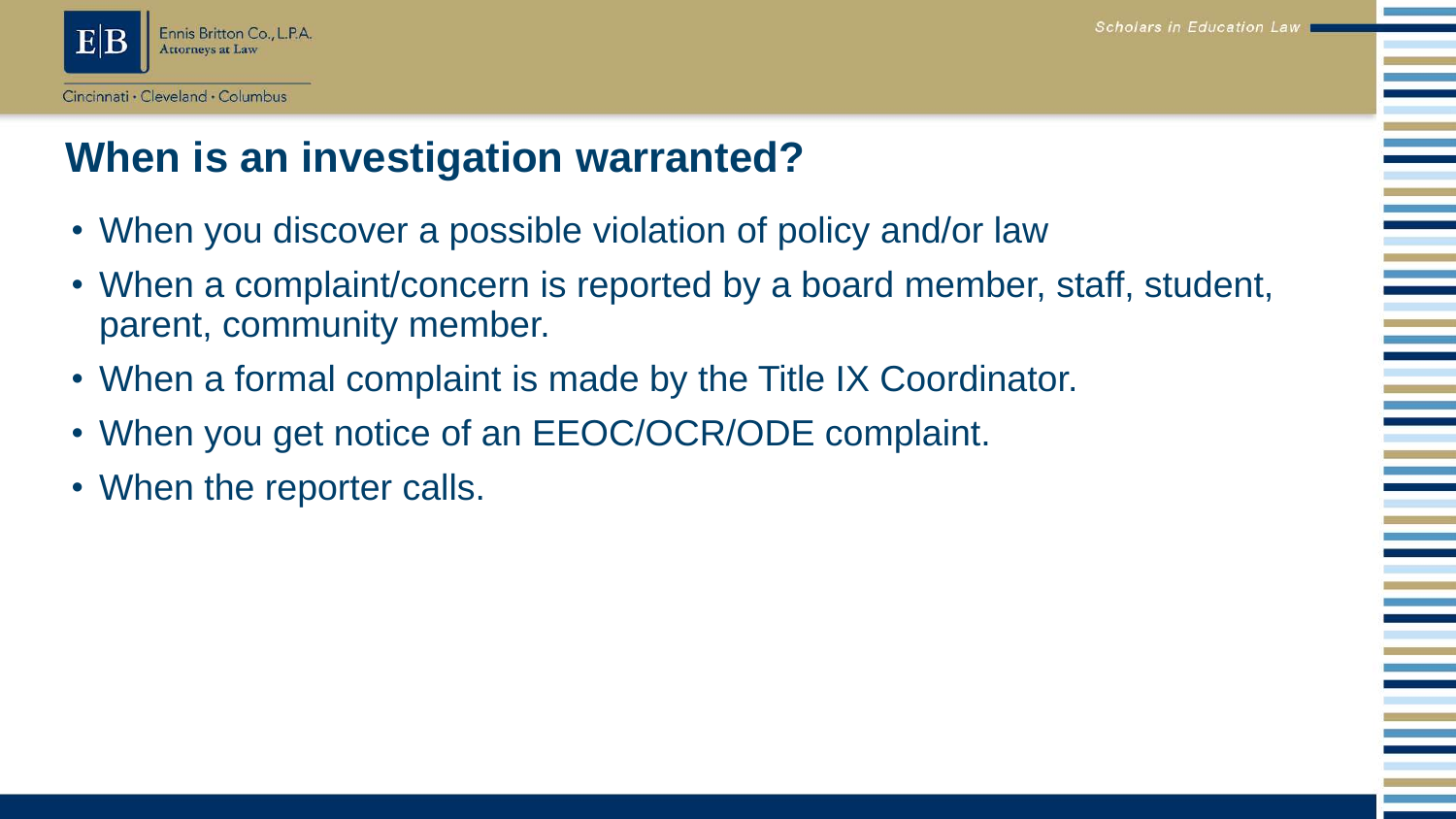

#### **When must a complaint be submitted?**

- There are **no timelines** to initiate a complaint.
	- Statutes of limitations don't really confine board duty to investigate.
	- Policy may recommend that individuals make every effort to report within a certain number of days. However, from an investigation standpoint…the sooner the better.
- Policy may indicate that all members of the school community must report incidents of discrimination or retaliation that are reported to them to the Coordinator within a certain number of business days.
	- Again, failure to adhere to this deadline **is not** sufficient reason to ignore investigation process.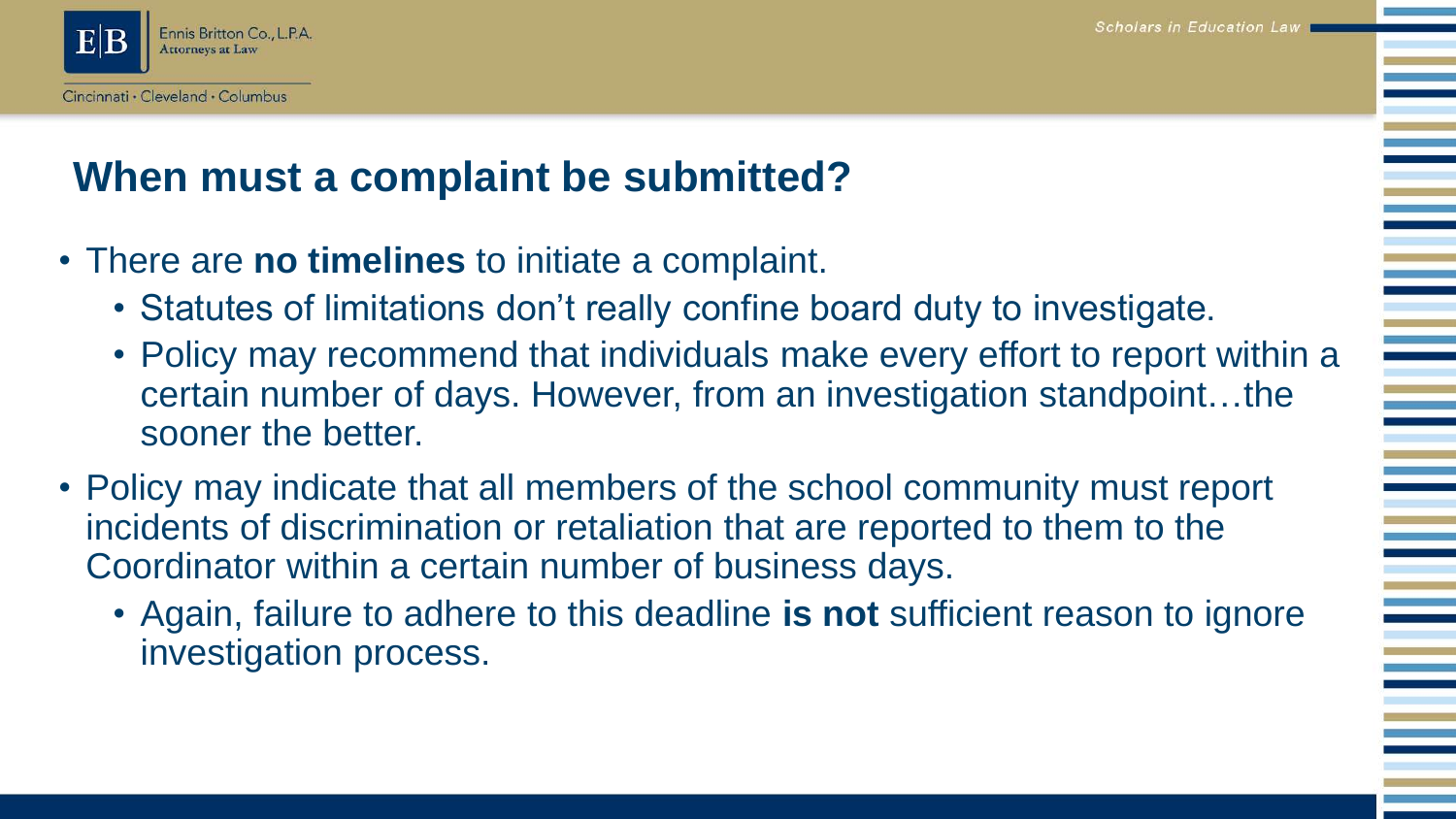

#### **Formal Complaint Procedure**

- A formal complaint is a document filed by a Complainant or signed by the Title IX Coordinator alleging sexual harassment against a respondent and requesting the District investigate the allegations of sexual harassment.
	- What happens if someone refuses to submit a complaint in writing?
	- Can we allow for anonymous complaints?
		- A Formal Complaint is required before the commencement of either an investigation of informal resolution process, and as all elements must be met before a complaint or allegation is considered a Formal Complaint, the identity of the Complainant must be known.
		- But, if the complainant does not want their identity known, we can consider supportive measures as the threshold that must be met to obtain supportive measures is lower. The complainant's identity may remain confidential from the respondent (to the extent possible).
- Coordinator must initiate investigation within a certain number of days (Example: 2 business days). Check your policy.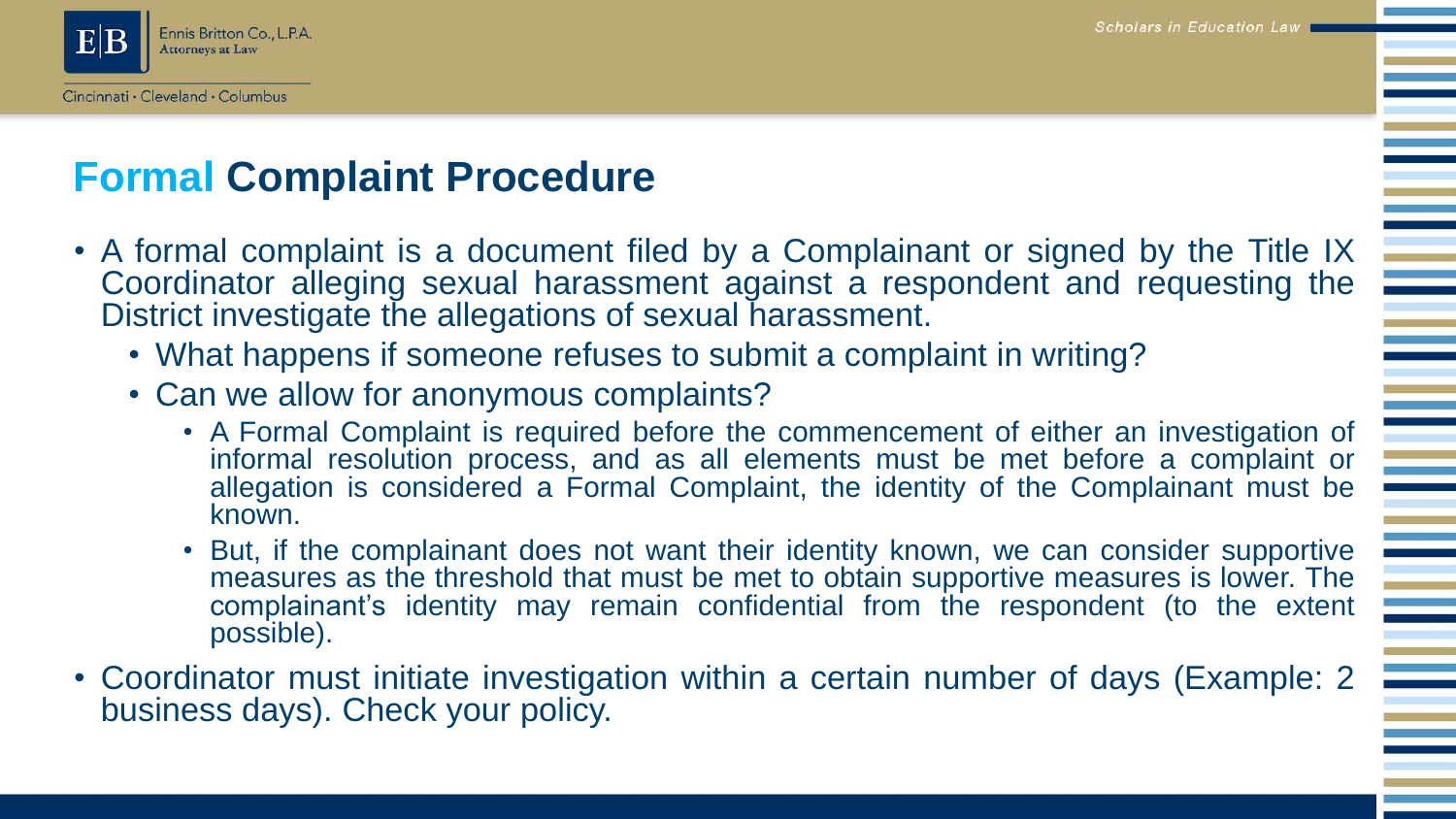

# **Formal Complaint Steps**

- #1 Upon receipt of formal complaint, the Title IX Coordinator **must provide written notice** of the following:
	- Notice of the Board's grievance process, including any informal resolution processes
	- Notice of the allegations of misconduct that potentially constitutes sexual harassment, including sufficient details known at the time and with sufficient time to prepare a response before any initial interview.
		- This must include a statement that the Respondent is presumed not responsible for the alleged conduct and that a determination regarding responsibility will be made that the conclusion of the grievance process.
	- Inform the parties that they may have an advisor of their choice, who may be, but is not required to be an attorney, and may inspect and review evidence.
	- Inform the parties of any provision of the Board policies, code of conducts or handbooks that prohibits knowingly making false statements or knowingly submitting false information during the grievance process.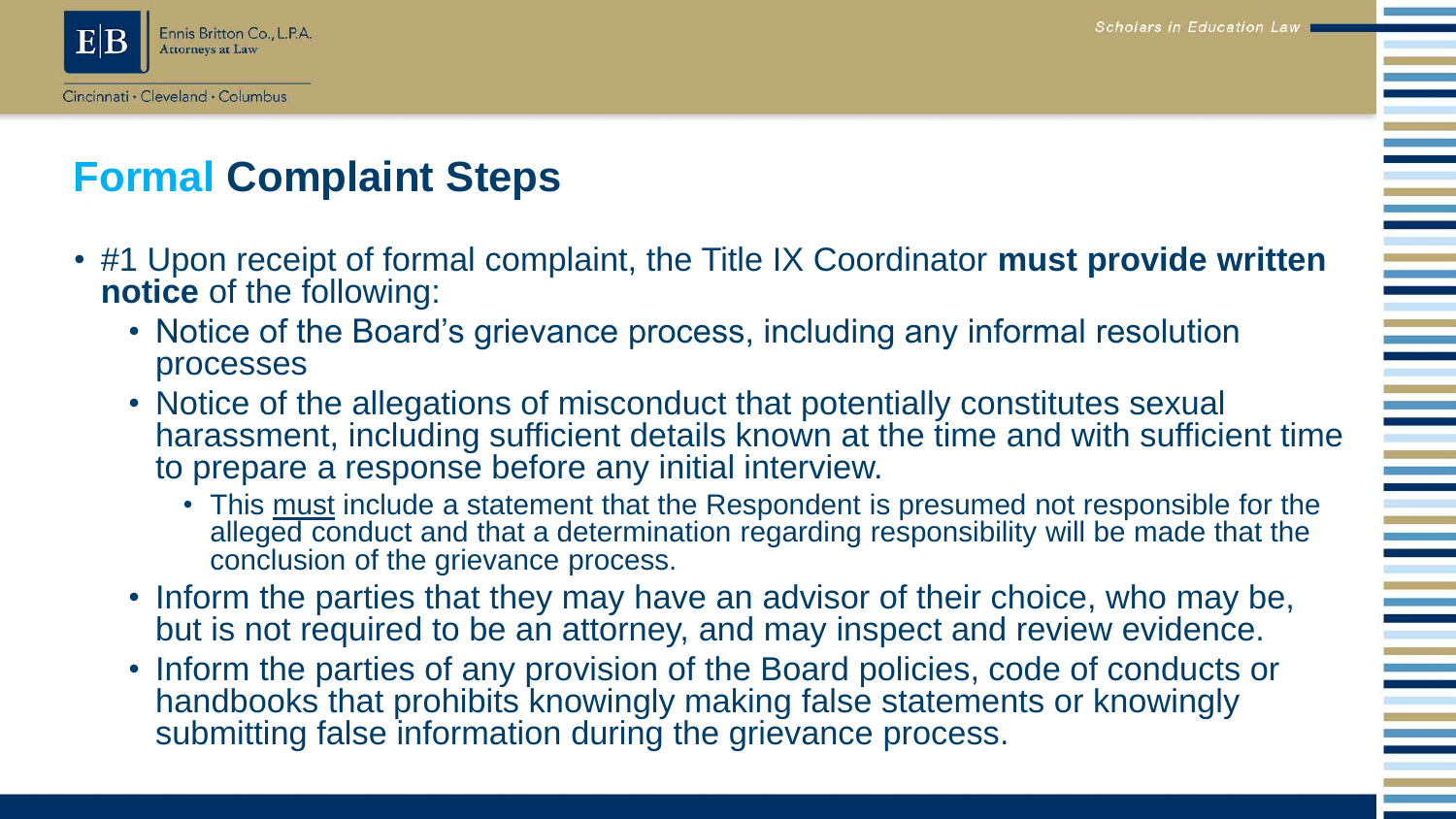



# **Identifying the Issues**

- Context
- Nature (e.g. verbal or physical)
- Frequency
- Duration
- Location of incidents
- Identity, number, and relationships of persons involved
- Particularized characteristics
- Incidents outside complaint
- Policies, handbooks, codes of conduct implicated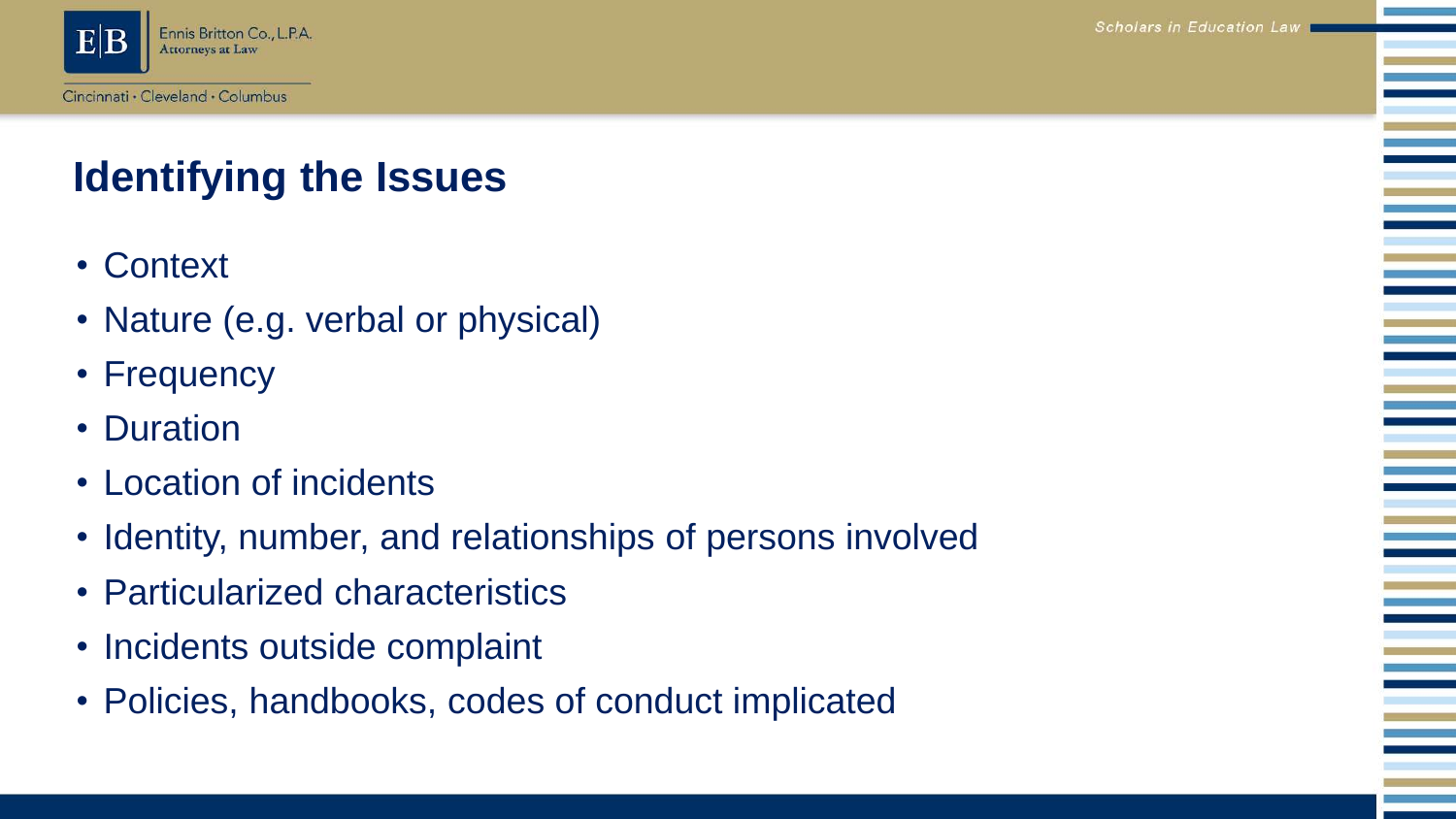

#### **Dos and Don'ts – Identifying the Issues**

- **Don't** ignore the minor issues
- **Don't** emphasize the infraction title or code to the Complainant.
- **Don't** insist behavior can't be bullying or harassment just because it happens only once, especially for egregious conduct.
- **Do** emphasize that the District issues consequences based on the particular facts, and there is no one-size-fits-all approach.
- **Do** apply student code of conduct flexibly within appropriate parameters. Be careful not to overuse zero-tolerance policies.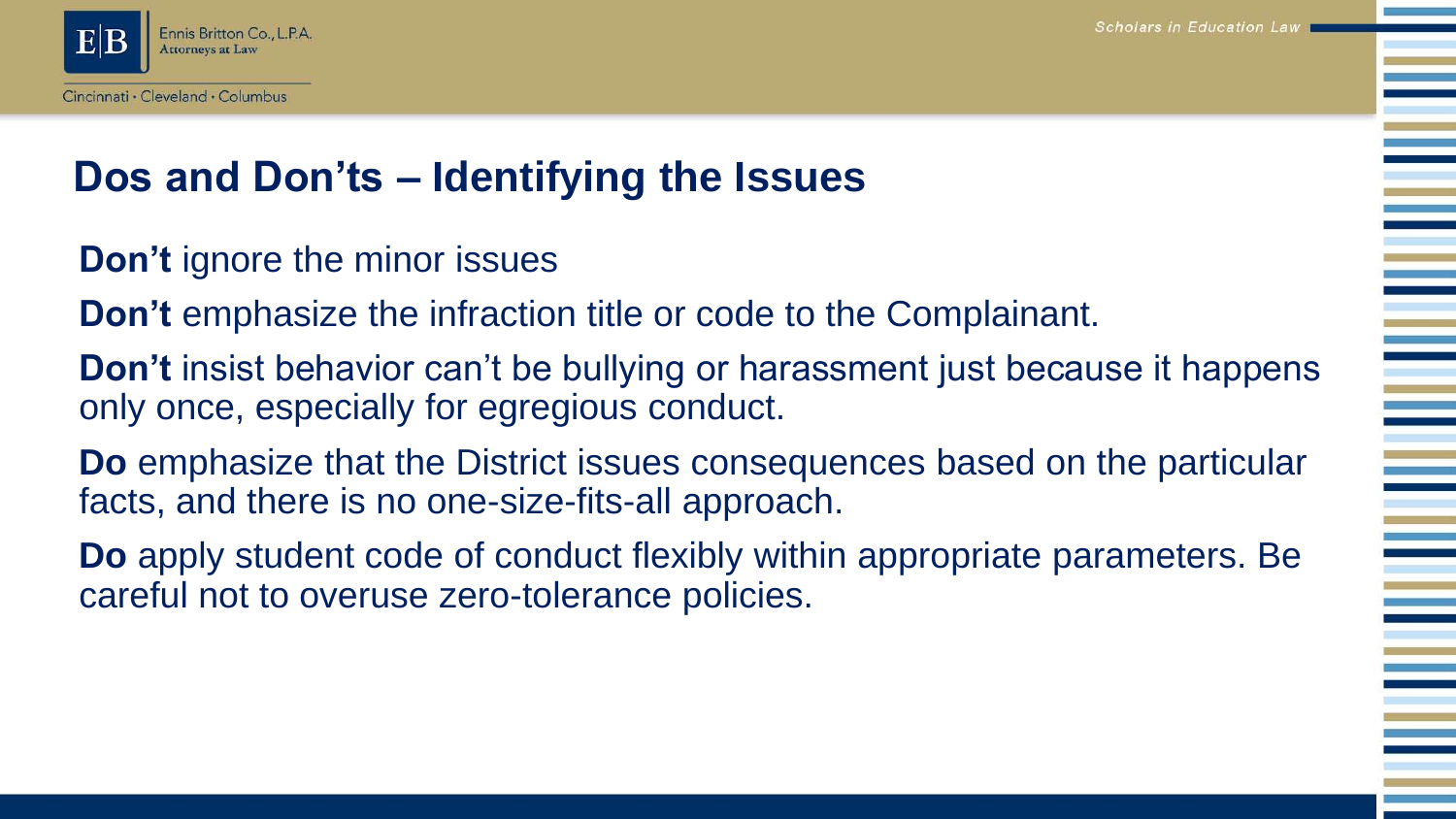

Scholars in Education Law

# **Step 2: Review Board Policies & the CBA**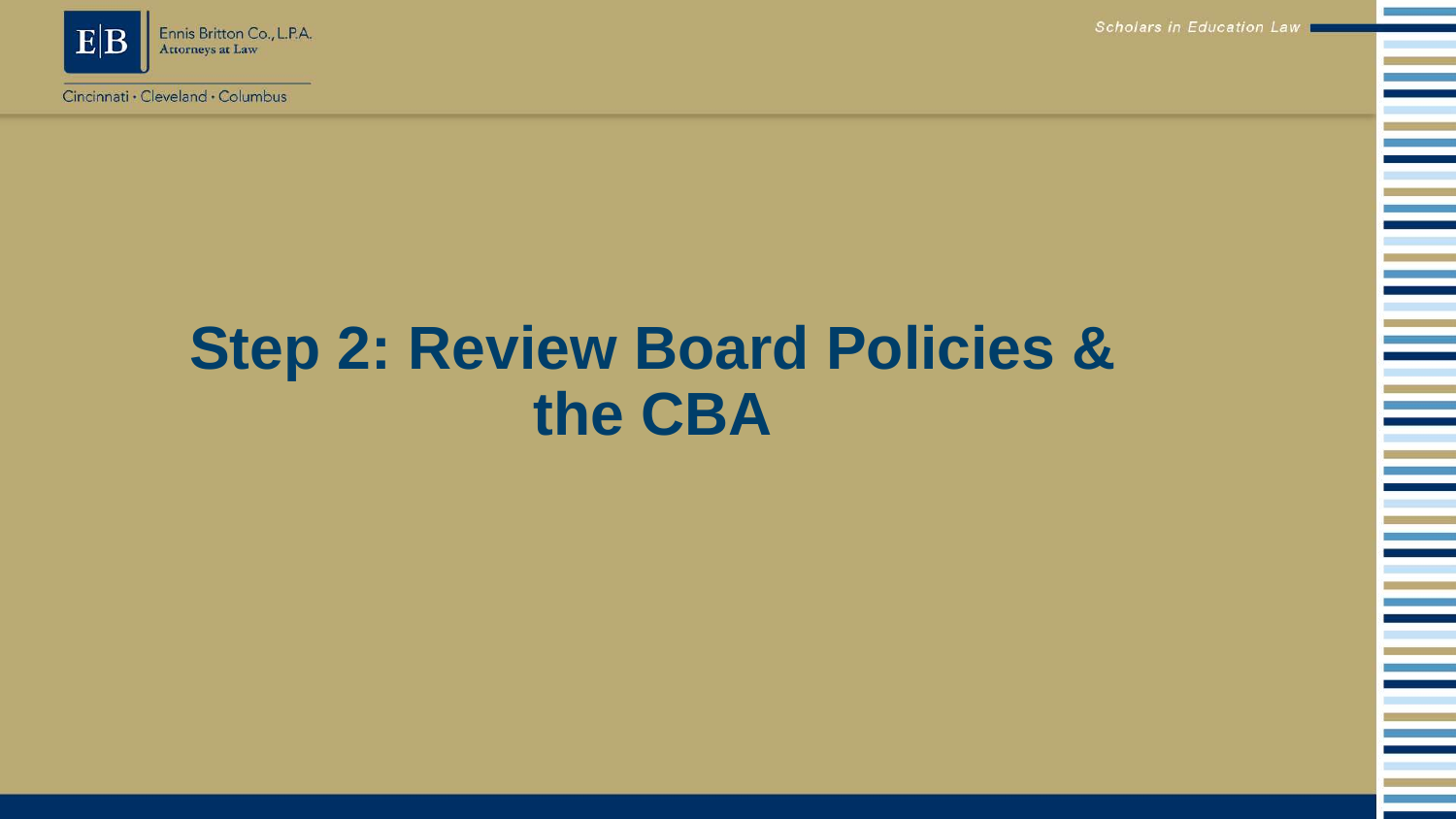

### **Review Board Policies**

- Board policy should frame the investigation parameters and clearly describe the investigation process
	- Find out who the coordinators are and if any investigators are named in the policies.
	- Review definition/description of violations.
	- Review the procedures pay careful attention to deadlines!
- There may be more than one policy triggered by a complaint (anti-harassment, bullying, restraint and seclusion, etc.)
	- Which policies and procedures do you follow?!?
- Review board policies thoroughly and have a good working knowledge of process and timelines under each of them.
	- If the allegations are against a staff member the <u>formal</u> complaint process is always used and there is no option for informal.
		- Watch any applicable provisions in your CBA when employees are involved.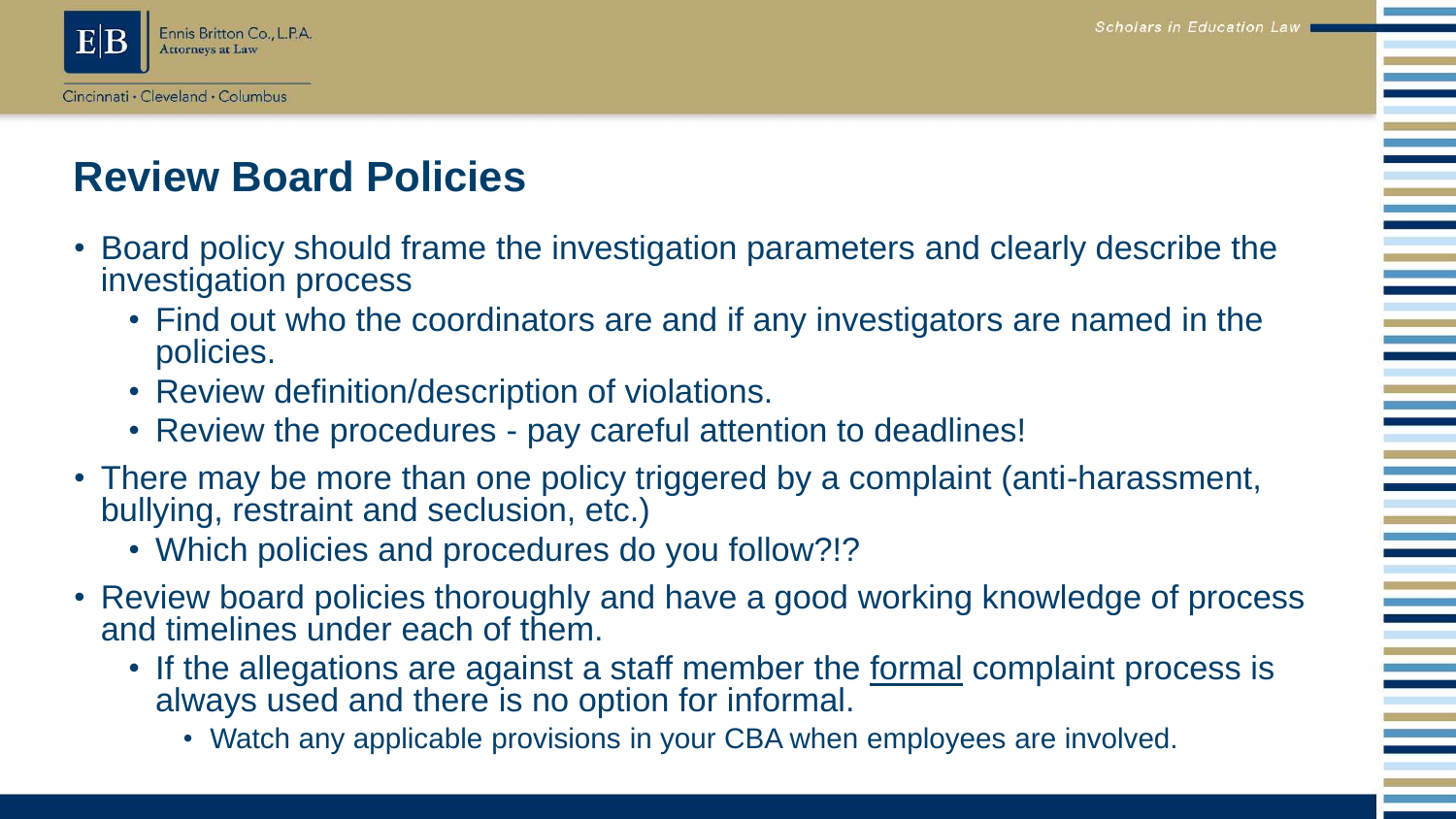

Scholars in Education Law

# **Step 3: Consider Informal Resolution**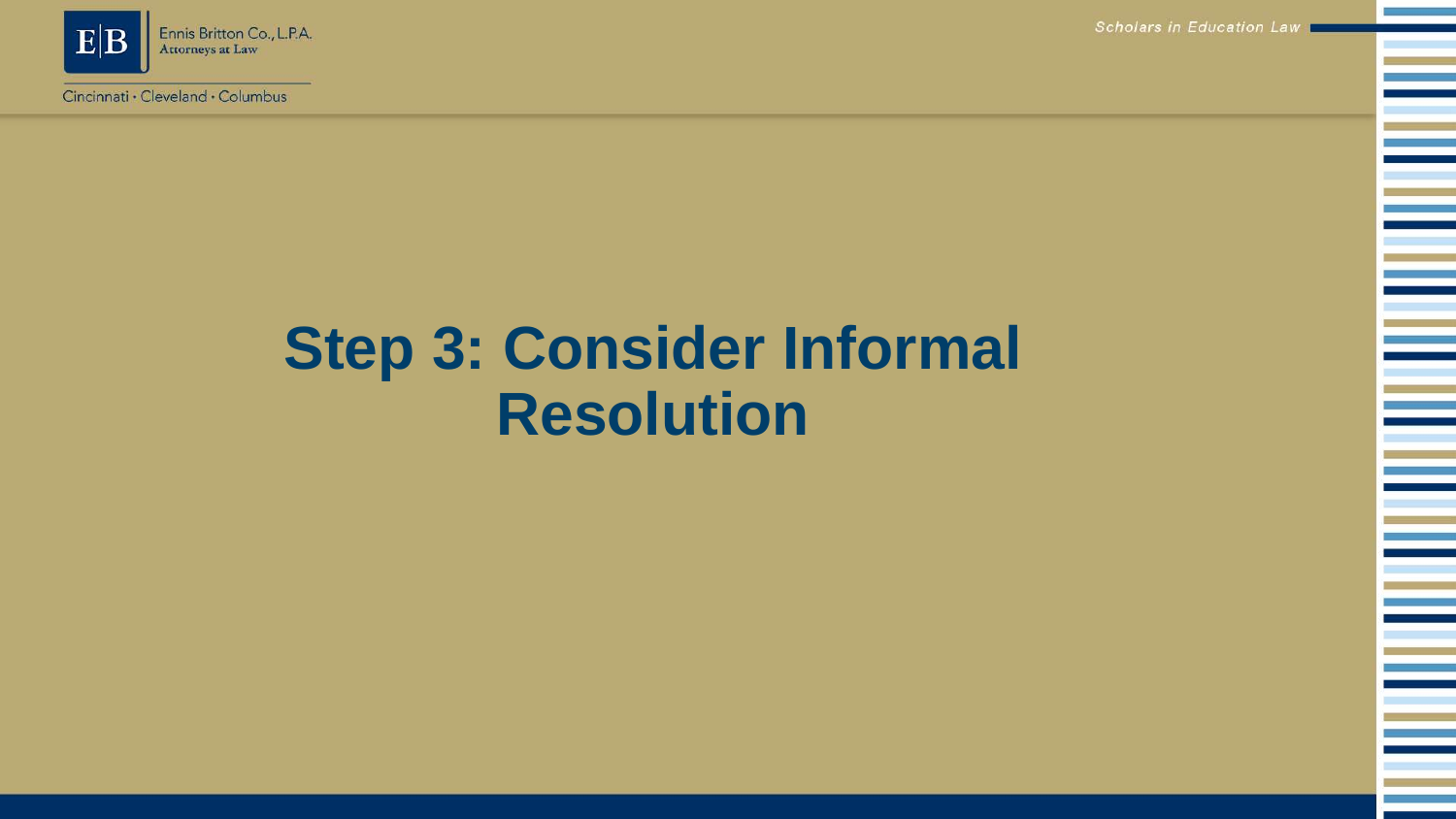

### **Informal Complaint Procedure**

- Under the new regulations, a formal complaint process **must** be filed in order to offer the informal resolution process.
	- The goal of the informal complaint: facilitate quicker resolution that is mutually agreed upon and controlled.
- Keep in mind: a person *may terminate informal process at any time* to start formal process.
	- i.e., do not create artificial barriers to complaint process.
- All parties must **agree** to participate in informal procedures.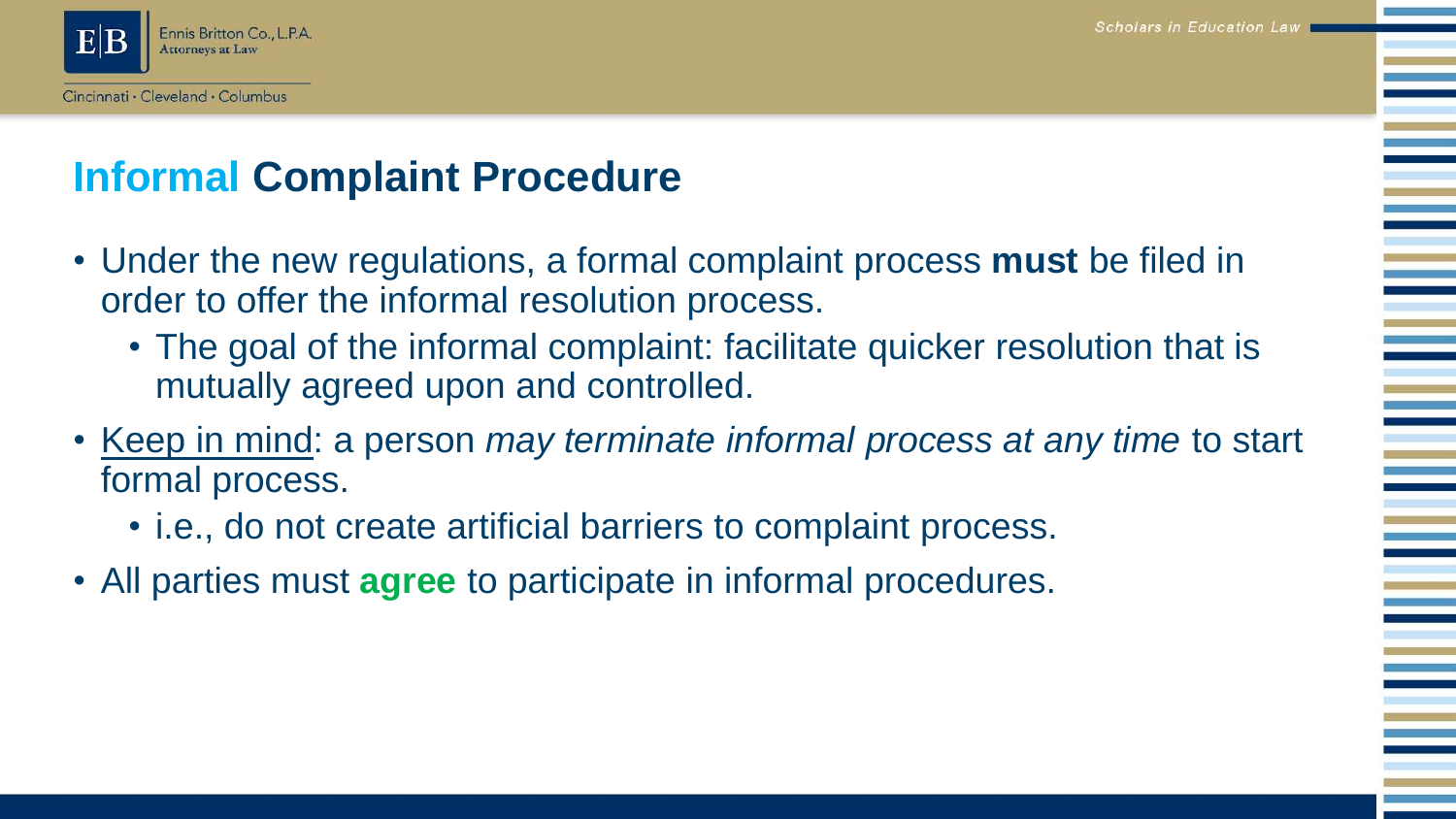

### **Informal Complaint Procedure**

- If a formal complaint is filed, the Title IX Coordinator may offer to the parties an informal resolution process.
	- It must be mutually agreed to in writing.
	- If it is agreed to the Title IX Coordinator **designates a trained individual**  to facilitate the informal resolution process (e.g. mediation) that does not involve the full investigation and adjudication.
	- It can be used at any time prior to a determination on responsibility in the formal complaint investigation process.
	- Any party can withdraw and resume the grievance process.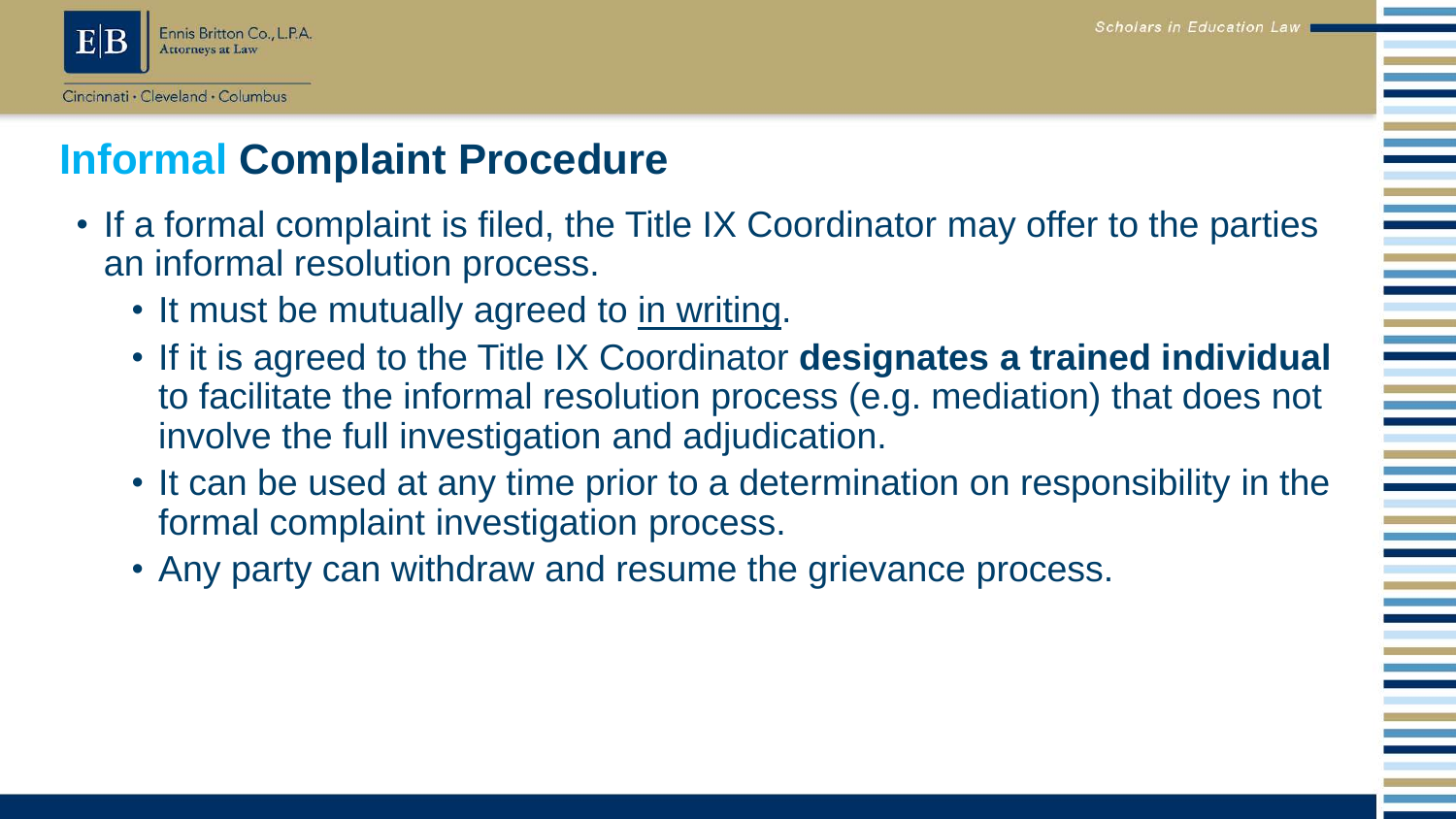**Scholars in Education Law** 



### **Informal Complaint Procedure**

- If proposing informal resolution, the Title IX Coordinator must provide to the parties written notice disclosing;
	- The allegations
	- The requirements of the informal resolution process including the circumstances under which it precludes the parties from resuming a formal complaint arising from the same allegations; and
	- Any consequences resulting from participating in the informal resolution process, including the records that will be maintained or could be shared.
- Voluntary, written consent to participate in the informal process is **REQUIRED.** Signatures required.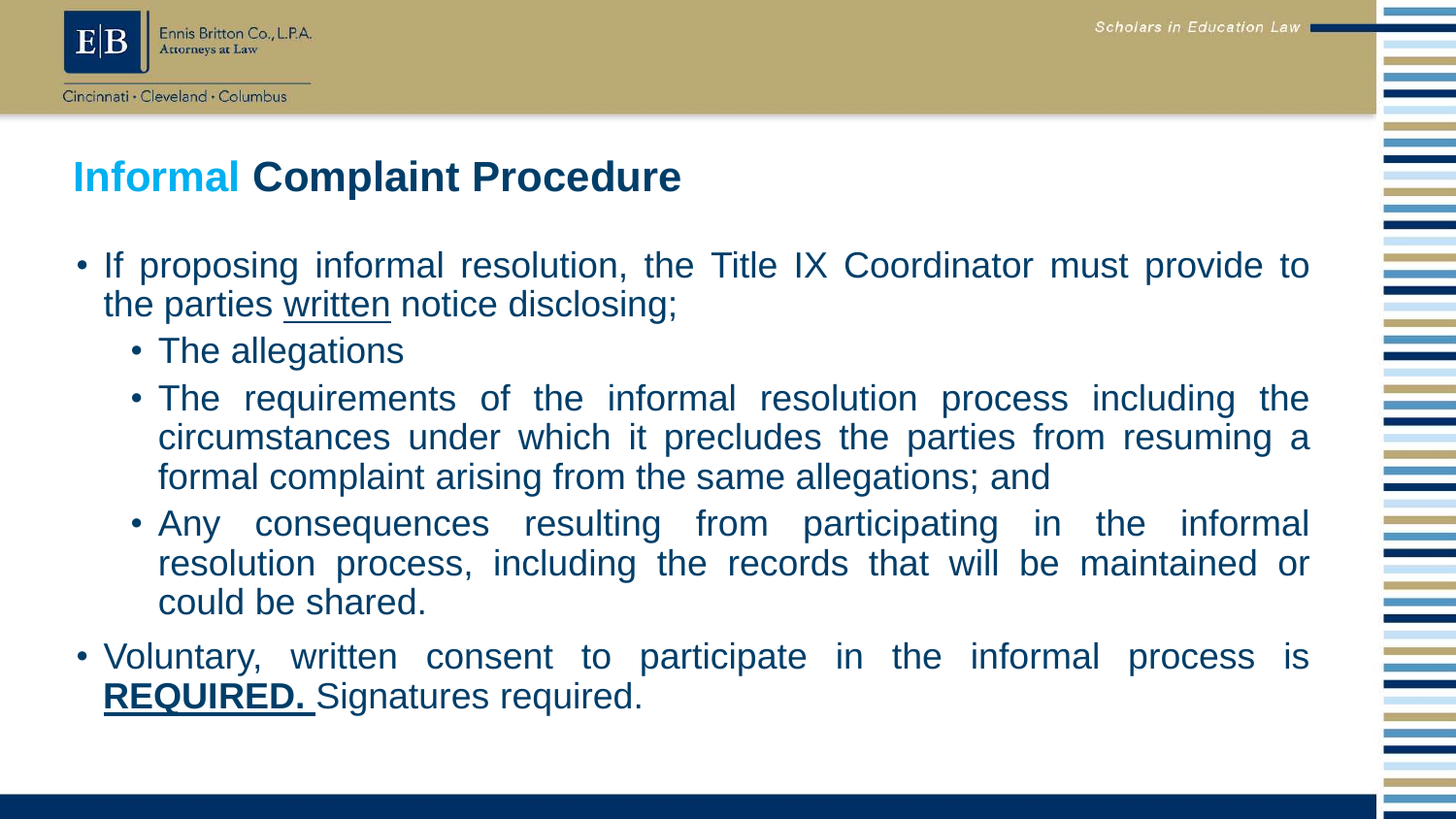**Scholars in Education Law** 



#### **Formal Complaint Procedure**

- Under the new regulations, the formal complaint procedure is in the background at all times during an informal resolution process. Once a formal complaint is filed, the informal resolution process can be offered. If it is offered and accepted by both parties, then the investigation and adjudication processed are on hold.
	- Informal resolution can be terminated at any time by any party and the formal process is no longer on hold.
- *All complaints involving a district employee or any other adult member of the school district community against a student must be formally investigated.*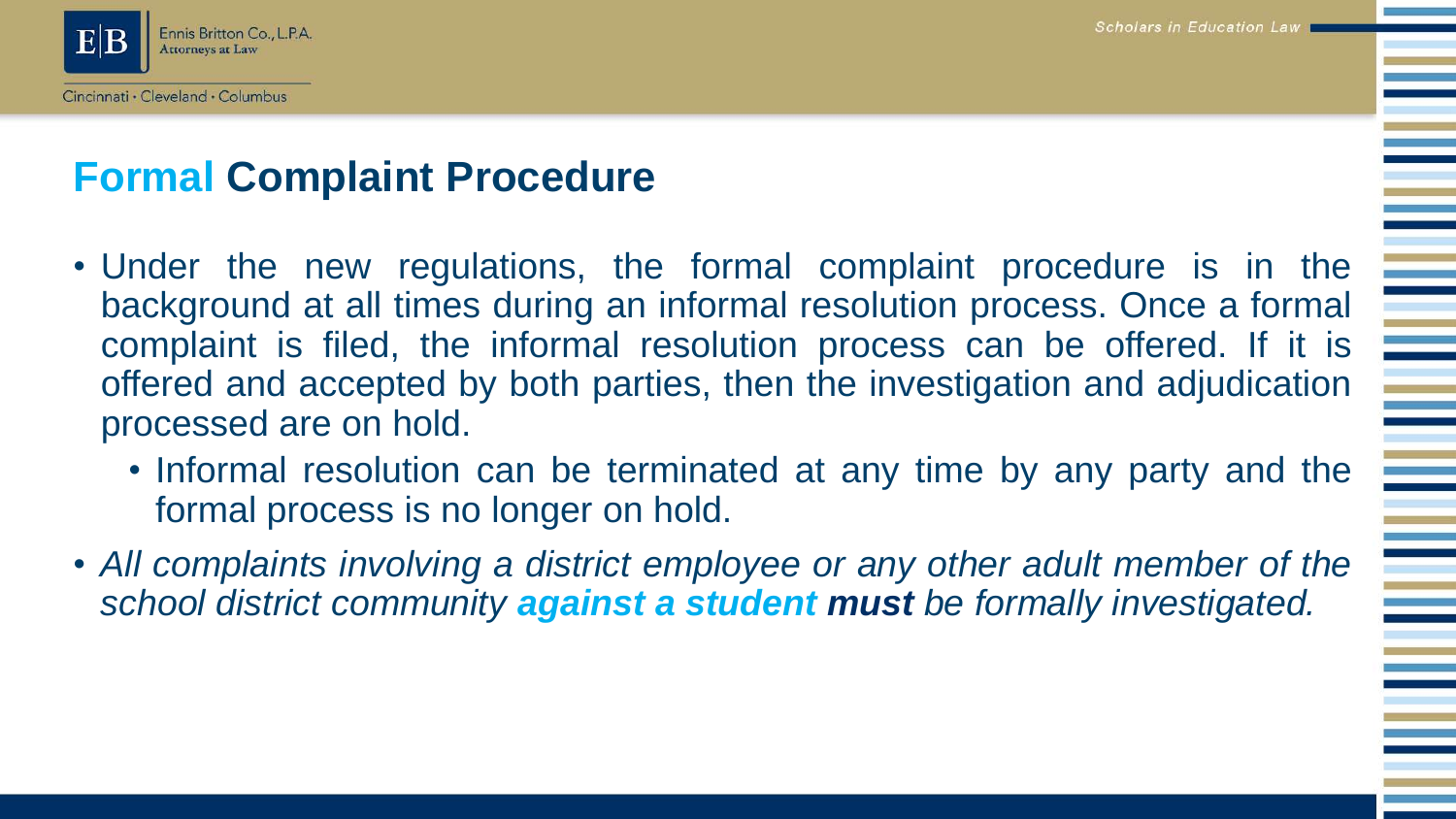

Scholars in Education Law

# **Step 4: Choose the Investigator**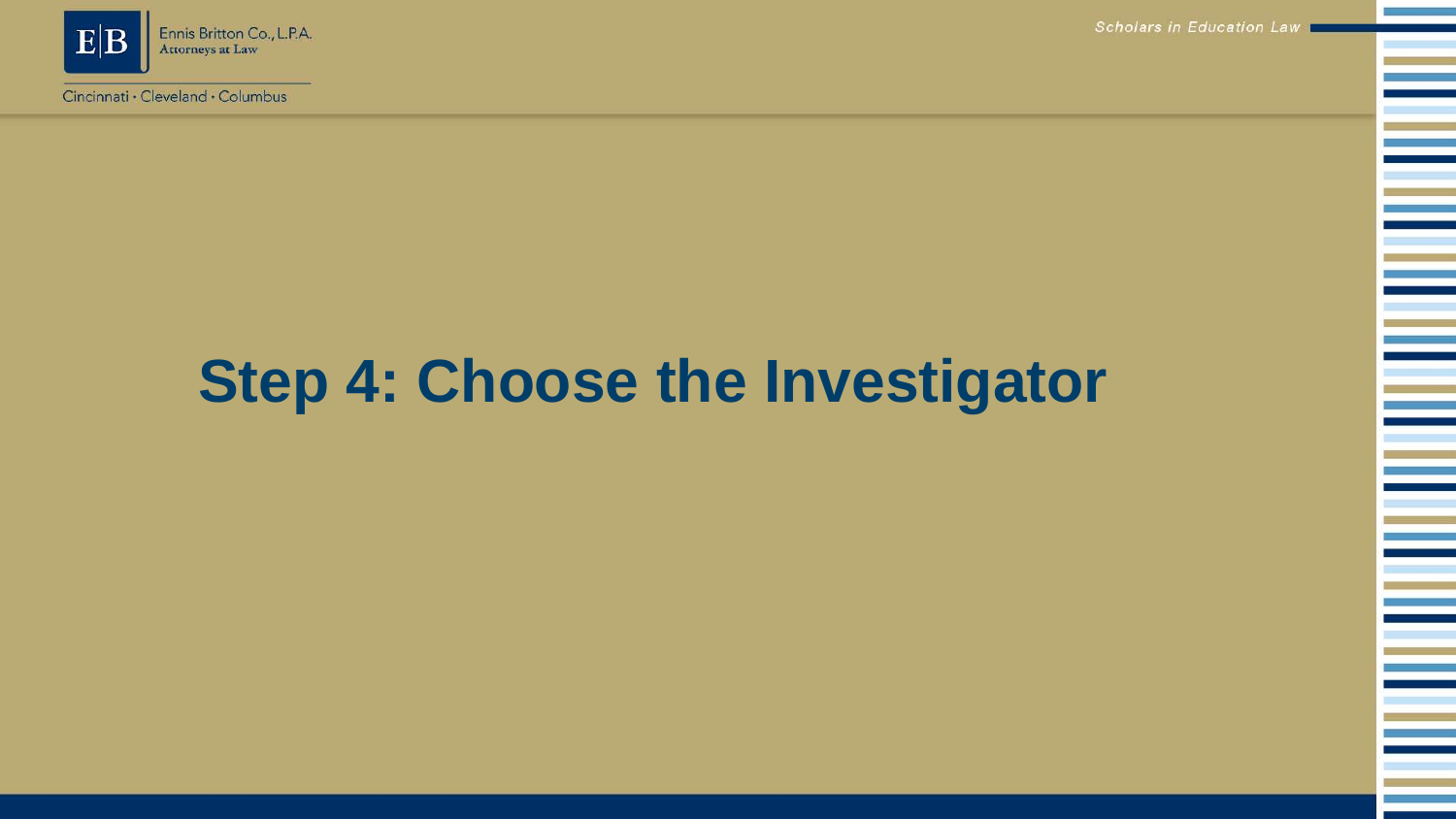

#### **Formal Complaint Steps – Investigator**

- #2 Title IX investigator decides whether the who the investigator will be and provides notice to the Investigator of the Complaint and for him/her to begin the investigation process.
- The Investigator Must have received training on:
	- Definition of Sexual Harassment
	- Scope of the District's education program / activity
	- How to conduct an investigation and implement the grievance process that is outlined in policy, appeals and informal resolution processes
	- How to serve impartially, including by avoiding prejudgment of the facts at issue, conflicts of interest, and bias
- Documentation of that training is essential to maintain (required to keep for 7 years).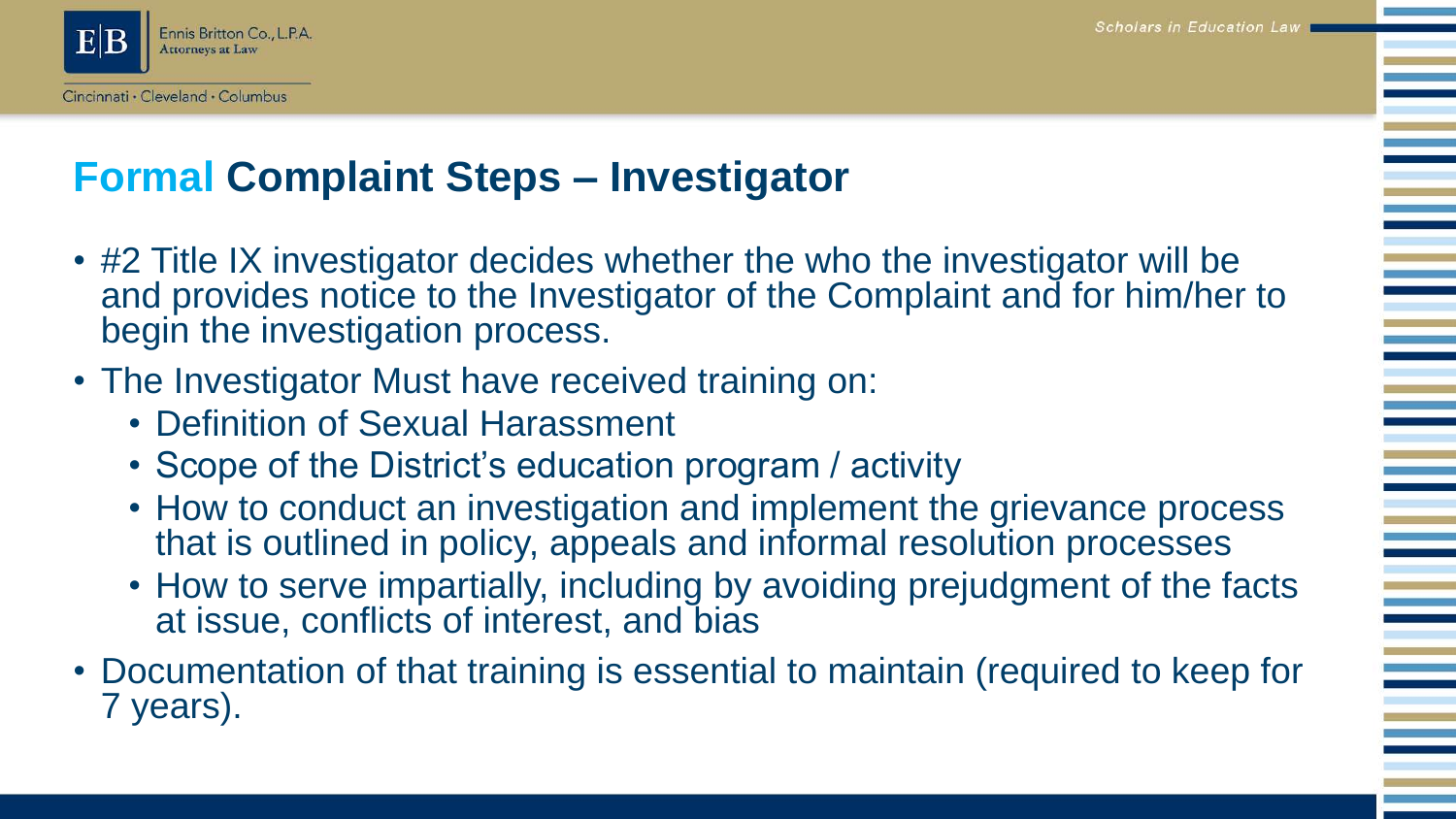

### **Formal Complaint Steps – Investigator**

- How to serve impartially, including by avoiding prejudgment of the facts at issue, conflicts of interest, and bias – items to consider:
	- Is a paid staff member biased in favor of the District?
	- What is the investigator's relationship with the decision-maker, the complainant, the respondent?
	- Social media posts supportive of any side
	- Have we mixed the roles adjudicative and administrative?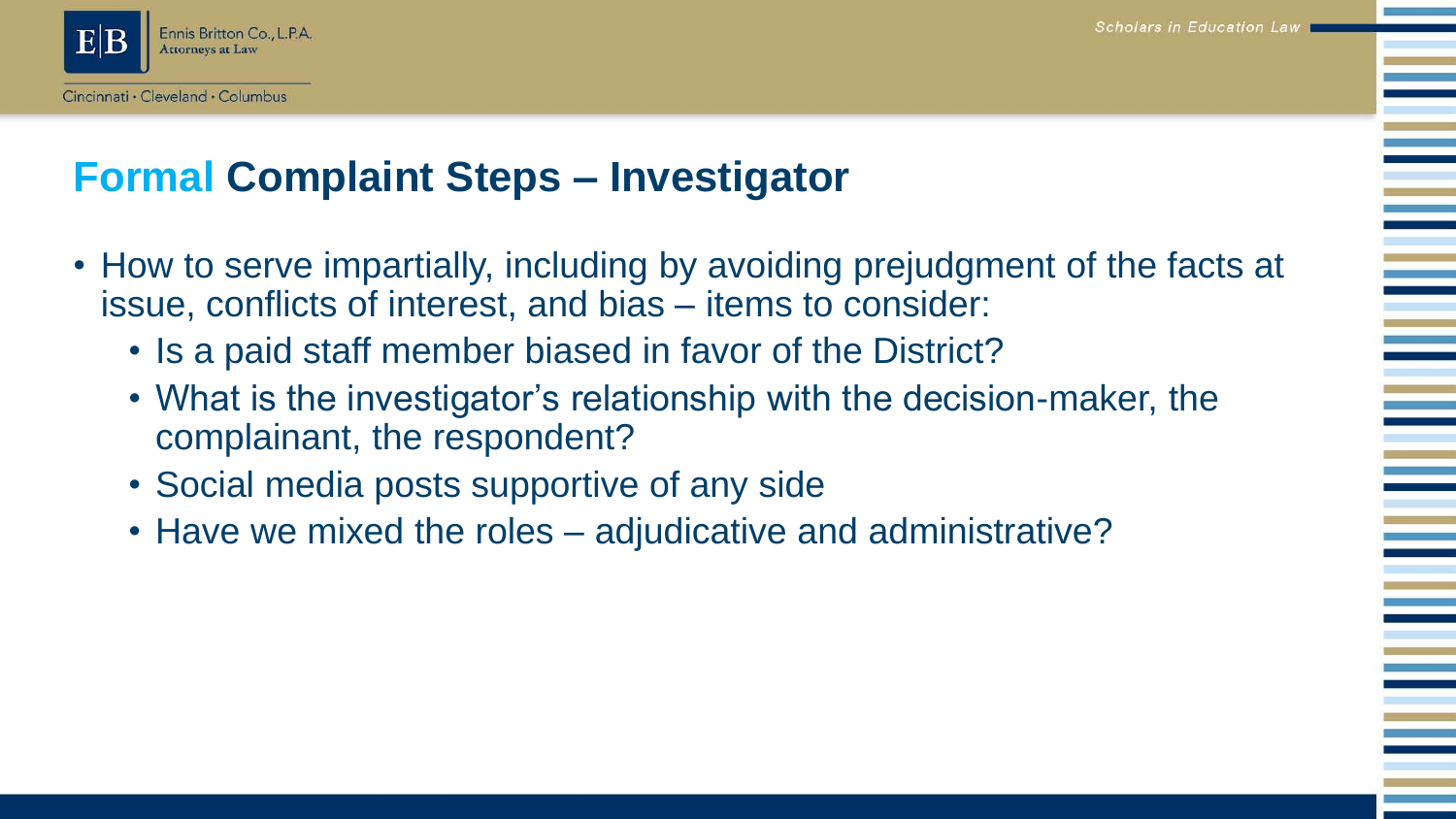

#### **Formal Complaint Steps – Investigator**

- The regulations did "leave recipients flexibility to use their own employees, or to outsource Title IX investigation and adjudication functions, and the Department encourages recipients to pursue alternatives to the inherent difficulties that arise when a recipient's own employees are expected to perform functions free from conflicts of interest and bias."
- Discretion is provided to Districts, and even a common-sense approach, but this means the appointment of investigators and decision-makers should be intentional and well reasoned by the District.
- Key: Open minds, active listening, consideration of all evidence and testimony, no prejudgment.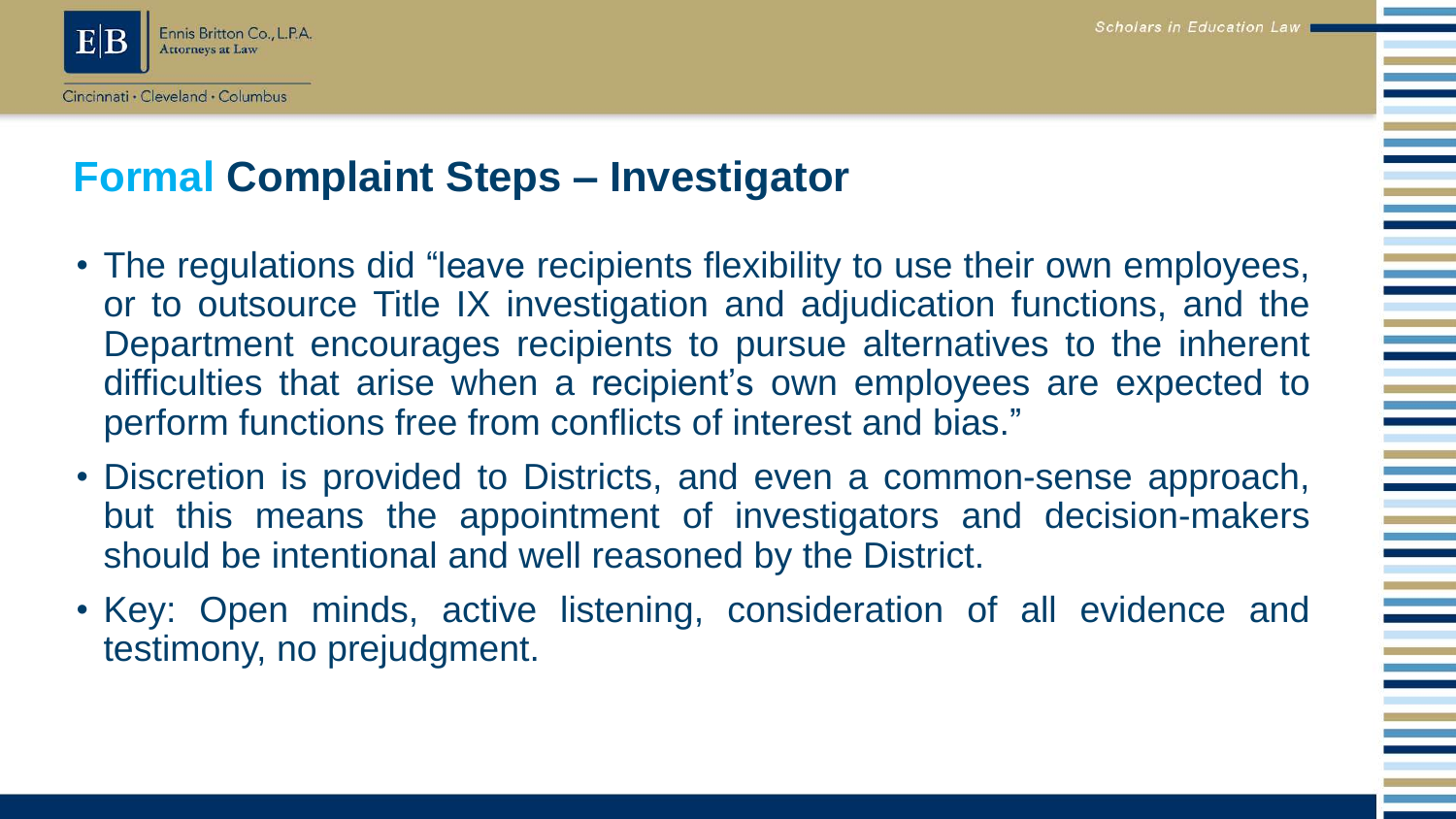

#### **Formal Complaint Steps - Investigator**

- Investigator will provide to any party who is invited or expected to participate written notice of the date, time, location, participants and purposes of all hearings (if allowed), investigative interviews, and other meetings with sufficient time for that party to prepare to participate.
	- Policy may set a number of days for minimum notice.
- Investigator provides opportunity to respondent and claimant to inspect and review any evidence obtained that is directly related to the allegations in the Formal Complaint – including evidence the investigator does not intend to rely on, inculpatory or exculpatory evidence, etc.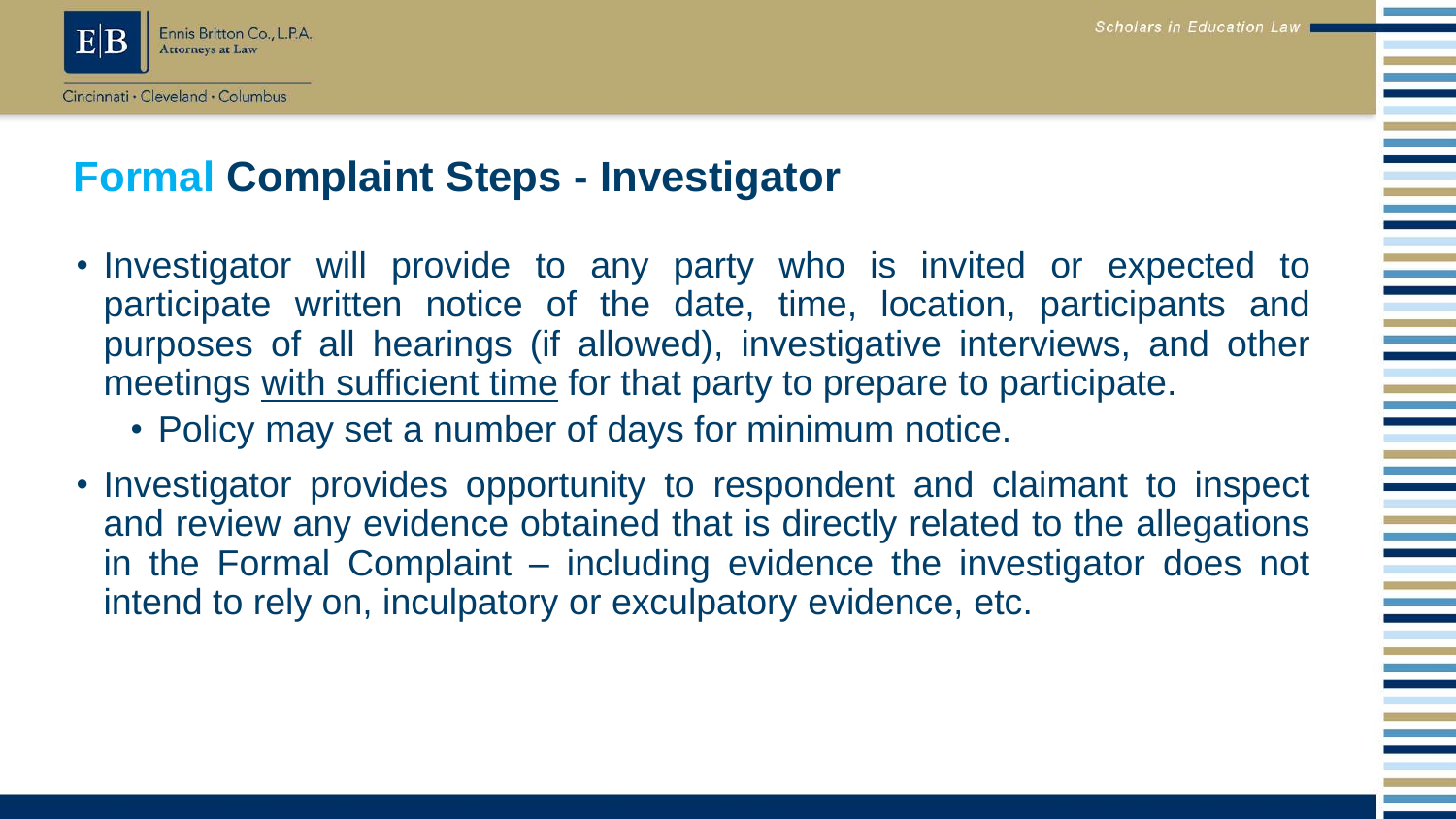

Cincinnati · Cleveland · Columbus

Scholars in Education Law

# **Step 5: Plan Your Investigation**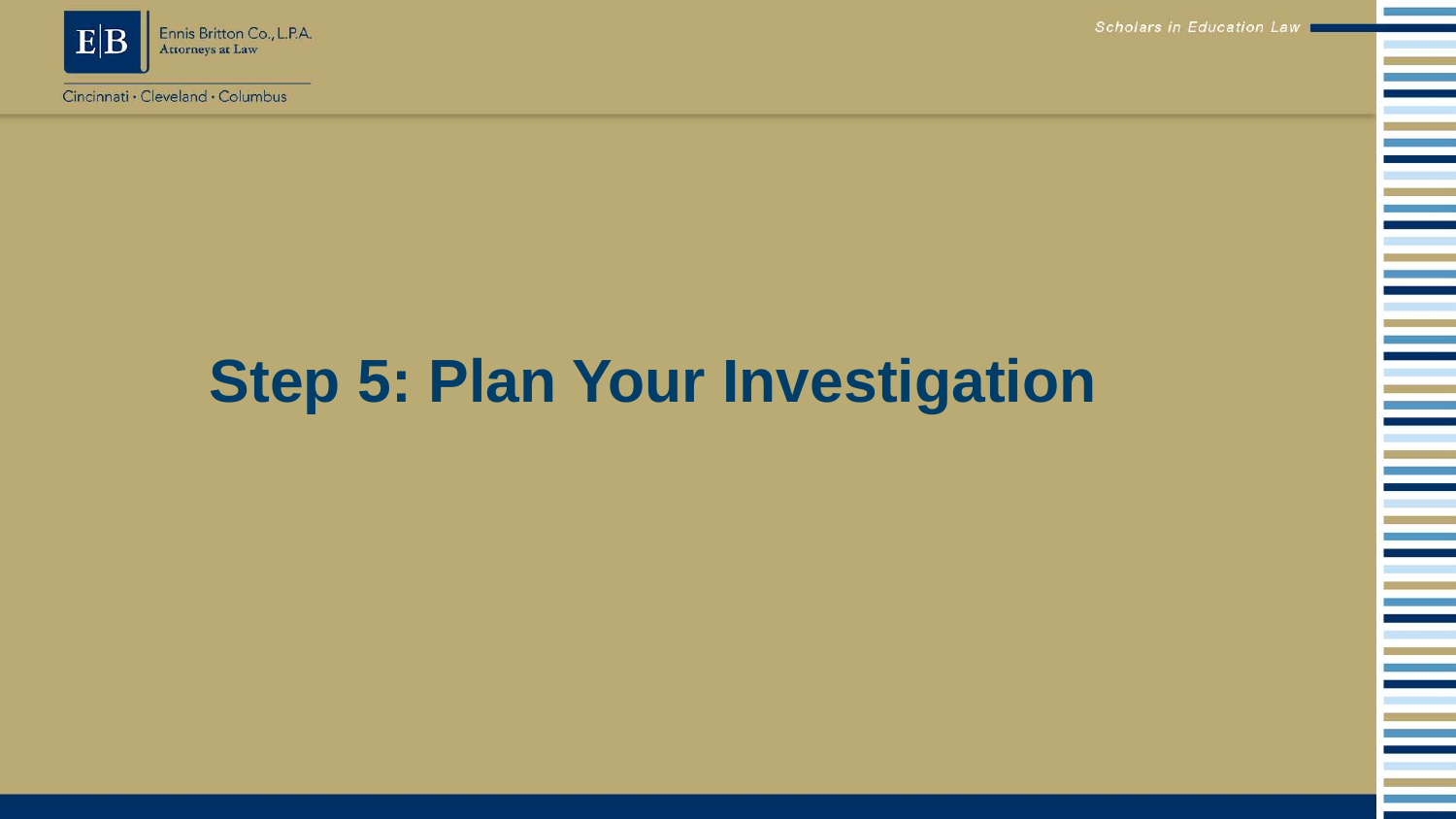Ennis Britton Co., L.P.A. **Attorneys at Law** 

Cincinnati · Cleveland · Columbus

Scholars in Education Law

Equity Impartiality Fairness Unbiased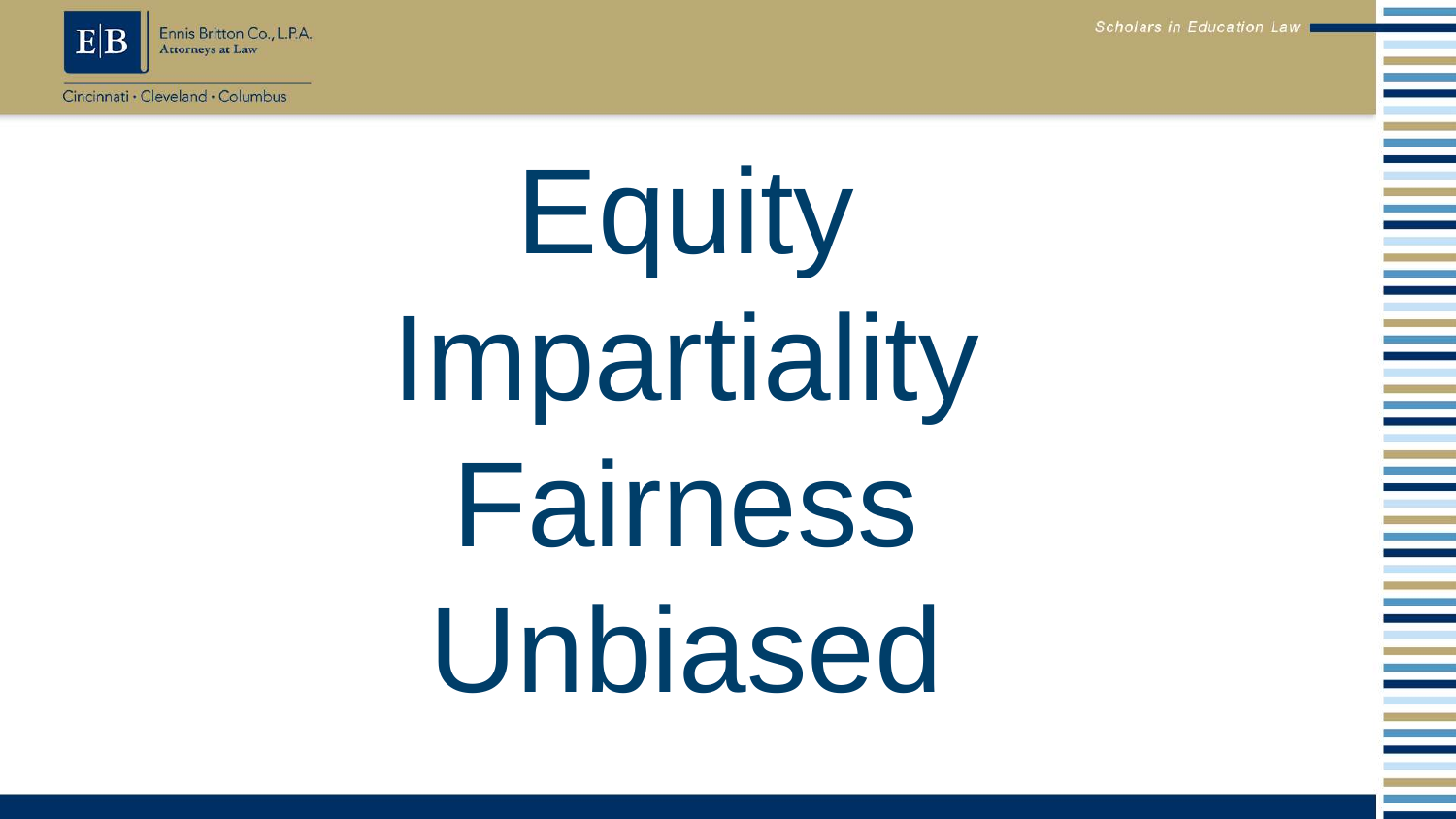

#### **Investigation process**

- 1. Contact complainant and discuss/offer "supportive measures" if that has not already happened
- 2. Review the complaint
- 3. Notify parent/guardian of complainant and respondent (accused) of allegations (including basić details), assumption of respondent is not responsible, applicable policy/pròcedures
- 4. Identify sources of evidence and investigate plan to allow parties sufficient time to prepare
- 5. Present parties all evidence directly related to allegations at least 10 days before finalizing report. Allow a written response.
- 6. Draft final report and present to parties at least 10 days before sending to decision-maker. Allow a written response.
- 7. Send notice and report to decision maker.
- 8. Allow for written questions submitted by either party and directed at witnesses or parties. Provide answers. Allow for follow-up questions. Provide answers. (Offer a hearing?)
- 9. Notify parties of determination of responsibility, and discuss right to appeal
- **10. Do all this in a reasonably prompt time frame**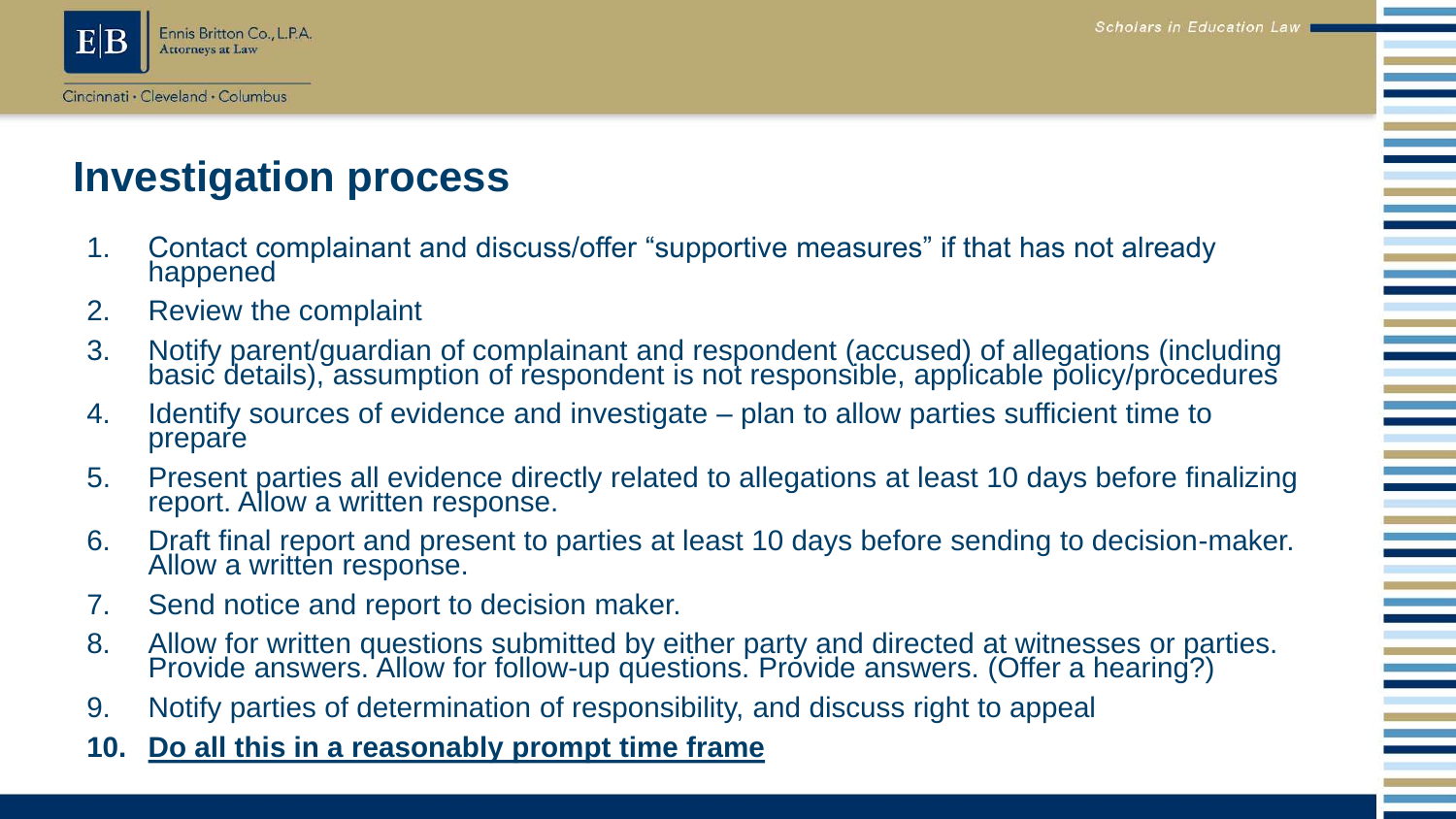

#### **Other Steps May Need to be Taken Simultaneously**

- Police involvement
- Child protective services
	- Union involvement
- Public relations response
- ODE Office for Professional Conduct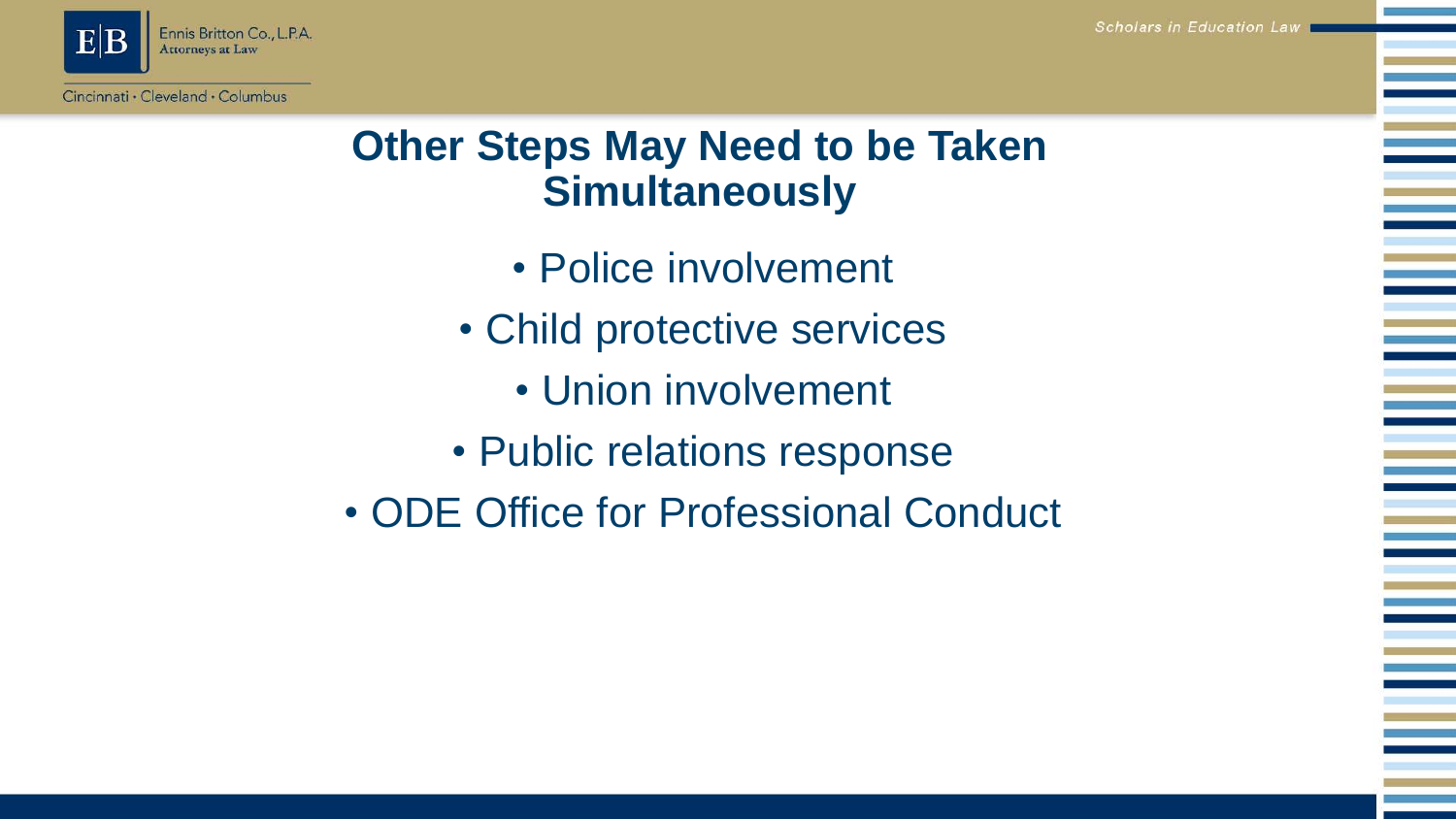

#### **Temporary and/or Immediate Action**

- It may be necessary to undertake intermediate measures before conducting/completing the investigation to ensure that further discrimination/harassment does not occur.
	- Assign employee to home paid administrative leave.
	- Reassign employee to different location within the building or to a different building entirely.
	- Separate students.
	- Implement safety plan during school hours.

#### **Emergency Removal** . A district may remove a respondent from school and activities on an emergency basis as long as it: · Undertakes a safety and risk analysis, . Justifies emergency removal by determining that an immediate threat to the health and safety of any individual, and · Provides the respondent with notice and appeal options following their removal . Provision states that this is not intended to modify any rights under IDEA, 504, or the ADA. 34 CFR Sec. 106.44(c)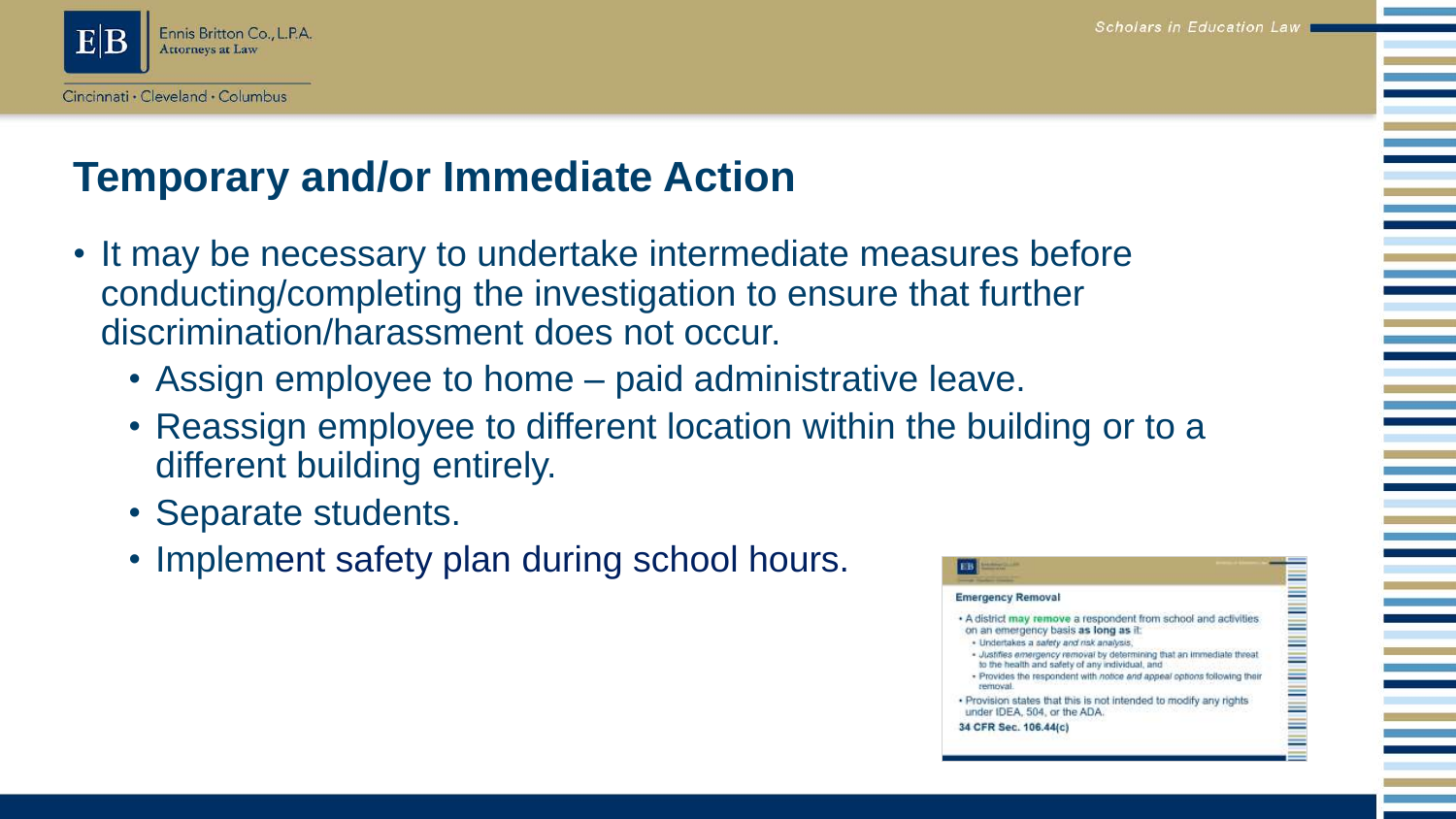

Cincinnati · Cleveland · Columbus

Scholars in Education Law

Ξ

Ξ

e<br>Belgi

e<br>H

# **Step 6: Start Digging**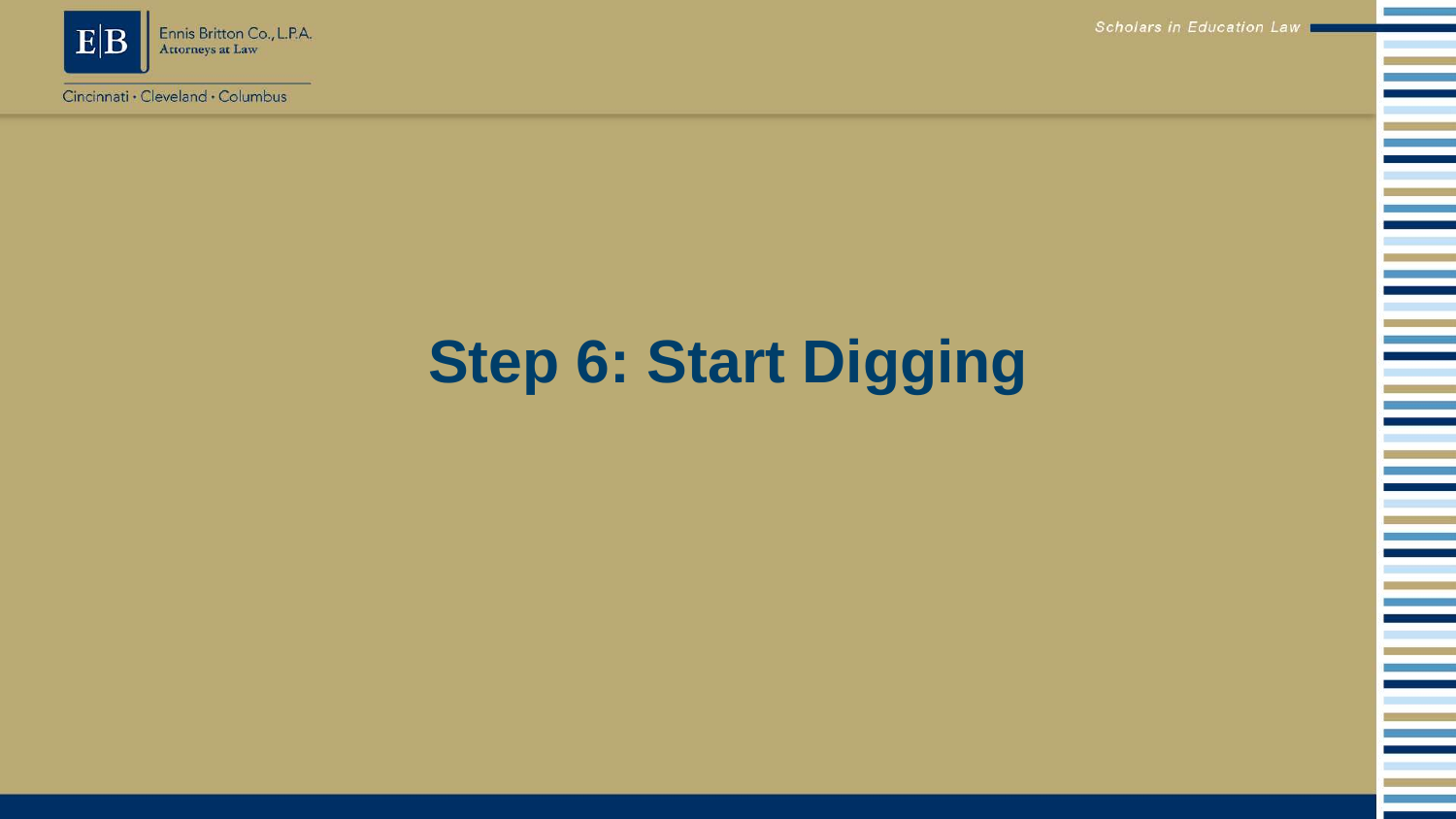Scholars in Education Law



#### **Sources of Evidence**

- Here's where you find the evidence:
	- Student/employee files, other written documentation
	- Surveillance video
	- Statement from victim
	- Statement from alleged perpetrator
	- Statements from witnesses
	- Interviews with the victim, accused, witnesses
	- Evidence obtained by victim, witnesses, accused
	- Consultation with staff
	- Involvement of parents
	- Follow up conversations with victim, accused, witnesses

#### • **Expect the unexpected and go where the evidence takes you.**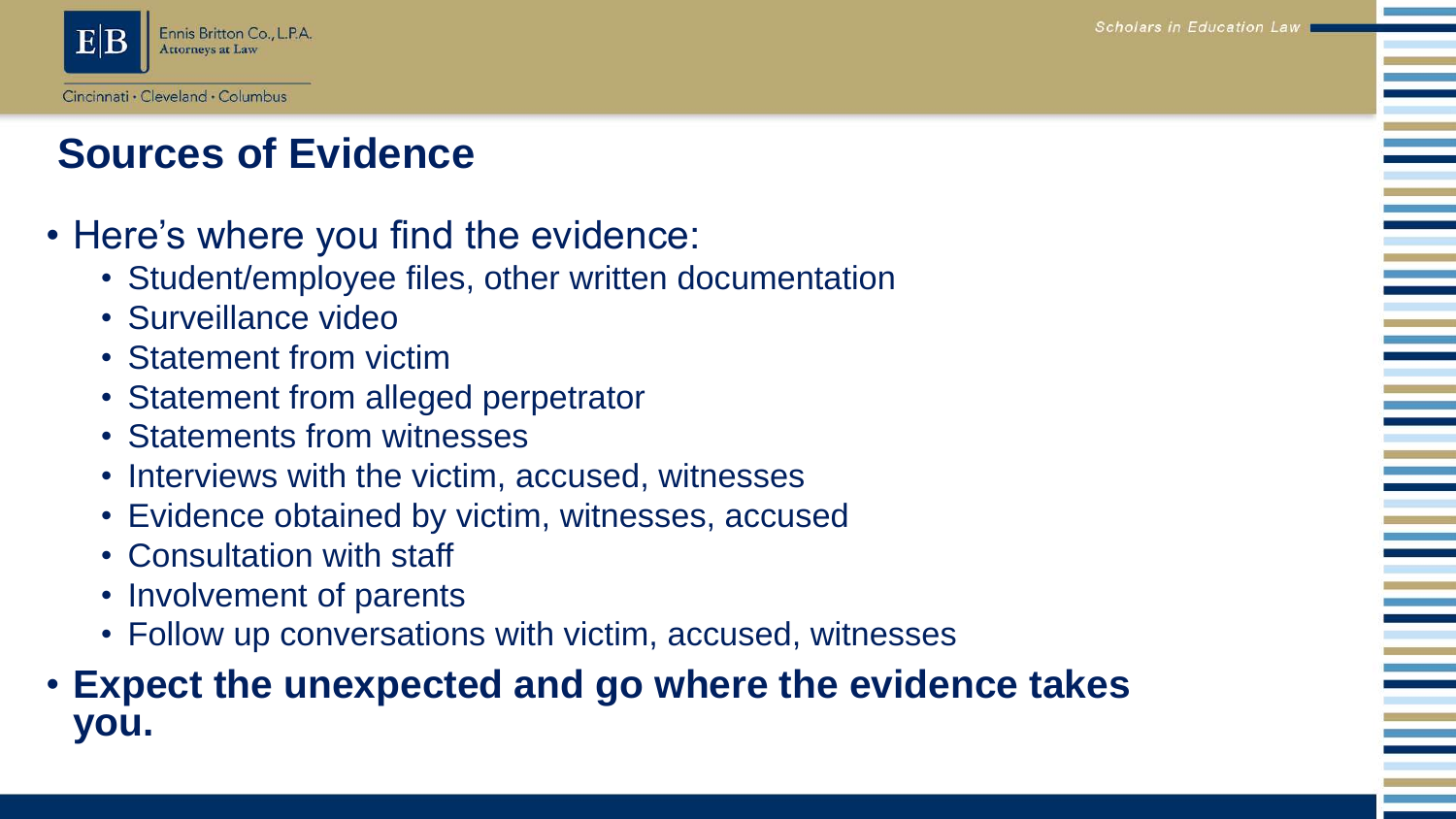

#### **Interview Order**

- Generally:
	- Complainant
	- Other witnesses
	- Accused last
- It does not always go as planned, so be prepared!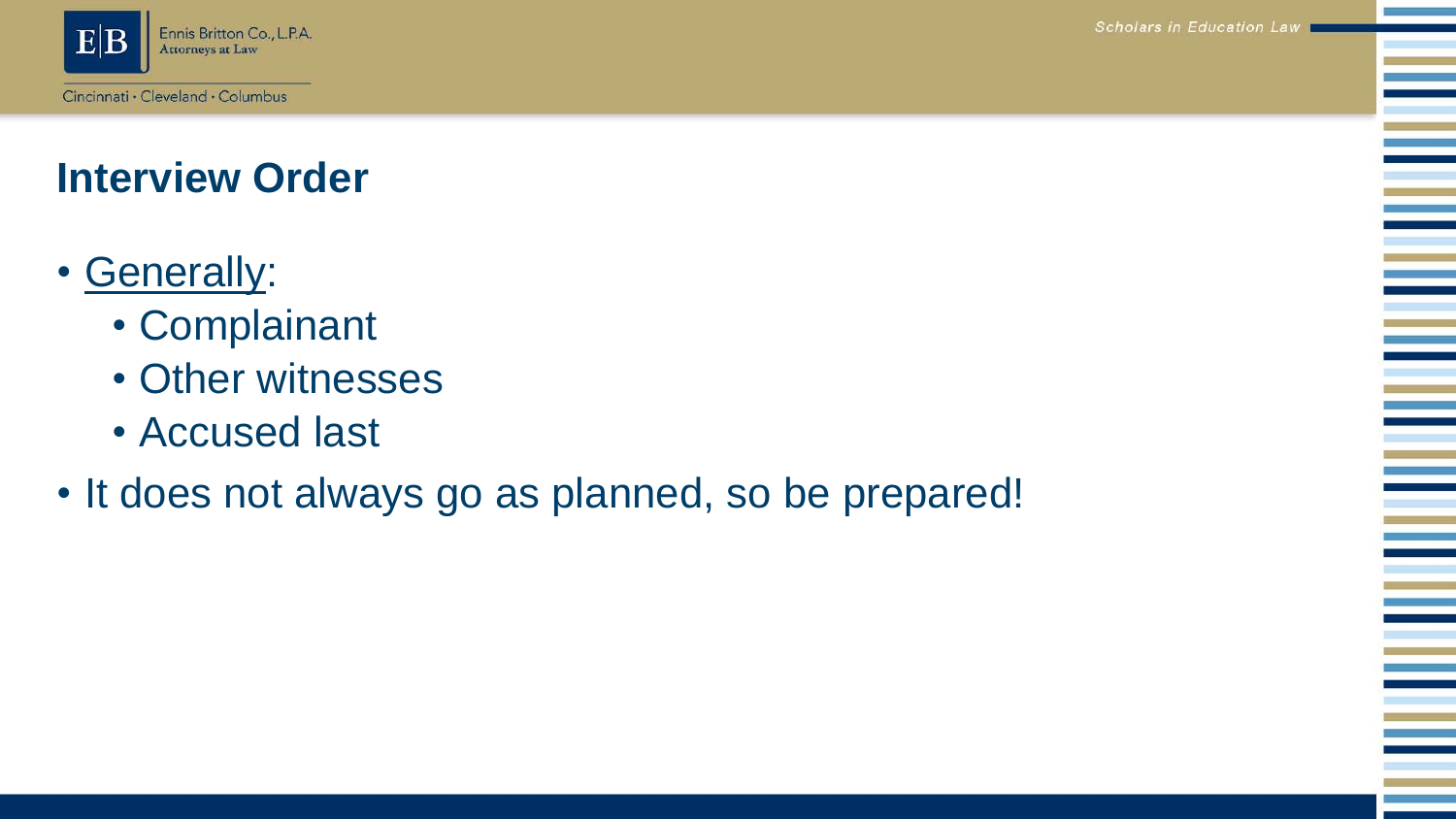

#### **Witness Interviews**

- Develop a preliminary witness list for interviews and arrange for a logical ordering and discreet method of conducting the interviews.
- Develop an outline listing areas of inquiry.
	- This may be an outline or checklist: **who, when, where, why, how**. General to specific questions.
	- Ask if others are aware of the issues (may identify additional witnesses)
	- Ask if they have anything to add at the end.
	- Seek clarification of times, other facts if needed.
	- Let the witness talk.
	- Ask open ended questions.
- How will information be recorded?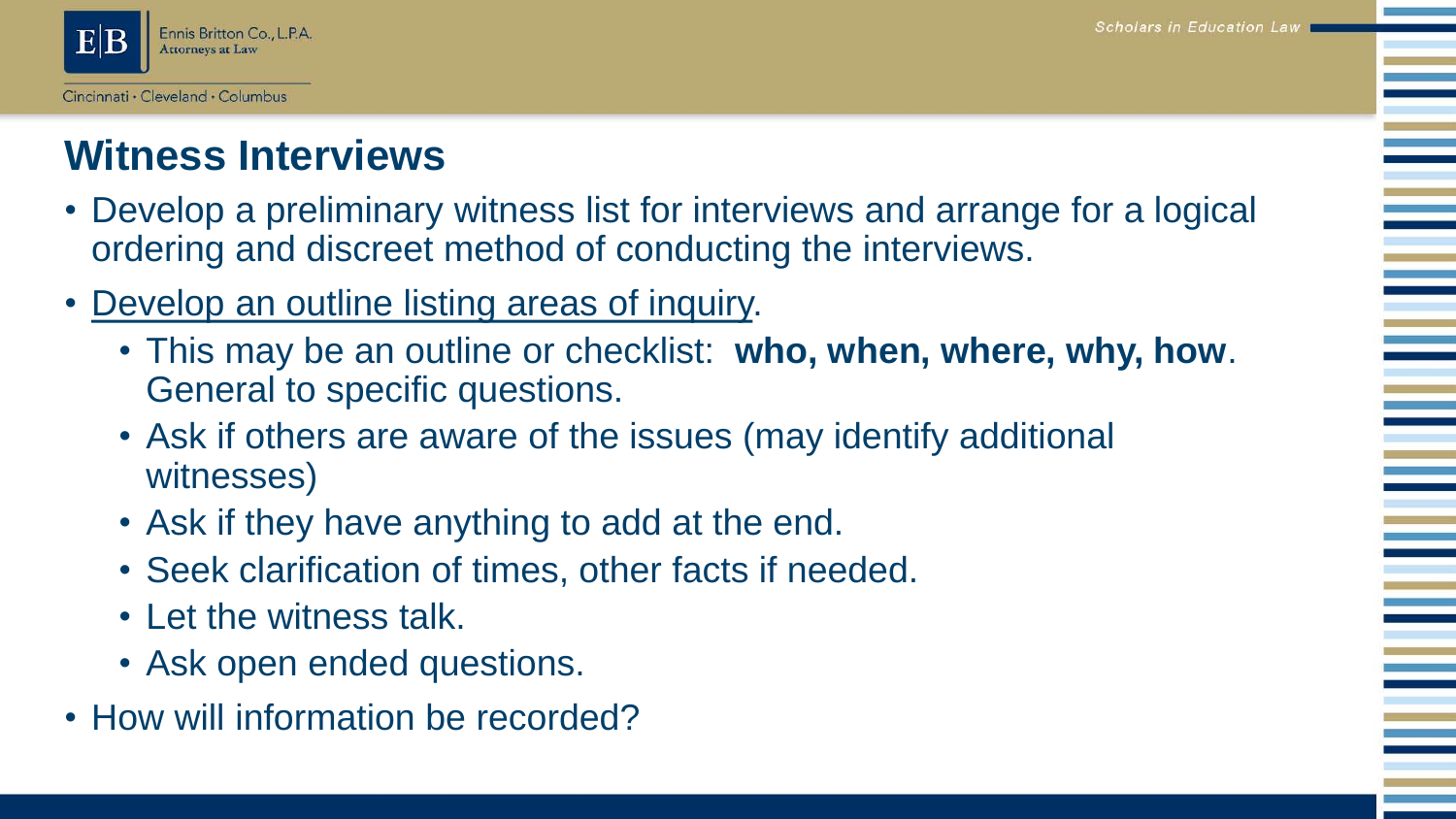

### **Explain Before Every Interview That . . .**

- Retaliation is **strictly prohibited and will be dealt with swiftly.** 
	- Give explicit instructions about who to contact if someone experiences retaliation.
	- NOTE: "Gag orders" are no longer allowed
		- No need to explain this to parties, but be careful not to direct them contrary to this prohibition
- Parties are allowed an "advisor" of their own choosing
- Ideally, explain these terms in person and in writing.
- Hand out the policy. A lot.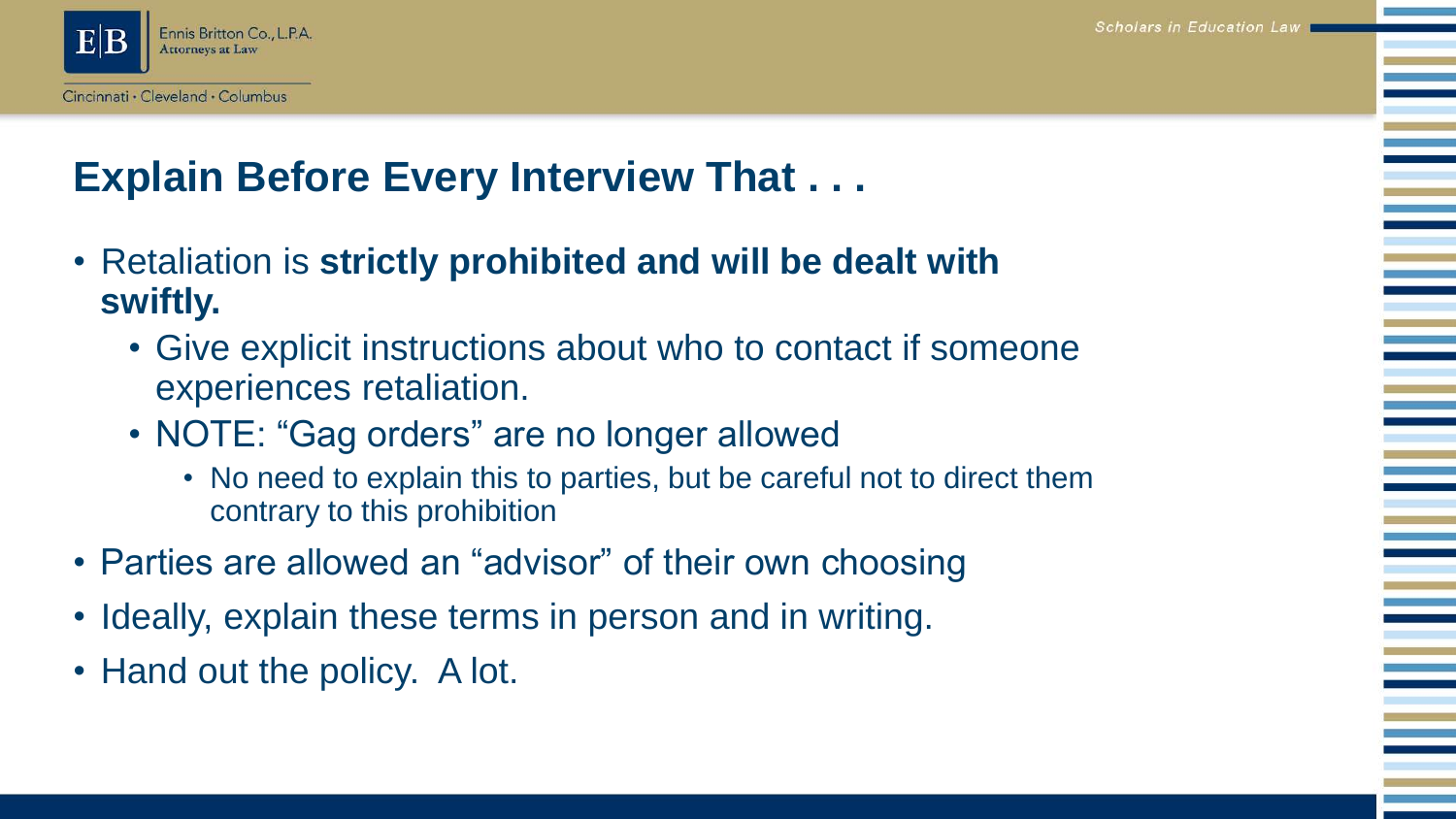

#### **Witness Interviews**

- Stress the need for factual information.
- Elicit and record facts and first-hand knowledge avoid giving significance to conclusion, innuendo, and **unreliable hearsay**.
	- What makes you say that?
	- When did you learn that?
- Remain flexible you will have to go off script.
- Ask if additional people have relevant information.
- Make arrangements for follow-up with the witness and request that he/she communicate any additional relevant information.
- Check your "confirmation bias".
- Evaluate credibility.
- Summarize interview in writing promptly.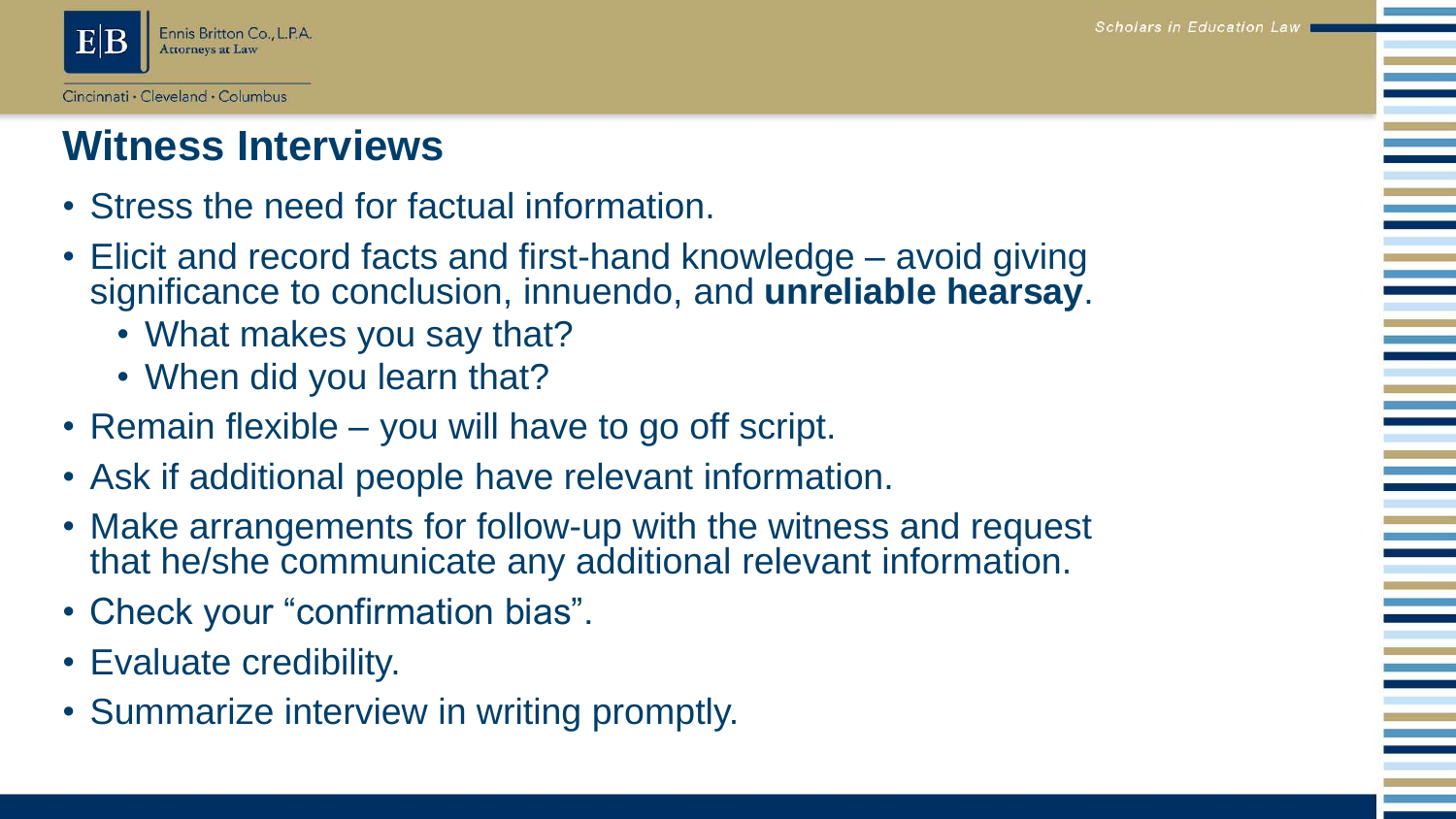

#### **Interviewing the Respondent (Alleged Offender )**

- Adequate notice of interview to allow time to prepare
- Adequate notice of charges/policies/code of conduct allegedly violated.
- Stress the objectivity of the investigation and that this is the alleged offender's opportunity to tell his/her side of the story.
- Document (there may be critical admissions).
- Ask if there is additional information that should be considered.
- Close the interview by providing the alleged offender with an update on his/her status or any interim plans.
- Provide a timeframe for the completion of the investigation.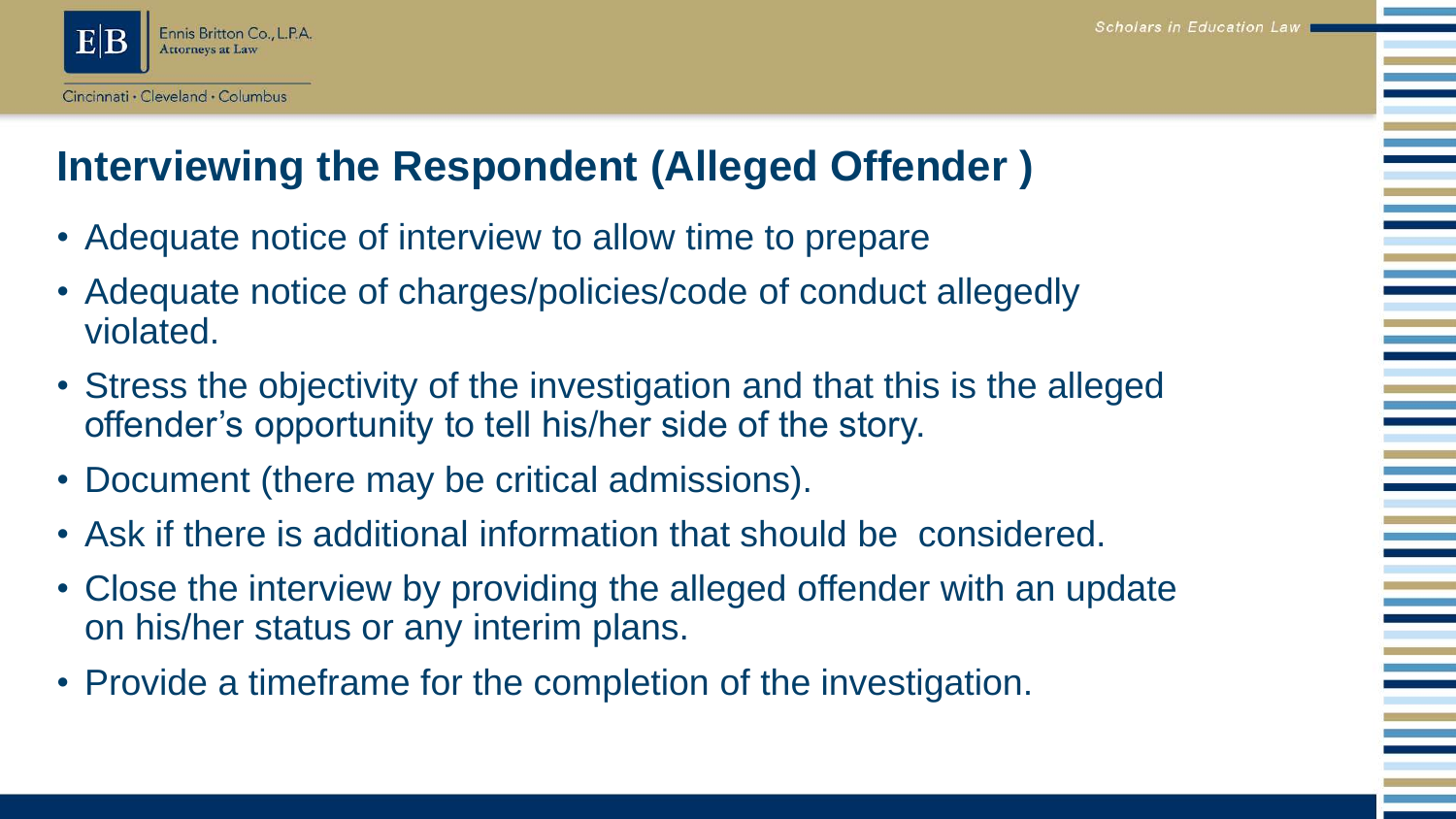

#### **Interviewing a Respondent Employee**

- Extend same rights and fair process offered to Claimant
	- Be prepared for a more vigorous response
- Control the interview
	- Breaks to confer with union representation
	- Objections and clarifying questions by representative.
	- Treat employee with dignity, decency and respect.
	- Maintain calm.
- Right to compel discussion/5<sup>th</sup> Amendment assertion
- Other evidence- emails, texts, photos, etc.
	- Anything else to add?
	- Statements
- Confidentiality issues (FERPA not per Title IX)
- **No retaliation** against complainant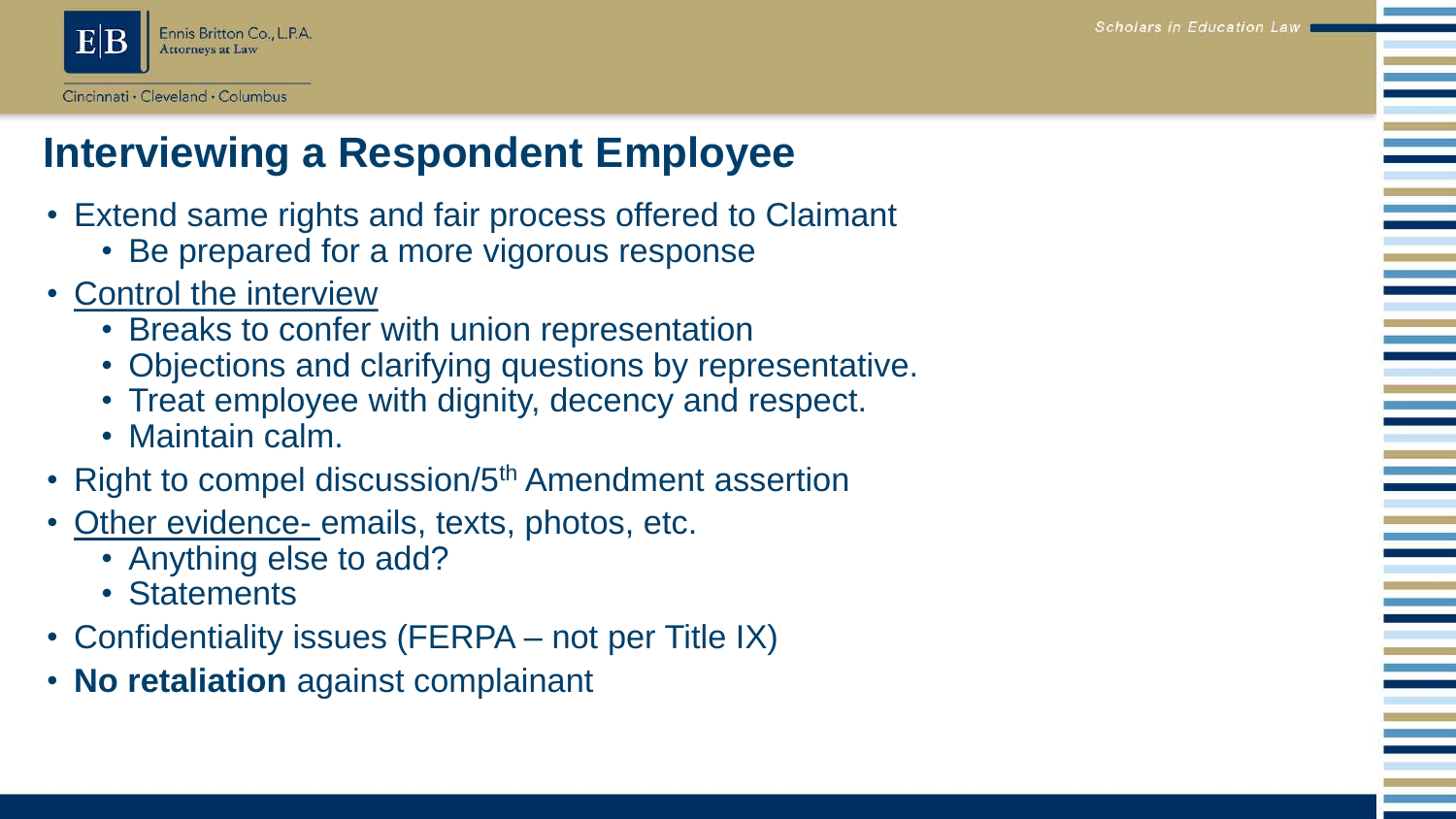

#### **Document and Retain**

- Effective documentation is **critical** to your investigation!
	- There are a lot of moving parts to an investigation, and important information can get lost along the way.
	- Each source of information/evidence is but one piece to the puzzle.
- Be mindful about what you say and how you say it.
	- At minimum any relevant records are going to be produced to the complainant, the respondent, and their advisors.
- Make sure you preserve evidence along the way.
- Remember the parties must be provided all relevant evidence at least 10 days prior to the final report. Don't allow a backlog of interview summaries.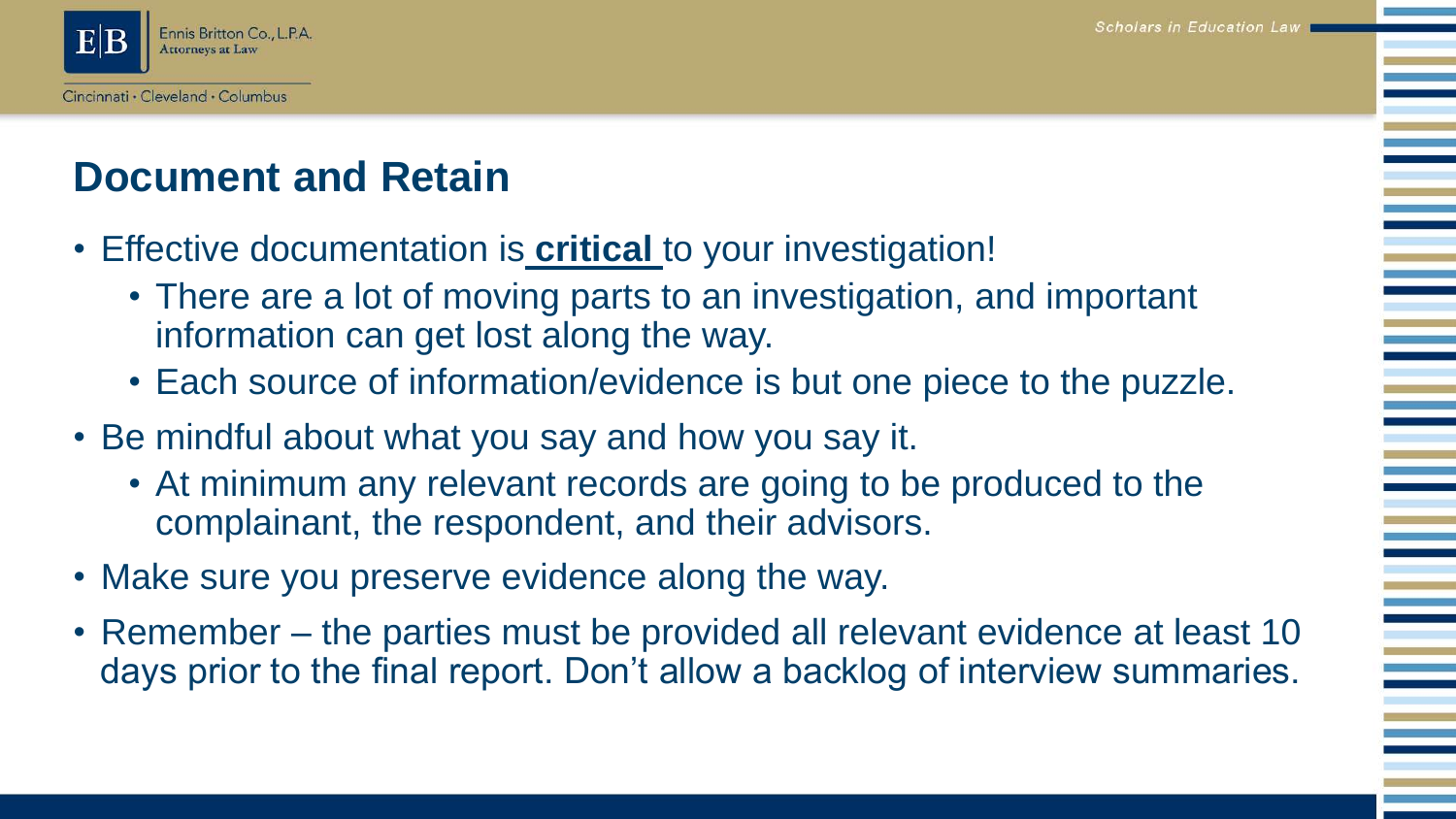

Cincinnati · Cleveland · Columbus

Scholars in Education Law

### **Step 7: Summarize Your Findings and Conclusions**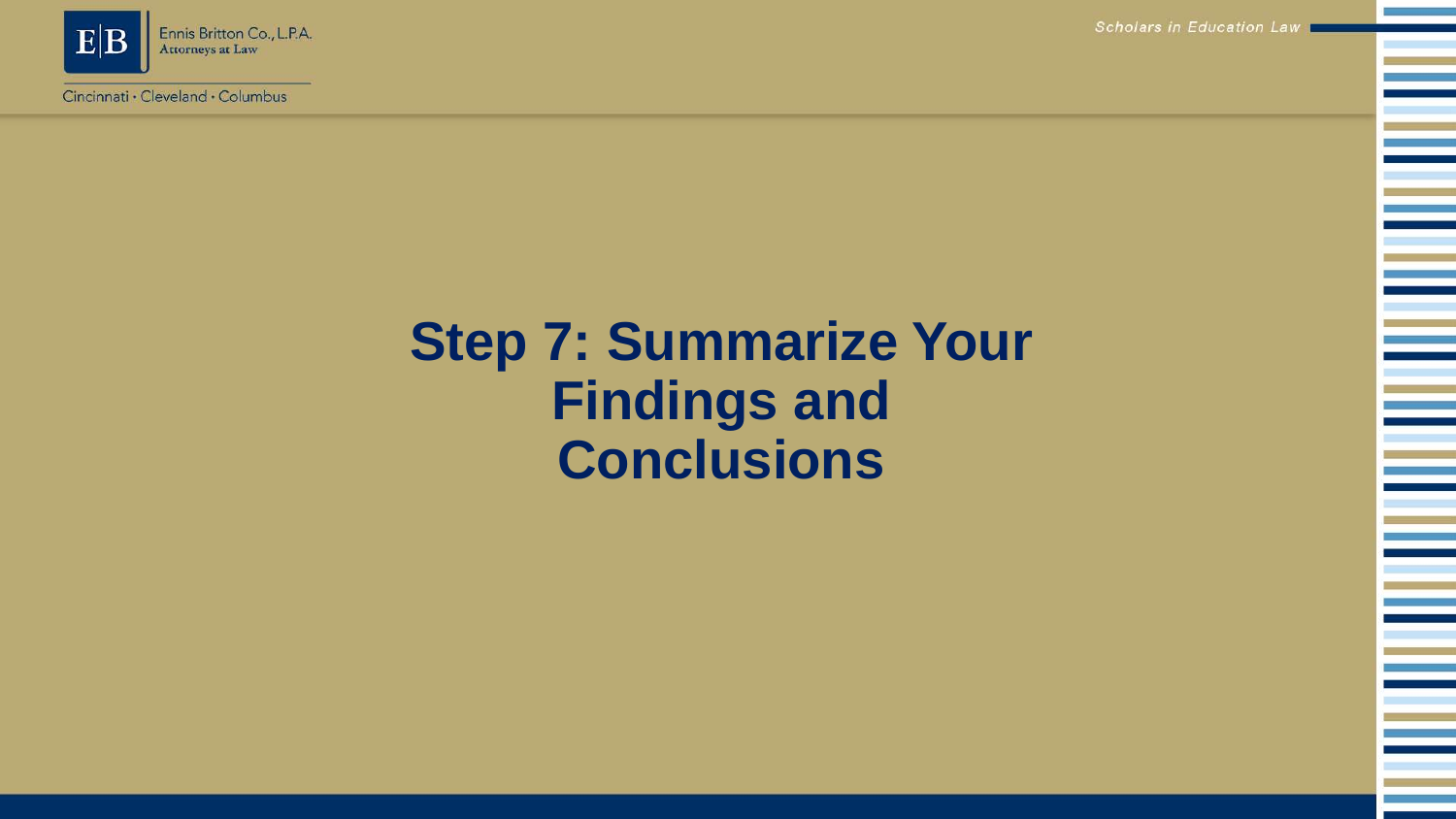

#### **Finalize the Investigation Report**

- Once all follow-up interviews are completed, evidence is collected, and the parties have had 10 days to review and respond, **promptly**  draft a concise and factual investigation report with signature and date (lawyers and/or outside company can help).
- Capture your process.
- **Make the call**: Set forth a factual finding on each allegation made and investigated, citing your authority as an investigator, and reference all relevant facts determined by the process.
- Address how your reached factual conclusions in areas of dispute (but record contrary assertions).
- This report **does not** determine responsibility. It just provides factual findings and gathers evidence from the investigation.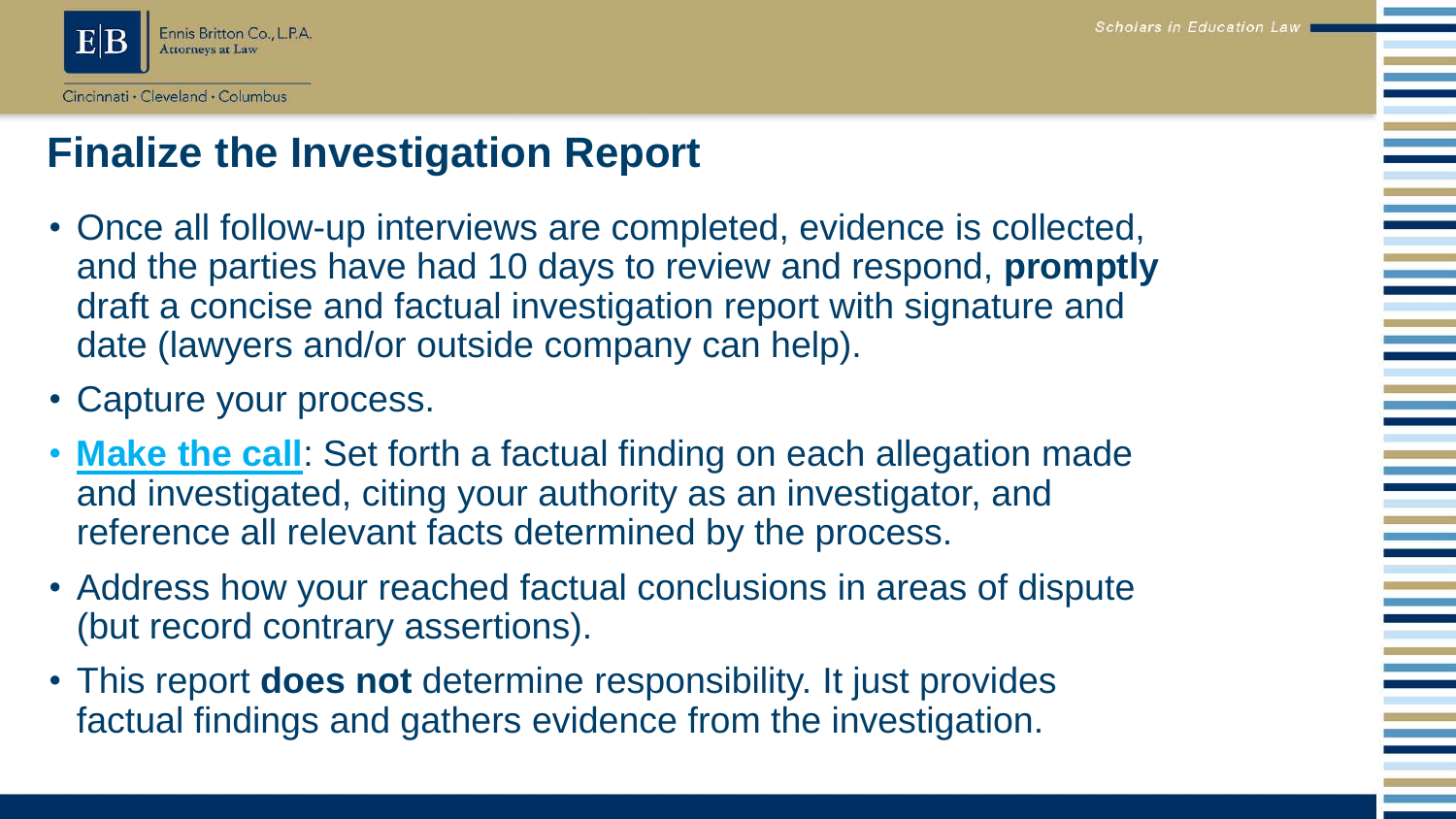

#### **Finalize the Investigation Report**

- Cite relevant board policy, work rules, directives, law. Be specific.
- Emphasize admissions by the parties, corroboration by witness, and direct evidence while downplaying unreliable circumstantial evidence, hearsay, and/or innuendo.
- Attach relevant documentation relied upon in the report (email, text, photos, interview summaries).
- Provide the report to the parties. Allow 10 days for a written response.
- Provide the investigation report to the decision-maker.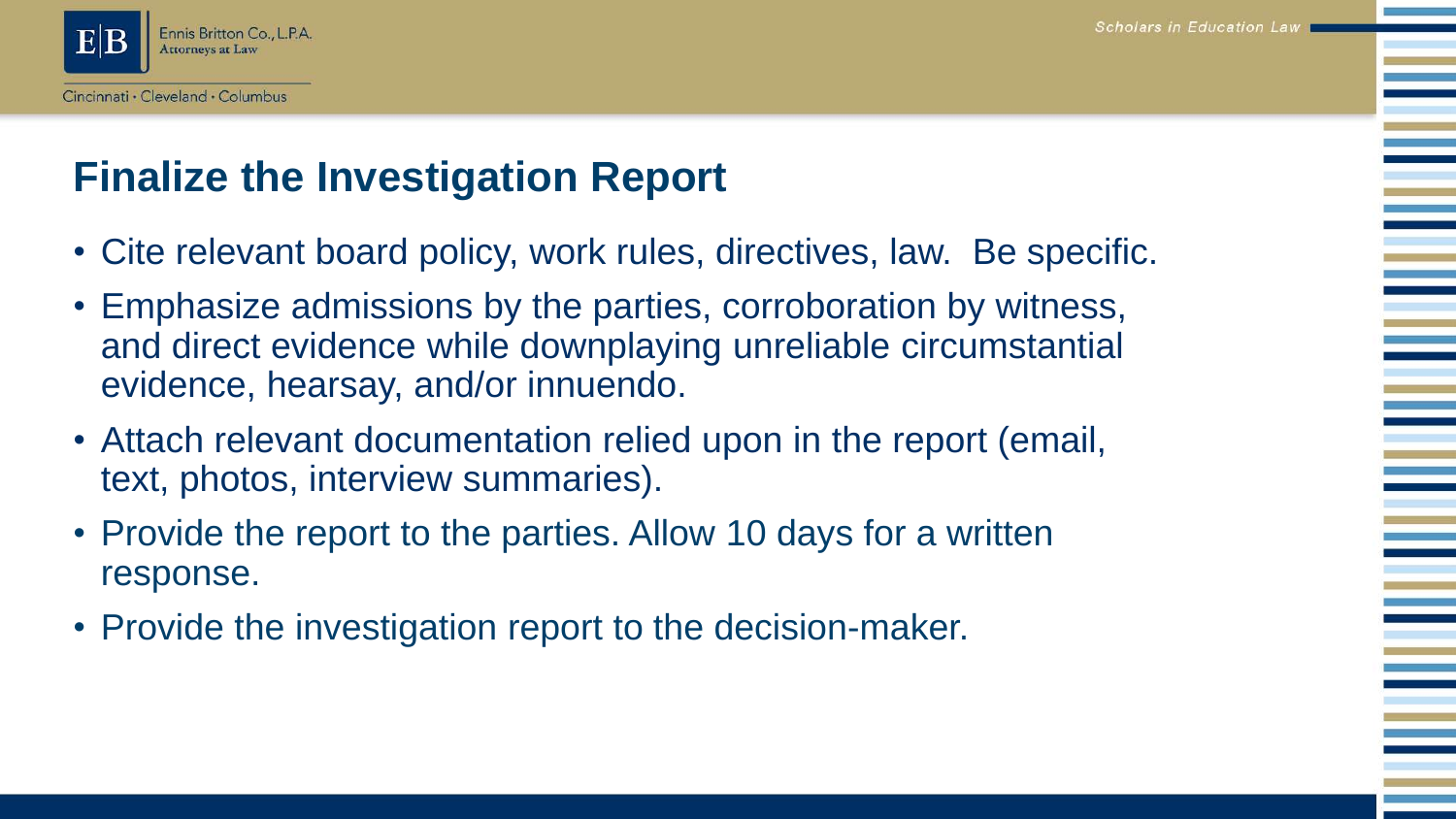

Cincinnati · Cleveland · Columbus

Scholars in Education Law

# **Step 8: Decision-maker and appeal**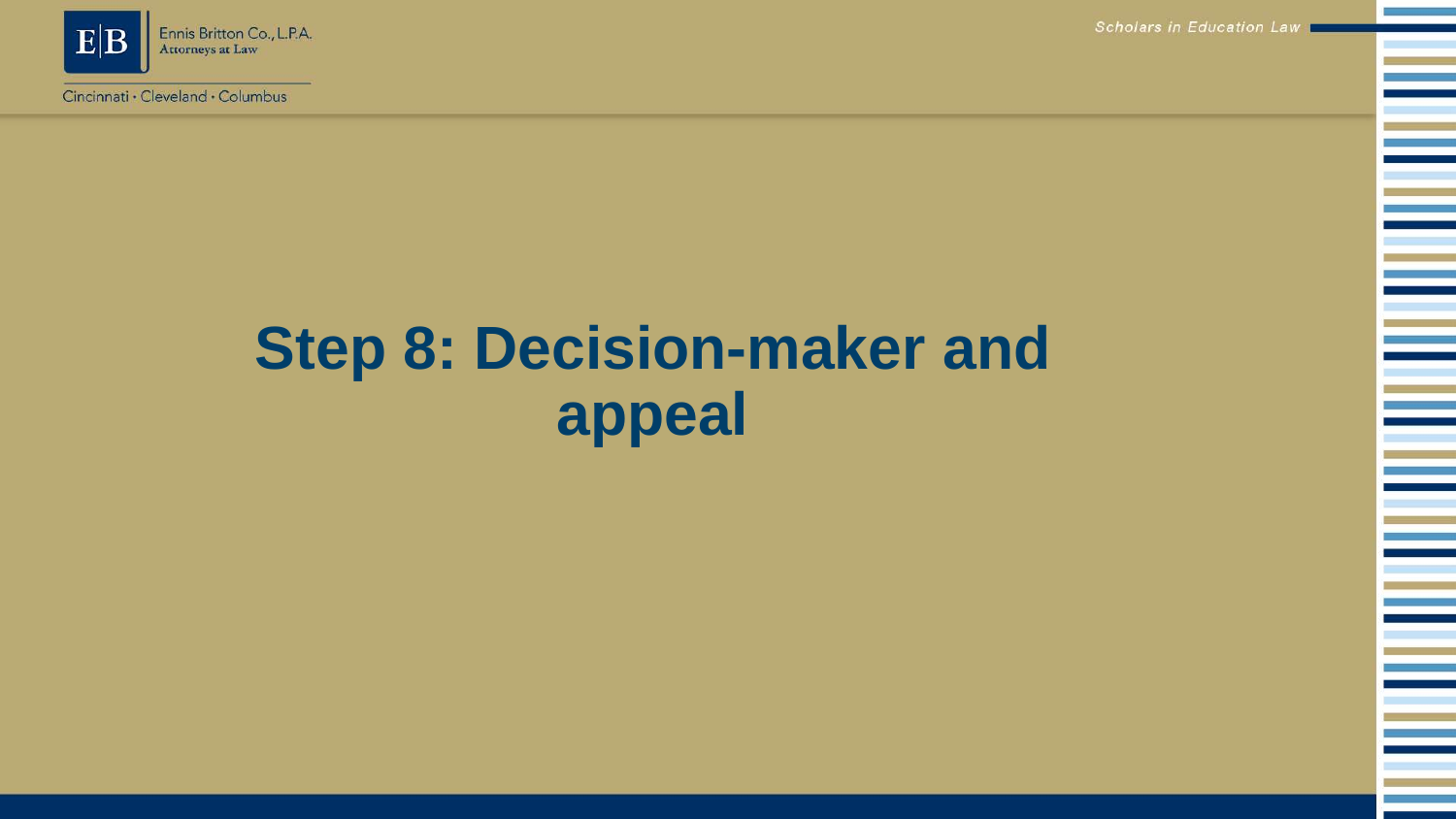

#### **Determination of responsibility**

- The investigator cannot be the decision-maker or part of a decisionmaking committee
- Upon receipt of the investigation report allow for the submission by the parties of follow-up questions for parties or other witnesses. Provide answers.
- The decision maker must review the report and apply the board-adopted standard of evidence to determine responsibility (same standard whether student or employee is respondent)
- The decision maker must dismiss any complaint that does not meet the regulation's definition of "sexual harassment" or that does not occur in a school's education program or activity and within the US.
	- Such a dismissal does not prohibit application of other school rules and discipline, but brings to an end any Title IX proceedings (except for an appeal of the dismissal)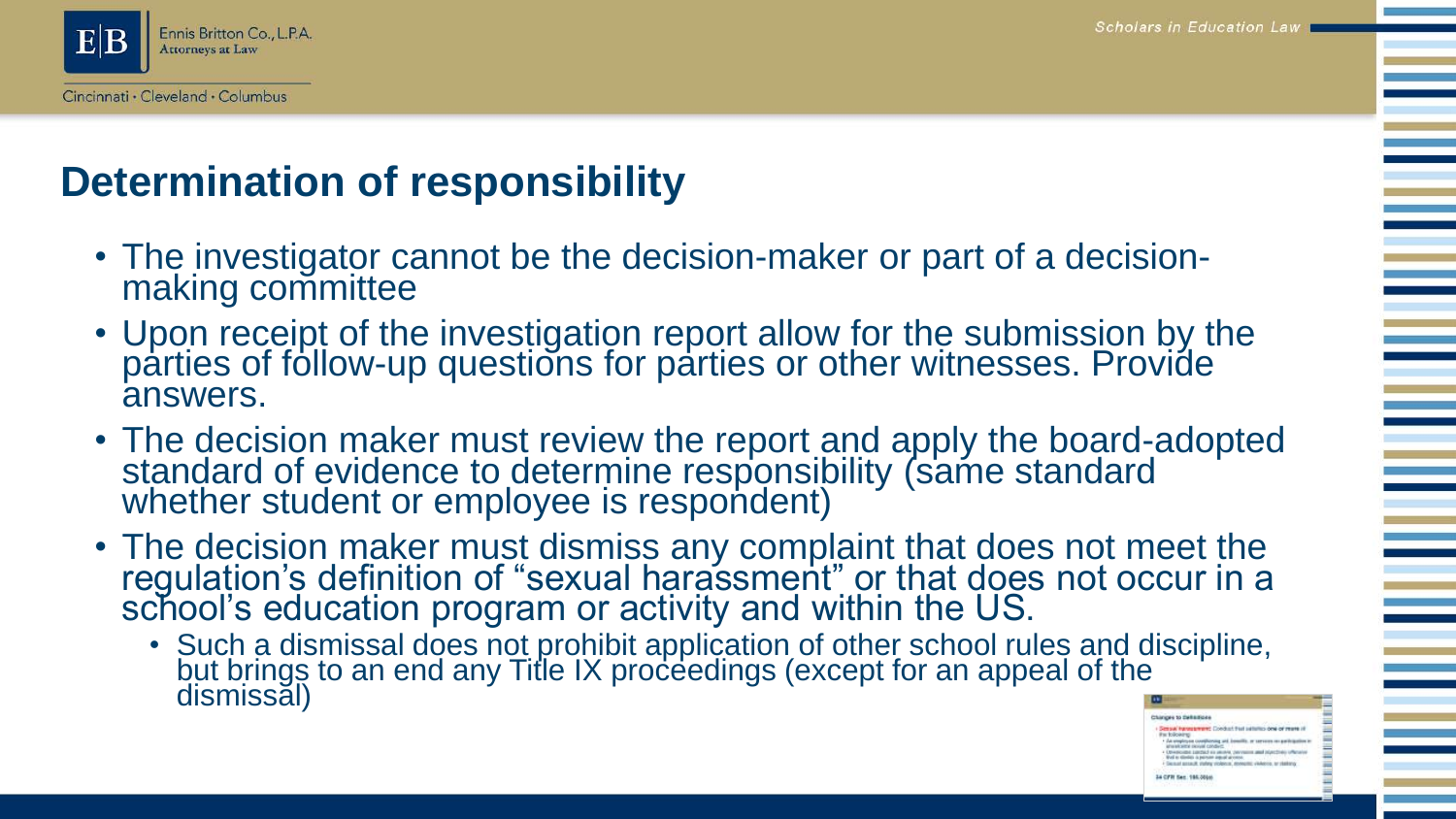Scholars in Education Law



### **Determination of responsibility**

- Unless a complaint is dismissed, there must be a determination of responsibility
- Determination is in writing, sent to both parties, and includes:
	- Findings of fact
	- Conclusions about whether the alleged conduct occurred
	- Rationale for findings as relates to each allegation
	- Disciplinary sanctions to be imposed on respondent (if any)
	- Remedies provided to complainant (if any)
	- Offer of an appeal process to either party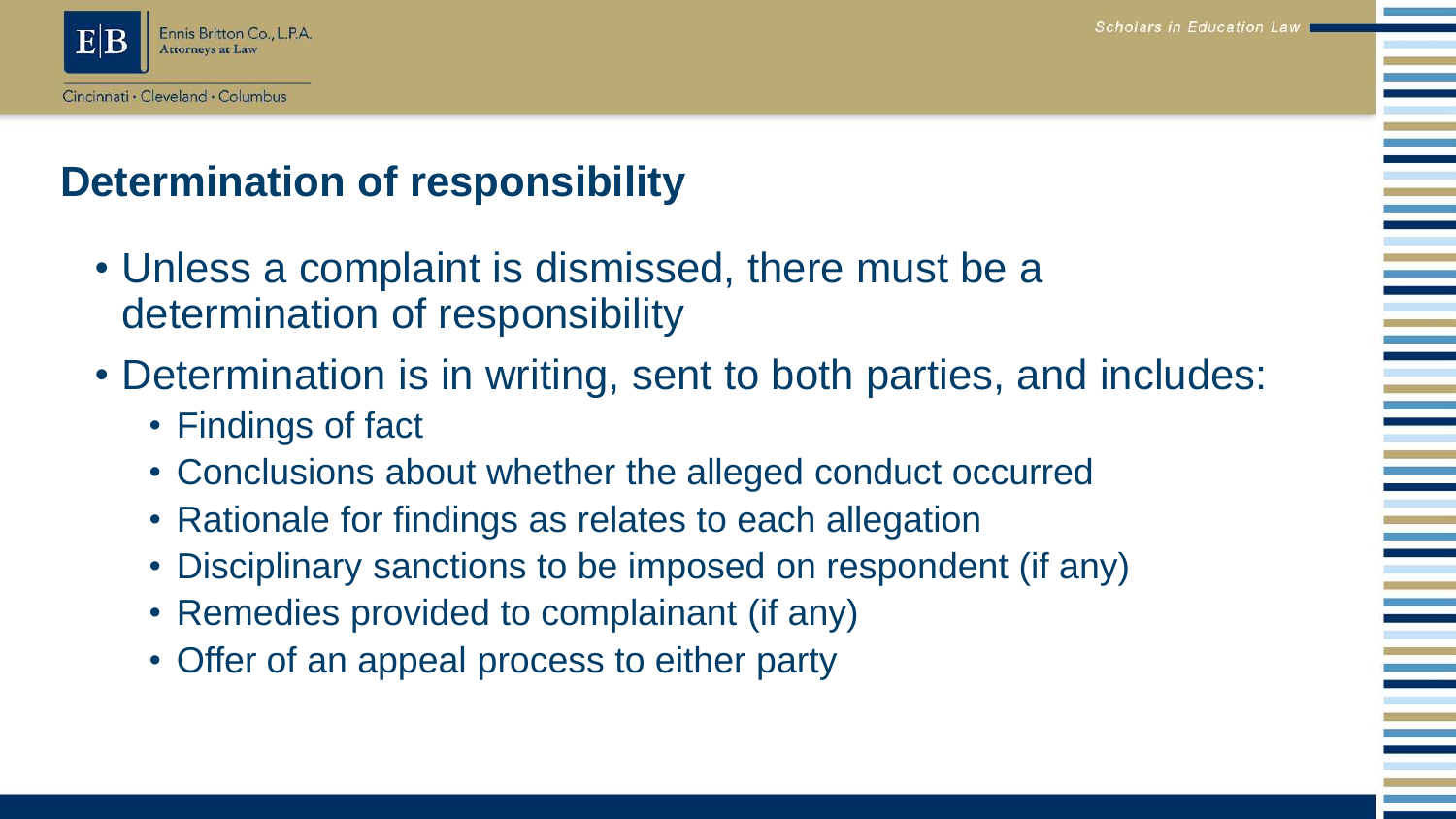

#### **Characteristics of an Effective Response to Confirmed Harassment**

- Must be **tailored** to the situation
- Must be **reasonably calculated** to address behavior
- Must set **good precedent** for issues down the road
- **Consistent** application
- Must be **ongoing**
- Must be reevaluated in the future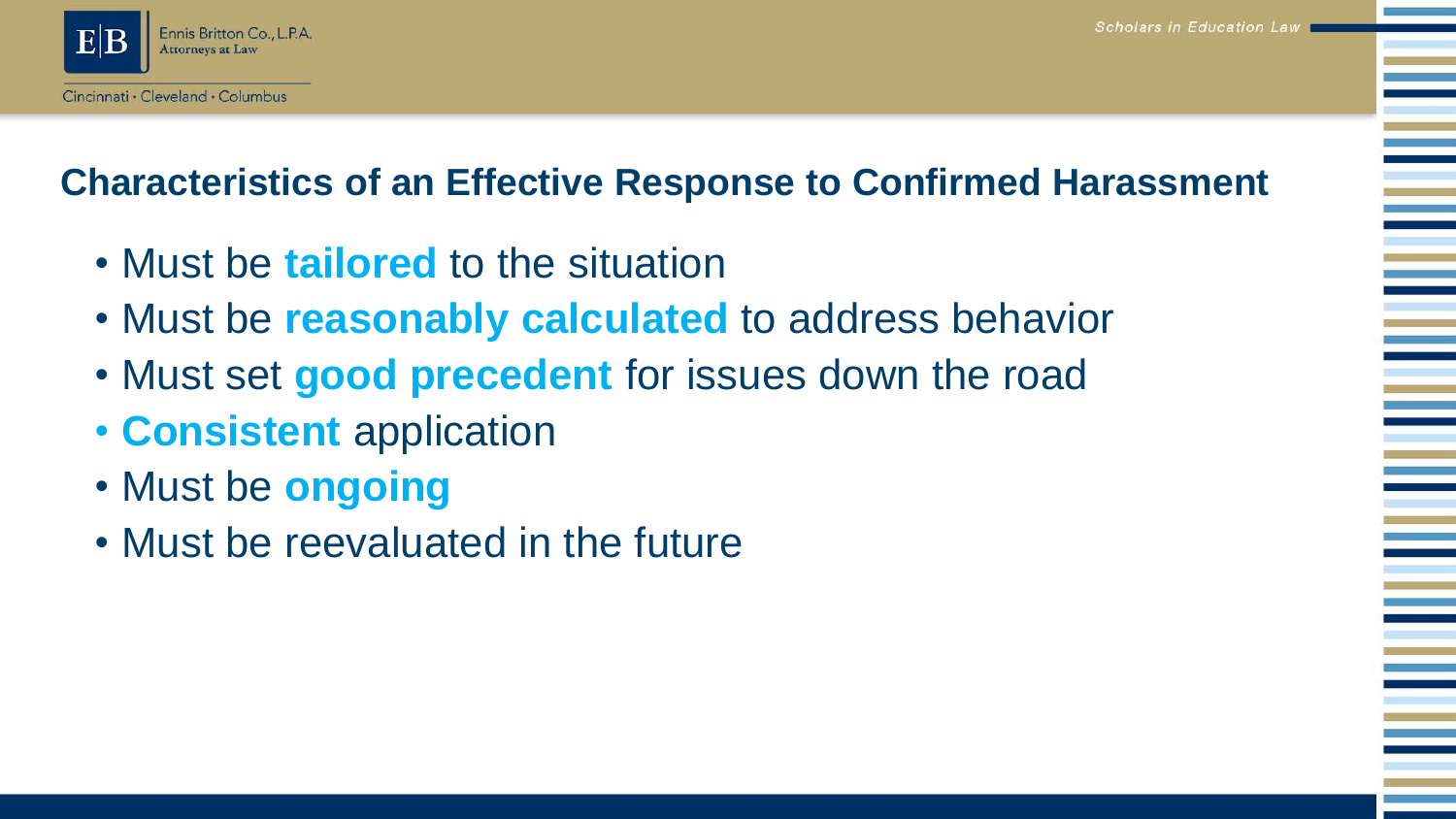Scholars in Education Law



### **Appeal Process**

• Must be equally available to both parties



- Both parties must be informed when there is an appeal
- A new decision-maker must decide the appeal
- Appeals may be limited to written submissions
- Appeal decisions must be in writing and provide the rationale for the decision
- Decisions must be provided simultaneously to both parties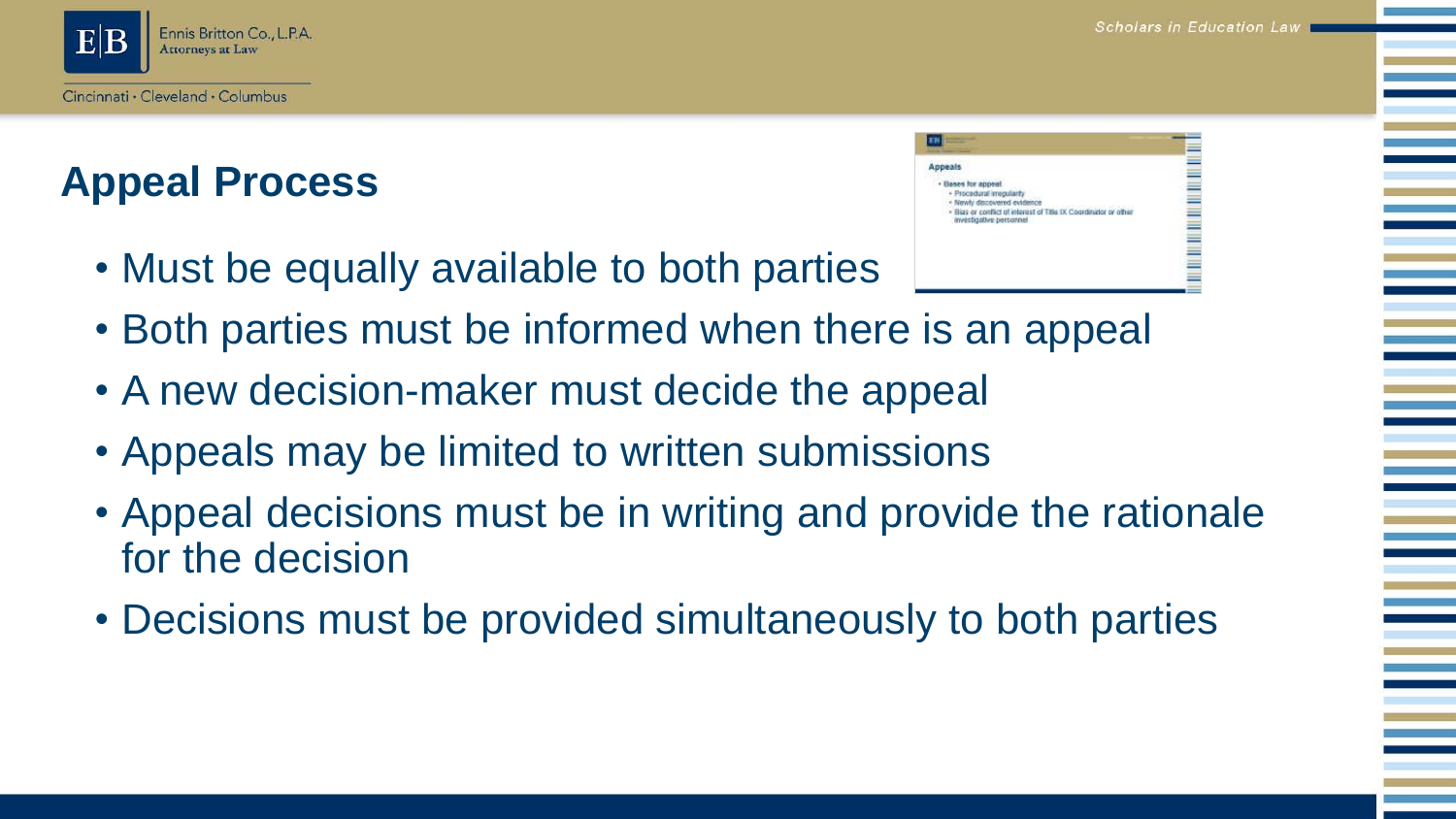

Cincinnati · Cleveland · Columbus

Scholars in Education Law

### **Takeaways and Tips: What Have We Learned?**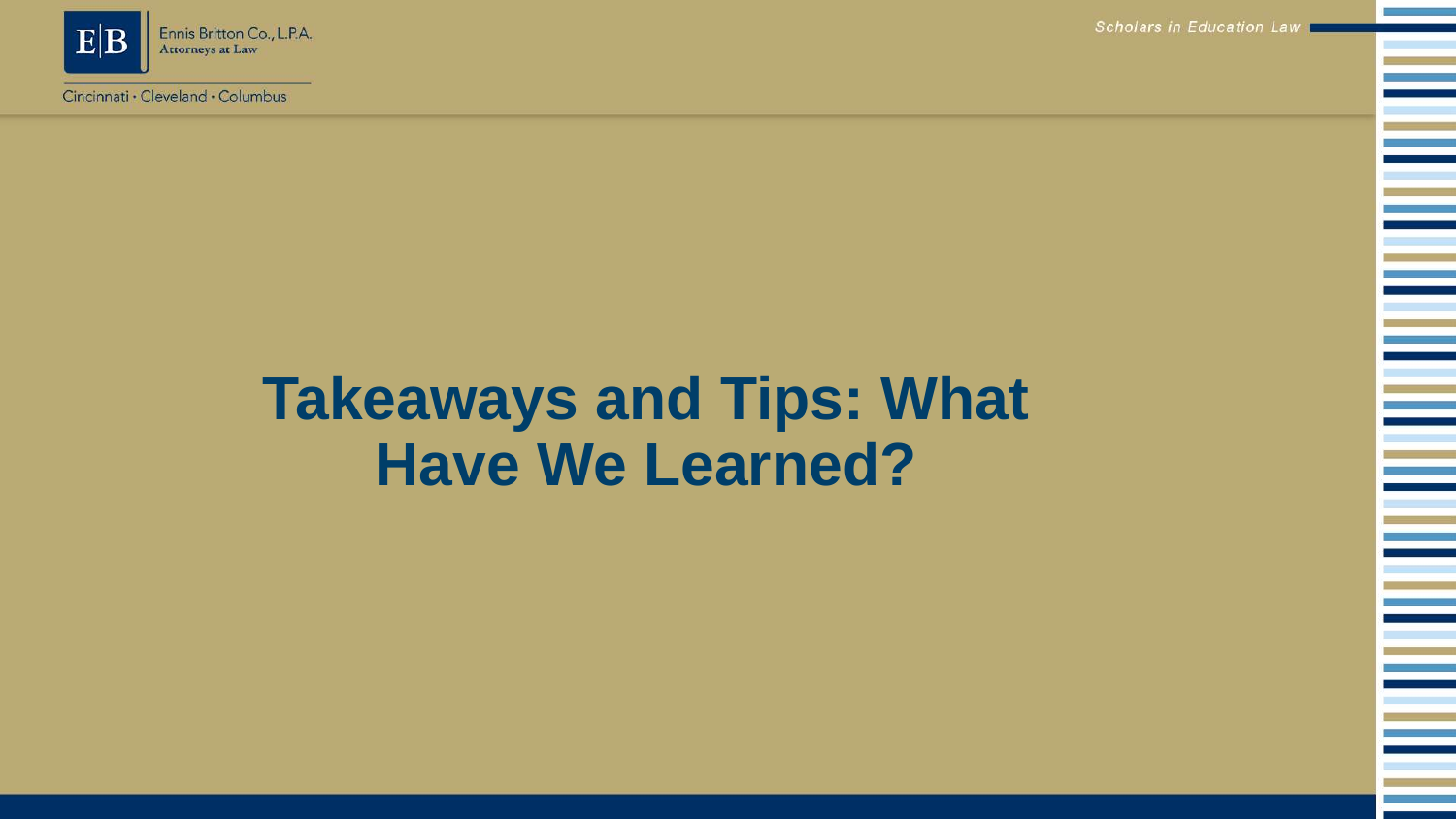

### **What have we learned?**

- Preparing for, conducting, and finalizing good investigative work product is hard work. Do it anyway.
- Documentation is imperative to success.
- Overcome the obstacles think about what you will hand to your successor(s) in terms of your compliance team, your processes, your school climate.
- Interpretations of facts and circumstances may vary, so avoid a rush to judgment – cases are often "fluid."
- Impartiality and lack of bias are central themes.

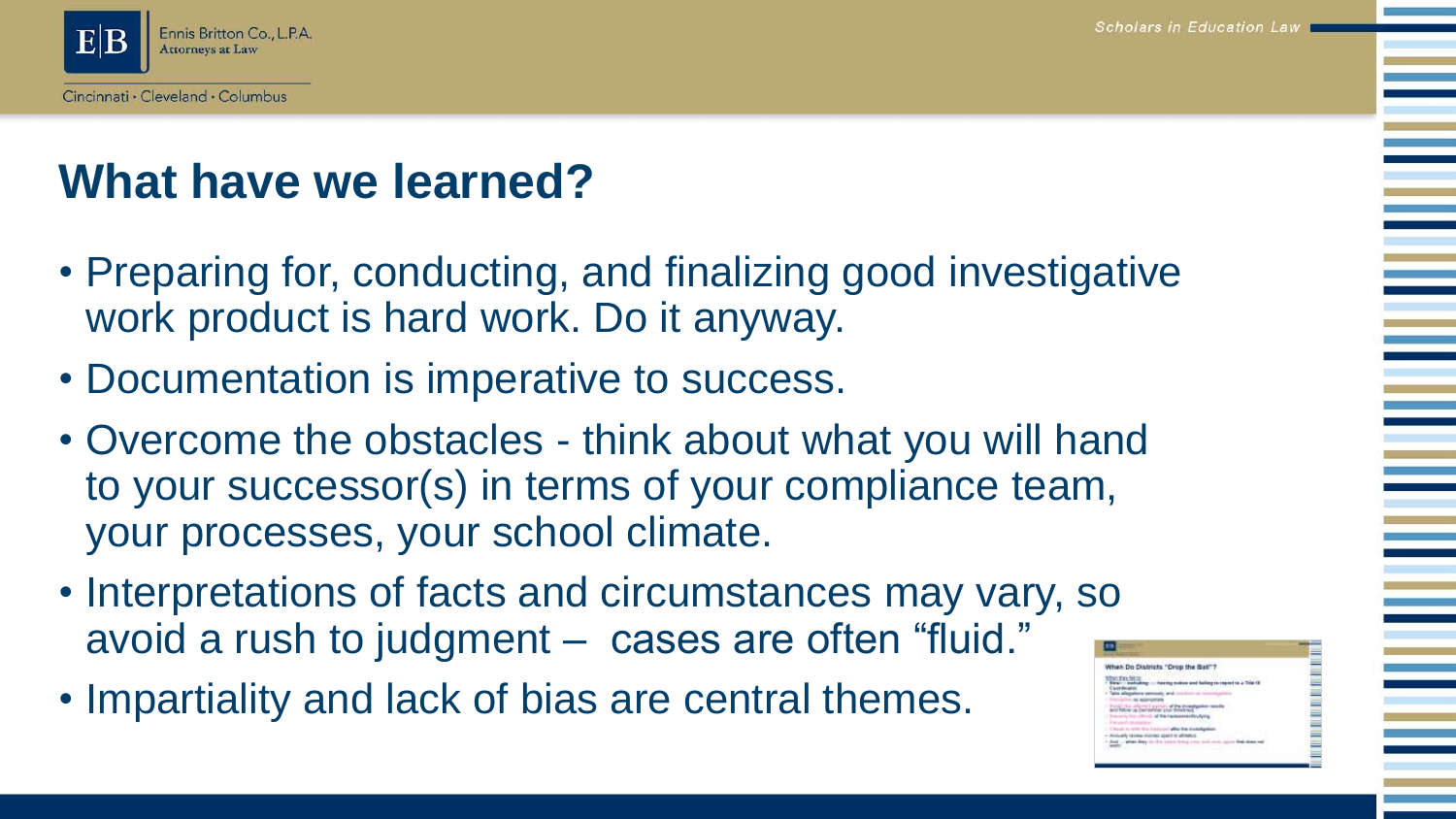**Scholars in Education Law** 



### **Additional resources**

- Ennis Britton Title IX employee module
	- Available for all school employees
	- Essential for Title IX compliance
	- "Actual knowledge" and reporting requirements
- OCR and US Department of Education materials
	- <https://www2.ed.gov/about/offices/list/ocr/docs/titleix-summary.pdf>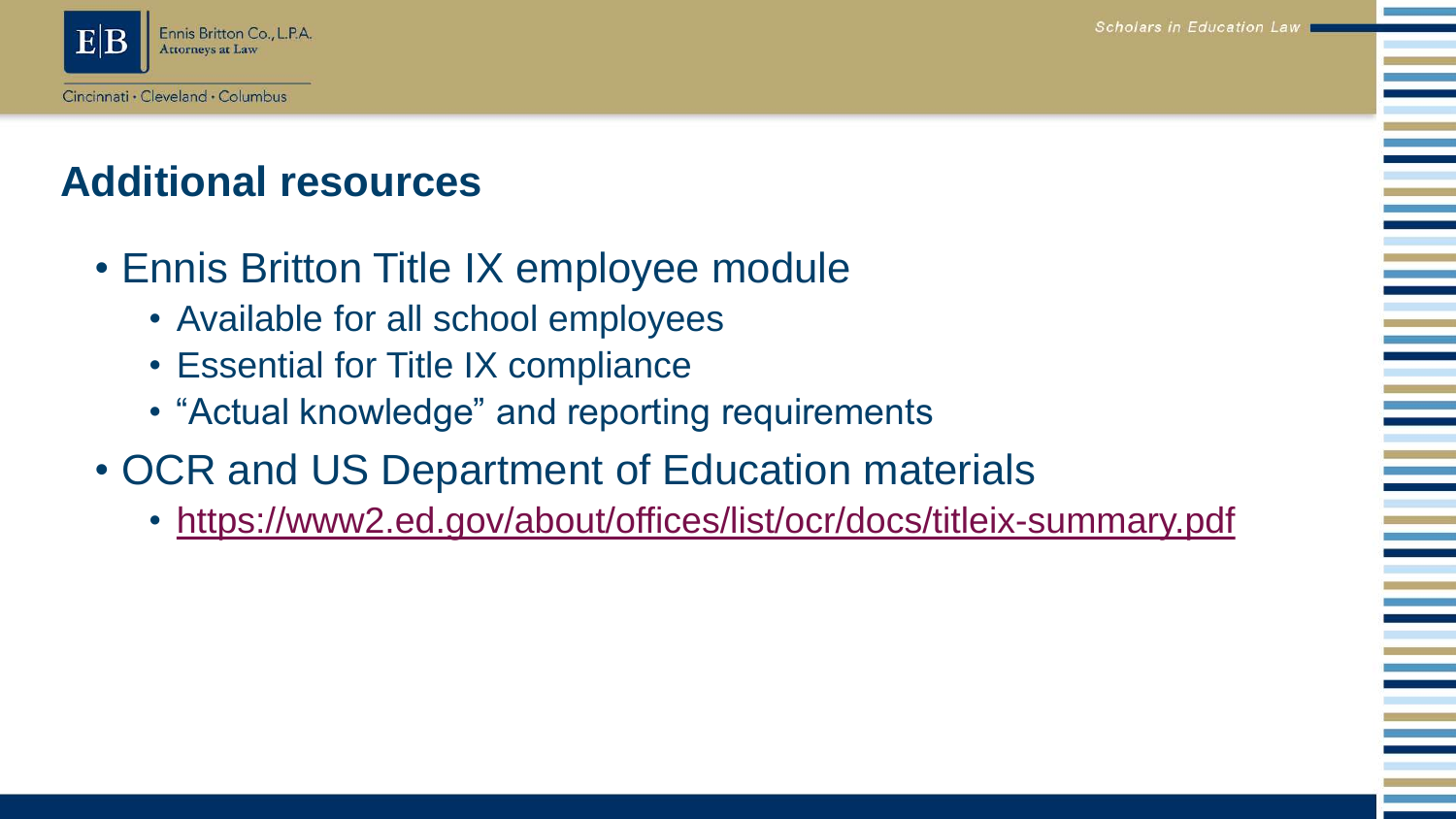

# *Questions?*

#### **Bob McBride**

rmcbride@ennisbritton.com

#### **Jeremy Neff**

jneff@ennisbritton.com

#### **Erin Wessendorf-Wortman**

ewwortman@ennisbritton.com

Cincinnati Office: 1714 West Galbraith Road Cincinnati, OH 45239

Columbus Office: 300 Marconi Boulevard, Suite 308 Columbus, OH 43215

Cleveland Office: 6000 Lombardo Center, Suite 120 Cleveland, Ohio 44131

Scholars in Education Law